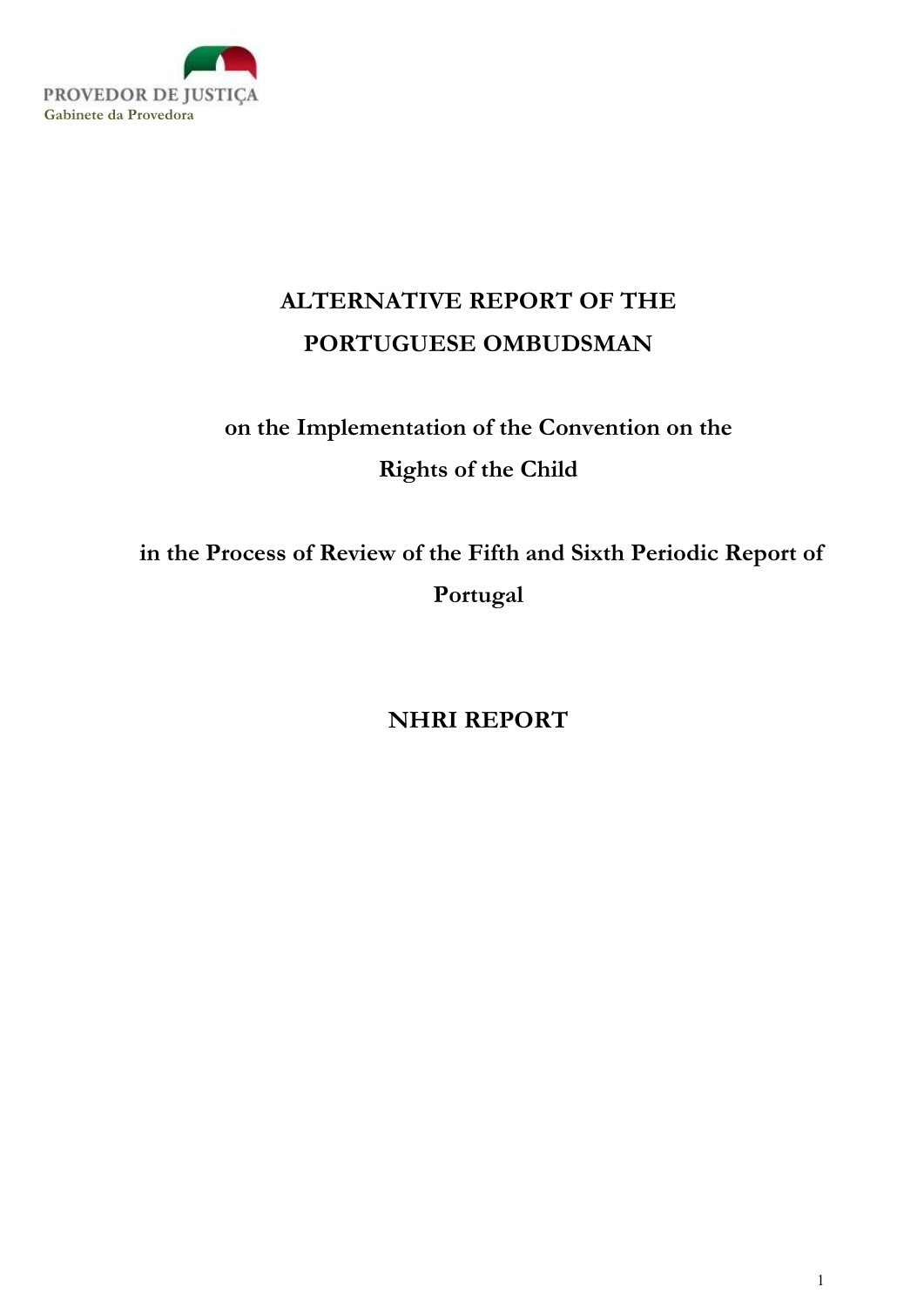

### Table of content

#### Introduction

#### General measures of implementation

Allocation of resources Data Collection Independent Monitoring Dissemination and Awareness-Raising Training

## General Principles

Best Interest of the Child Right to Participation

#### Civil rights and freedoms

Right to acquire a nationality Protection from material harmful to a child's well-being Right to Personal Freedom

#### Violence against children

Abuse and neglect – Domestic Violence Abuse and neglect – Shelters for Victims of Domestic Violence Abuse and neglect – Sexual Abuse Abuse and neglect - Administrative Procedures Bullfighting

#### Family environment and alternative care

Right to maintain personal relations and direct contact with both parents on a regular basis Right to maintain personal relations and direct contact with both parents on a regular basis Appropriate assistance to parents and legal guardians in the performance of their child-rearing responsibilities – Balance between work and family life Appropriate assistance to parents and legal guardians in the performance of their child-rearing responsibilities – Breastfeeding Appropriate assistance to parents and legal guardians in the performance of their child-rearing responsibilities – Family assistance to stepchildren Children deprived of a family environment Adoption

## Disability, basic health and welfare

Children with disabilities - Education Children with disabilities – Social Allowance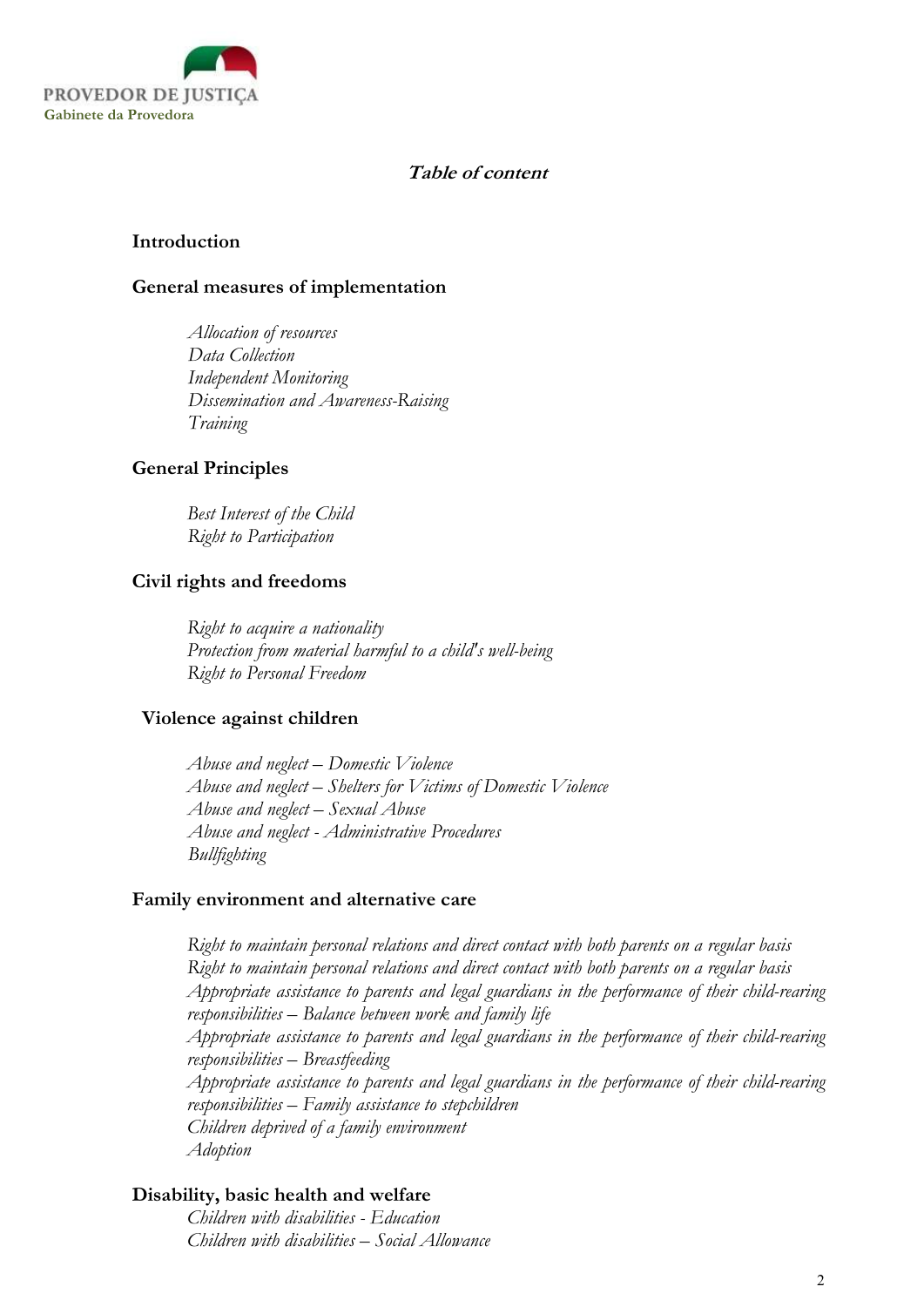

Children with disabilities – Special Education Allowance Health – Impact of austerity measures Health – NHS Fees  $Health - Access to general practitioner (GP)$ Health – Mental Health Health – Drug and Substance Abuse Health – Quality of School food Welfare – Right to an adequate standard of living Welfare – Parental allowances Welfare – Tax Benefits Welfare – Housing (access to social housing) Welfare – Housing (Children living in informal settlements) Welfare – Housing (Children affected by forced evictions)

#### Education, leisure and cultural activities.

Education – General Comments Education – Pre-school Education Education - Premature school dropout Education – Education of Roma Children Right to rest and leisure, to engage in play and recreational activities Right to equal opportunities for cultural, artistic, recreational and leisure activity

#### Special protection measures

Children in situations of emergency Children outside their country of origin seeking refugee protection, unaccompanied asylumseeking children, internally displaced children, migrant children and children affected by migration Children in conflict with the law Children in situations of exploitation, including physical and psychological recovery and social reintegration Economic exploitation, including child labour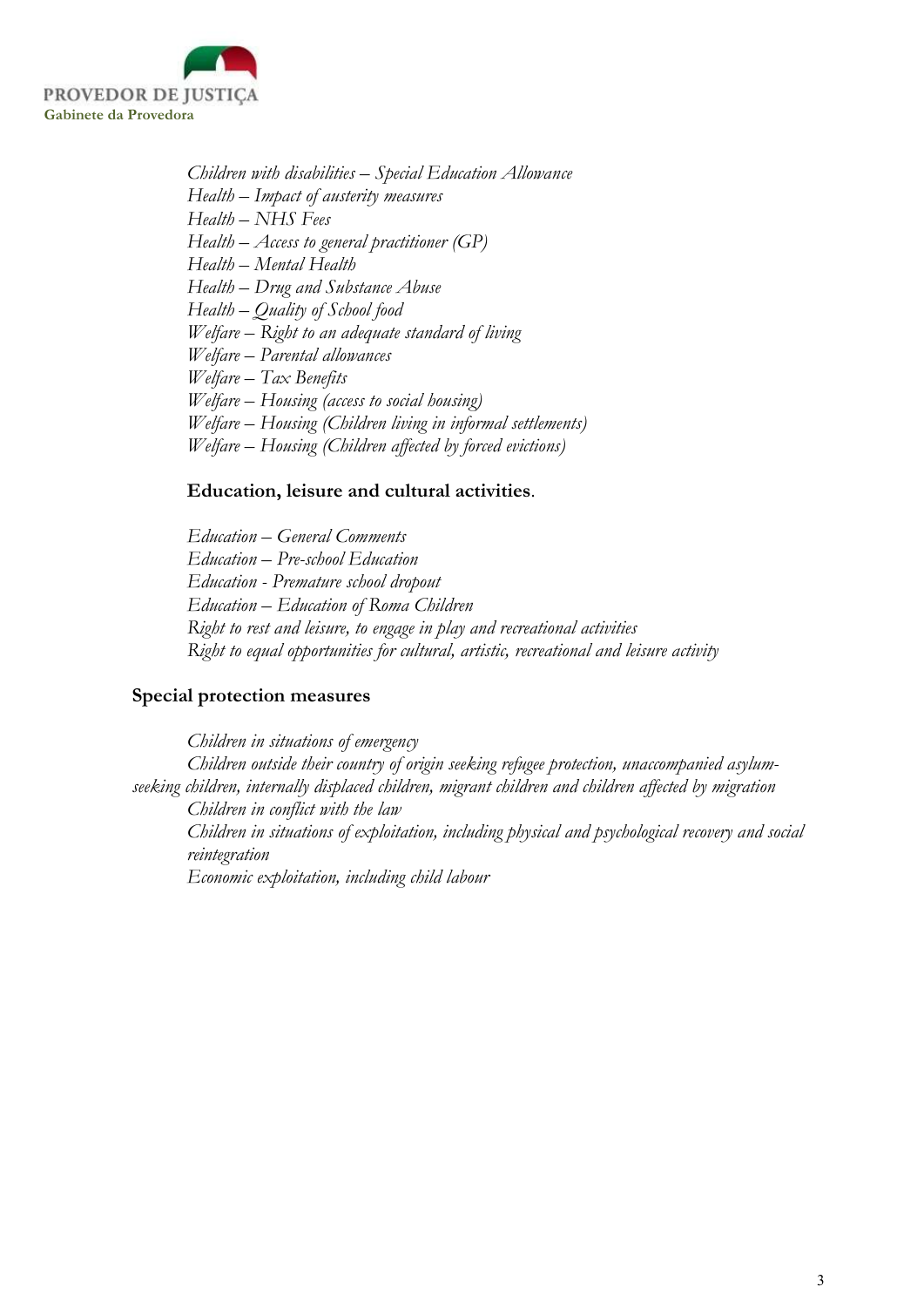

## Introduction

## A. General measures of implementation (Arts. 4, 42 and 44.6);

The Portuguese Ombudsman welcomes the fifth and six periodic report of Portugal under article 44 of the Convention on the Rights of the Child.

During the reporting period, the Portuguese State has clearly made an effort to recover from the economic crisis that had a strong impact on children in the previous years.

The Ombudsman also welcomes the new laws enacted in 2015, amending the system on promotion and protection of children, on educational guardianship, on adoption and on civil tutelary procedure.

Finally, the Ombudsman applauds the creation of a National Strategy for the Rights of the Child and urges the State to make it available to the Committee, to the general public and to implement it.

## Allocation of resources

As the State's Report points out, during the reporting period several budgetary cuts took place as a result of the sovereign debt crisis, resulting, from 2014 to 2017, in a decrease of more than €20.000.000 of the amounts directed to programmes for children.

The measures concerned, amongst others, were adopted following the Memorandum of Understanding (MoU), of May 17<sup>th</sup> 2011, envolving the Portuguese Republic, the European Commission, the European Central Bank and the International Monetary Fund, under the auspices of Council Regulation (EU) No 407/2010, of 11 May 2010, that initially established the European Financial Stabilization Mechanism.

The MoU made the international financial assistance – essential to maintain the state's payments and responsabilities – dependent of strict conditionalities, that not only determined general fiscal and budgetary objectives, but also the adoption of specific policies, namely in the areas of the national health service, educational system, labour market and public sector's pensions and wages. Consequently, these measures had a direct inpact on the enjoyment of social and economical rights.

The Ombudsman considers that the next years, measures must be taken in order to support programmes especially aimed at promotion of the rights of the child, especially those who were more affected during the economic and financial crisis – children with higher risks of poverty – and protection of children from violence.

## The Ombudsman proposes that the Committee recommend the following to Portugal:

To study the possibility of strengthening allocation of resources to programmes directed to the promotion of rights of the children who were mostly affected by the economic and financial crisis.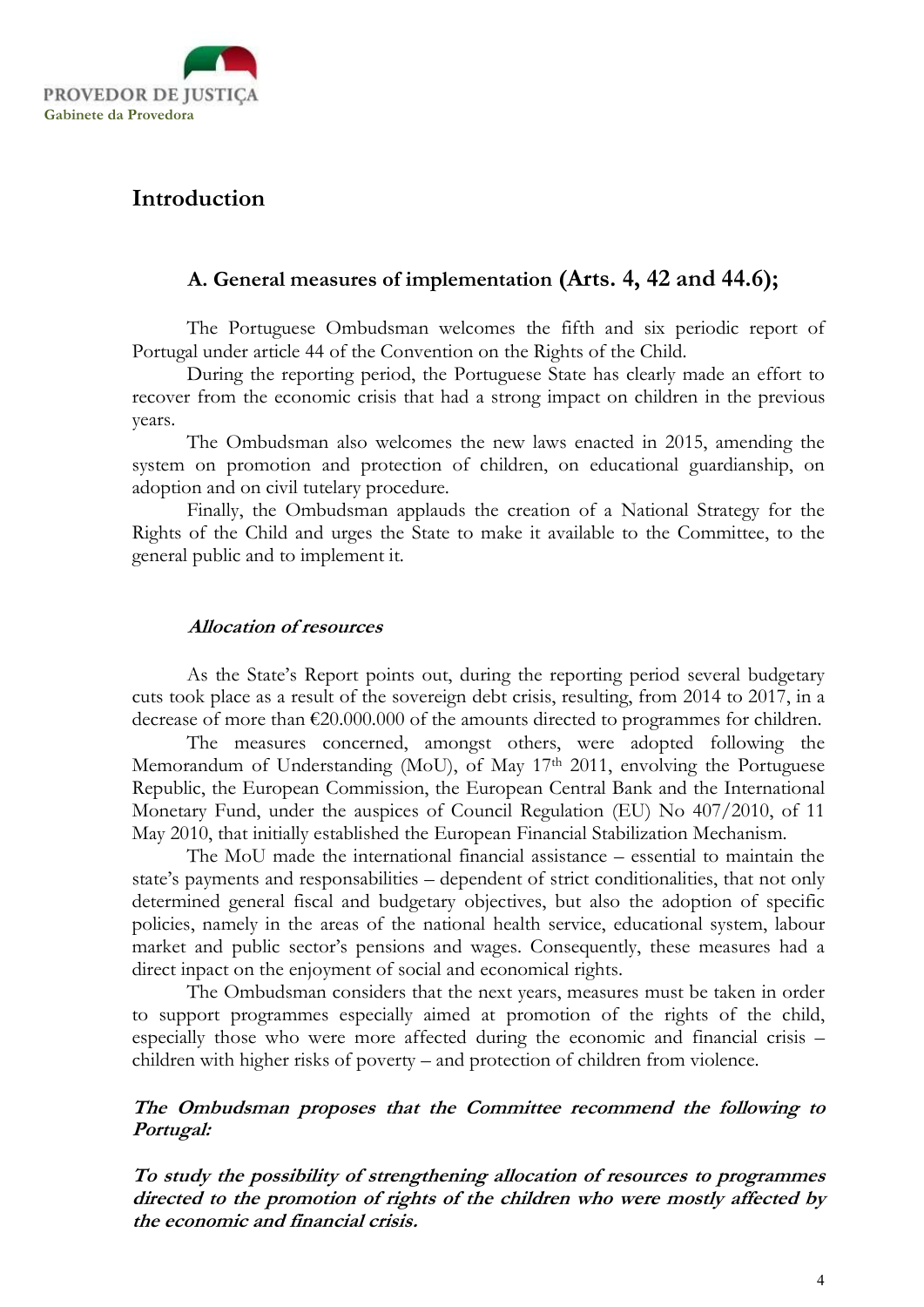

#### Data Collection

Reliable and available data are indispensable, not only to ensure that the decision making process is evidence based, but also to better monitor the effects of public policies regarding the promotion and protection of children rights.

Bearing in mind paragraph 18 of the Concluding Observations made by the Committee at the end of III-IV reporting cycle, there are still difficulties in retrieving comparable statistical data that fully enable deep, comprehensive and cross-sectional analysis on the various aspects of children's lives.

The Portuguese Ombudsman acknowledges the sectorial efforts to create data collection systems to enable a better understanding of policy impacts and other phenomena that influence the enjoyment of children's rights. Still, either through the lack of sufficient disaggregated data – namely by sex, age, socioeconomic background and migration status –, either because various sectors use different statistical indicators or different categories (ex. age groups) it is sometimes difficult to have a full and wideranging picture of the reality. In fact it is not uncommon to come across with dissimilar age groups used by Social Security, Education, Health services and Justice.

Recalling the Concluding Observations made by the Committee, the Portuguese Ombudsman suggests recommending Portugal to strengthen its efforts to develop its data collection systems that enable a more comprehensive and integrated analysis of the progress regarding the realization of children's rights.

## Independent Monitoring

The Office of the Ombudsman includes the Children, Senior Citizens and Disabled Persons Unit (N-CID), comprised of a multidisciplinary team, and especially dedicated to address issues related to the persons that are perceived as vulnerable. It develops informal proceedings before the competent entities and the participation in the procedural investigation of complaints. It also manages three specialized helplines, namely the Children's Line, where it provides personalized assistance.

During the period from 2014 until August 2018, the hotline received 2.783 calls, of which 67 calls were made by children directly. In the same period 500 calls were placed to public departments that can solve the problems posed by the complainants. Main issues raised were related to parental responsibility issues (719); education and school related problems; physical ill treatment (278); neglect (243); Commissions for Children and Youth and Other Services (230); exposure to deviant behaviours and risk behaviours (115); exposure to domestic violence (63); health care (59); bullying (46); social allowances (34); abandonment (22); sexual abuse (15); other issues (court decisions, delays, adoption, legal information, information on the ombudsman's services and children' s line - 325).

Examples of Good Practices developed by the Ombudsman's N-CID: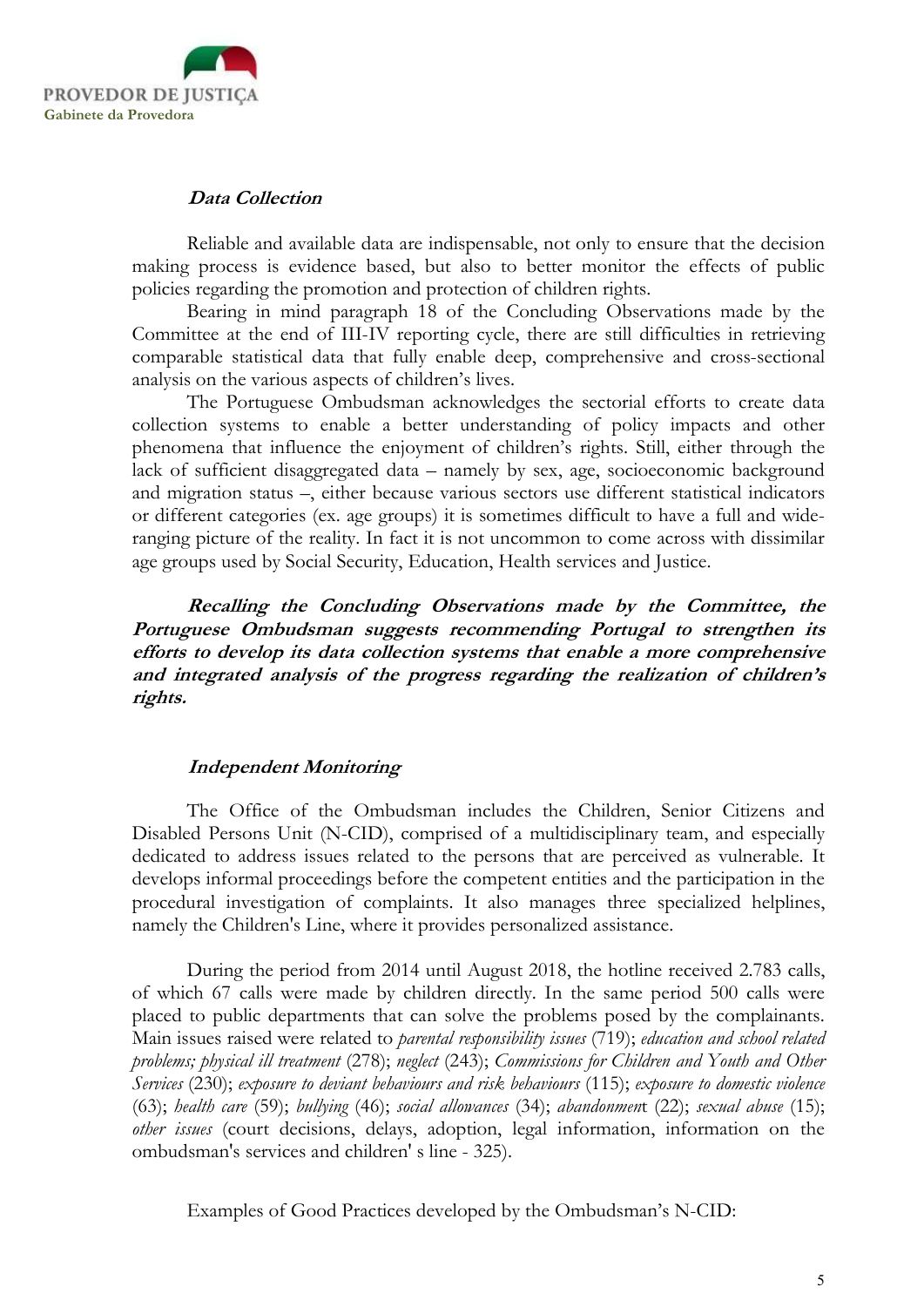

A young girl, suffering from schizophrenia contacted the Children's Line, complaining about the way she was treated by her foster family. She was left alone for long periods, was not allowed to talk to friends or neighbours and could not use the phone or the computer nor have access to pocket money. The case was reported to the Social Security Service, which immediately assessed the situation. She was placed in another family and an intervention plan aimed at her protection was decided.

A relative of a 6-year-old child contacted the Children's Line to report that the child was living with her mother and mother's new partner, who was very aggressive. The mother did not report the situation to the relevant authorities, due to fears of reprisals. The Children's Line reported the case to Social Security service and got in touch with the child's mother. The mother and the daughter were then taken to a shelter home.

The Ombudsman's webpage contains a child friendly section<sup>1</sup>, which provides accessible, simple and child friendly instructions on the complaint procedure as well as an explanation on the content of child rights, enabling children to file a complaint directly to the Ombudsman.

The Unit has a coordinator – who also coordinates another unit in the Ombudsman's office - and only 3 other persons. This staff is clearly insufficient to develop the functioning of three specialized helplines and also raise awareness among the general public, primarily among children, about the mandate of the Ombudsman, about the right of the child to file a complaint directly with the Ombudsman, about the scope of the child rights including the communications procedure to the UN Committee on the Rights of the Child.

Accordingly, adequate human, but also adequate financial and technical resources are needed in order to achieve all the NHRI's competences regarding promotion of children's rights.

The Portuguese Ombudsman acknowledges the efforts made by Portugal in order to develop coordination and monitoring mechanisms that further enhance the promotion and protection of the rights of the child. In fact, recent legislative measures were approved to reform the National Commission for the Promotion of rights and the Protection of Children and Youth that open new paths of policy coordination between the public and private sectors. This creates new possibilities and opportunities to improve, within the executive branch, the internal monitoring of the State's obligations towards the CRC.

Notwithstanding, monitoring of the implementation of international human rights instruments should also be ensured by an independent institution with a constitutional and legal public mandate. The Ombudsman, as a National Human Rights Institution - with the guarantees of independence and in full compliance with the Paris Principles - already has, through this international recognition and in accordance with Article 1 (2) of its Statute, the powers to ensure the independent monitoring of international human rights treaties and conventions.

Throughout the years, this task that has been carried out by the Ombudsman, either through the N-CID or by other promotion activities, such as conferences or programmes involving school (for example, the Programme DEMOS, aimed at raising awareness to the Ombudsman's activity in the Autonomous Regions of Madeira and Azores, which encompassed visits to schools and a drawing contest for the celebrations of the 70th anniversary of the UDHR).

<sup>1</sup> http://criancas.provedor-jus.pt/index.php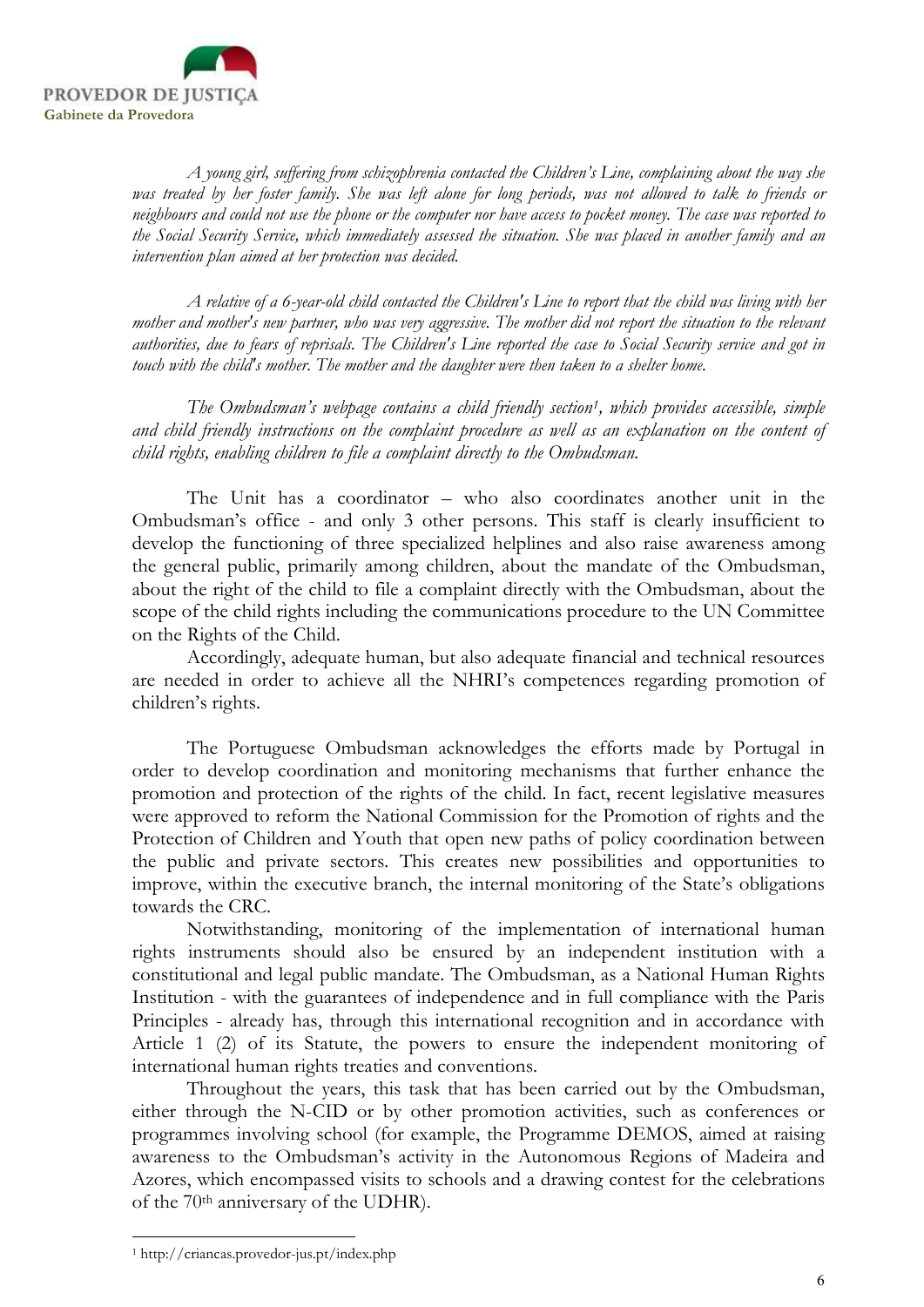

However, to reinforce the national instruments of independent monitoring of the CRC, it is important to strengthen the Ombudsman's resources and structure as a way to further develop its intervention and monitoring capacity.

## The Ombudsman proposes that the Committee recommend the following to Portugal:

To put in place legislative and other measures to provide appropriate material, human and technical resources to the Office of the Ombudsman - Children, Senior Citizens and Disabled Persons Unit, in order to enable raising awareness among the general public, primarily among the children, persons working with and for children about the mandate of the Ombudsman and the scope of the child rights guaranteed by the UN Convention on the Rights of the Child, including the information about the ratification of the Optional Protocol to the UN CRC by Portugal that enables communication procedure.

## Dissemination and Awareness-Raising

The Ombudsman considers that education for human rights, tolerance and democratic basic norms is a State responsibility, which shall cooperate with the parents on the education of future responsible citizens.

It welcomes the efforts taken by the Portuguese State, over the last years, to increase education for citizenship, with special focus to the creation of a "National Strategy on Citizenship Education", in 2017, encompassing, in particular, the new curricular subject "Citizenship and Development" from the 5<sup>th</sup> to 9<sup>th</sup> grade.

However, the Ombudsman is very concerned on how serious is this subject being considered by the educational system and how teachers are being selected and trained to deal with such an important topic. Several children were directly asked by the Ombudsman staff on what did they do during these classes and the majority of them did not feel like it was an important or serious subject like the others: "we do nothing in the classroom, just talk" (sic.)<sup>2</sup> "we don't learn anything, we just talk about our class, and organise elections for the student's association"(sic.)<sup>3</sup>. Other answers raised some concerns regarding teacher's training: e.g.: "my colleagues said that of course girls were weaker than boys and the teacher did not say anything" (sic.)<sup>4</sup>.

The Ombudsman considers that this new subject may only pursue its objectives if it is seen as an autonomous subject with its own mandatory and structured content and objectives (encompassing human rights, rights of the child, tolerance, antidiscrimination, gender equality, respect for the diversity, sustainable development, respect for social norms, democratic participation rights and other important topics for the development of future responsible citizens), aimed not only at raising awareness but also at passing knowledge, avoiding its perception as a merely rhetoric topic.

In the awareness raising on the human rights issues schools could cooperate with relevant actors in the field, including the Ombudsman, the Academia, NGOs, civil society and other members of the educational and local community.

<sup>2</sup> Miguel, 12, from a public school in Portimão.

<sup>&</sup>lt;sup>3</sup> Eva, 13, student in Oeiras.

<sup>4</sup> Pedro, 13, from a public school in Braga.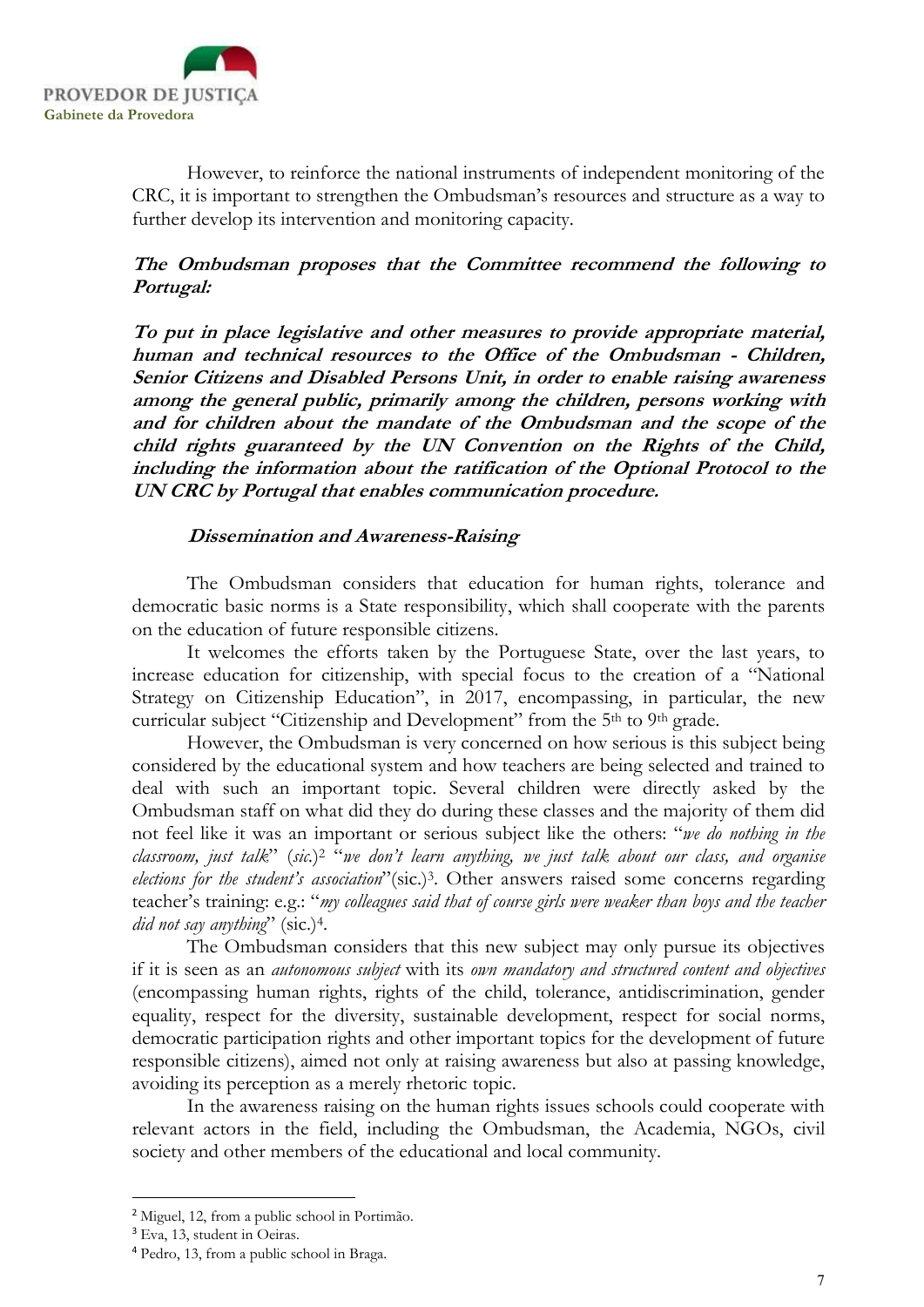

The Ombudsman proposes that the Committee recommend the following to Portugal:

To continue making the subject "Citizenship and Development" a mandatory topic in all schools of the second cycle.

To pay special attention to the content in schoolbooks and curricula in primary and secondary education in order to promote tolerance, antidiscrimination, gender equality and respect for the diversity.

To establish a list of adequate conditions that teachers shall fulfil in order to be admitted to teach on this subject, namely mandatory specific training on the topics addressed and on how to address them in a gender-sensitive manner and with universal respect for all cultures and peoples.

To create a mandatory and structured content and objectives for this subject, that must be pursued in all educational establishments.

## **Training**

The Ombudsman welcomes all efforts on the improvement of training on children's rights. However, it considers that more efforts should be made in order to provide mandatory training to professionals who deal with children in contexts of special vulnerability.

That is the case of judges and public prosecutors who are assigned to Family and Children Courts. In fact, although Family and Children Law is a subject taught in the Center for Judicial Studies, which trains futures magistrates, when a judge is assigned to a Family and Children Court, normally has already spent many years – sometimes more than ten years – in other courts, dealing with many different issues as property law, commercial law or contracts. That is because Family and Children Courts, as specialized Courts, are only accessible, in general, to judges and prosecutors already advanced in their careers. Thus, the Ombudsman considers that, due to the very specific nature of the topics, a new specialized and mandatory training shall take place before judges that take office in a Family and Children Court.

The same can be said regarding jurisdictions that, in principle, are not mainly aimed at dealing with children law, but may play an important role on safeguarding children rights occasionally. That is the case of criminal judges and prosecutors, as they may trial crimes against children or where children may play an important role as part of the process. The same can be said regarding judges and prosecutors of the administrative courts, where children law is not even part of the initial training. However, since these courts are competent to deal with cases on immigration, asylum and nationality, among other cases that may touch upon children rights (v.g., students' disciplinary measures), they must at least engage in some type of complementary but mandatory training on children rights.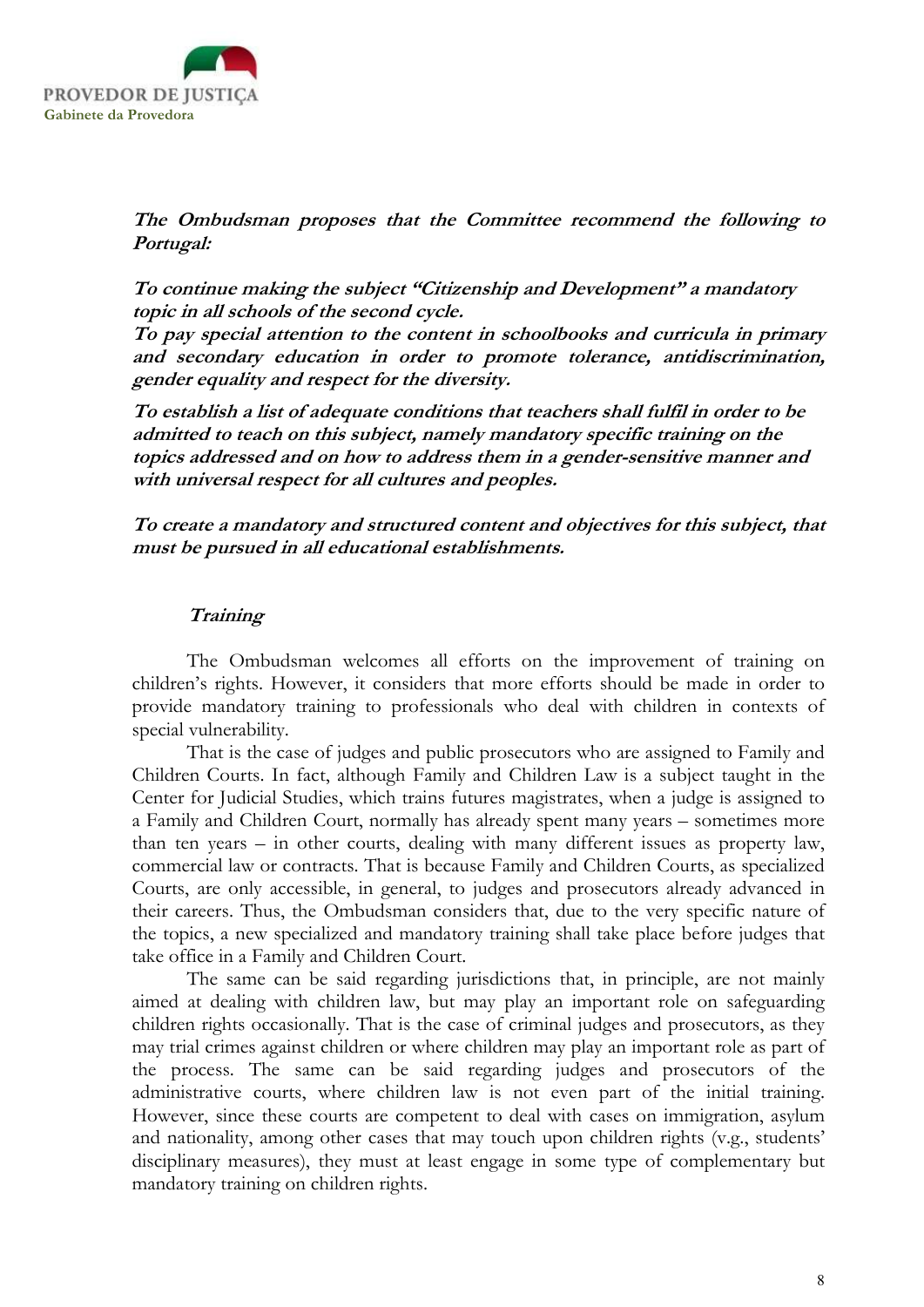

All the above-mentioned judicial professionals shall be trained not only, and substantially, on the content of children rights, but also on techniques aimed at developing a "child-friendly justice" environment, with a special focus on child hearings.

Besides judicial professions, other professionals who also deal with particular vulnerable children must be, in the Ombudsman's opinion, mandatorily and periodically trained. That is the case of police forces, social workers, immigration and asylum officers, and personnel who deal with children on a daily basis in shelters, residential foster care centers, educational tutelary centers, detention centers, etc.

### The Ombudsman proposes that the Committee recommends the following to Portugal:

To continue investing in the training of professionals who deal with children, with special focus on judges and prosecutors assigned to Family and Children Courts and other professionals – judicial and non-judicial - who work with children in especially vulnerable situations.

## B. General principles (Arts. 2, 3, 6 and 12);

## Best Interest of the Child (Art. 3)

The Ombudsman recognises that the "Best Interest of the Child" is stressed as a primary concern and a structuring principle in several laws and acts, as enumerated in the States' report.

However, Article 3 of the Convention requires that "in all actions concerning children, whether undertaken by public or private social welfare institutions, courts of law, administrative authorities or legislative bodies, the best interests of the child shall be a primary consideration". Thus, the best principle must be taken into account in all judicial and administrative procedures, when a child is involved.

The Ombudsman is concerned that this might not be the case in other judicial and administrative proceedings where the governing law does not expressly mention the principle of "best interest of the child". That is the case, for example, of the Portuguese Immigration Law, where there is only reference to protection of the best interest of the child who was victim of trafficking of human beings<sup>5</sup>.

Since the Convention is directly applicable in the domestic legal order, there is no need to expressly repeat that principle generally. On the other side, where only some acts expressly mention the "best interest" principle, administrative and judicial authorities may interpret that, in other contexts, such principle is not mandatory. Although their acts and decisions may be annulled due to lack of taking the "best interest" in consideration, this solution may postpone the protection to second decisions.

Finally, the Ombudsman has been witnessing a narrow interpretation of Article 3, to according to which the superior interest of the child must be only taken into account

<sup>5</sup> Law no. 23/2007 of 4th July, as last amended by Law no. 26/2018, of 5 July.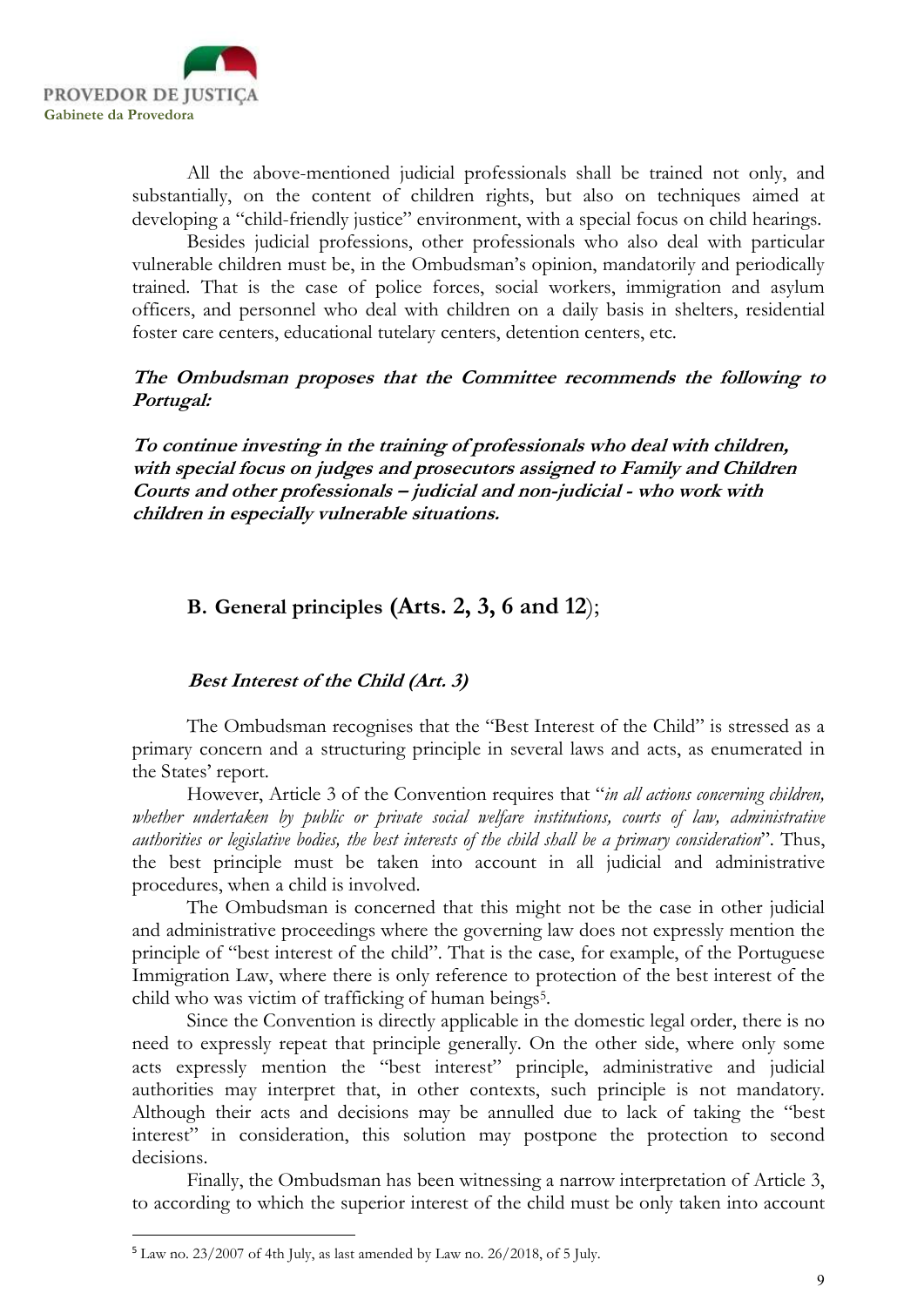

-

in cases where children are the primary subjects of the decision/action, leaving aside situations where decisions do not concern children primarily, but that *may affect children* nonetheless.

## The Ombudsman proposes that the Committee recommend the following to Portugal:

To assure, namely by general cross-cutting and multi-sectorial laws or by training that, in all actions concerning children, whether undertaken by public or private social welfare institutions, courts of law, administrative authorities or legislative bodies, the best interests of the child is always a primary consideration, both when children are directly concerned and when children are affected by the Sate's actions.

## Right to Participation (Art. 12)

The Ombudsman welcomes the creation of child-friendly procedures to improve child-participation in judicial proceedings, namely through the approval of Law no. 141/2015, of 08th September, on tutelary civil procedures.

However, more efforts on promoting an effective "child friendly justice", as recommended by the Council of Europe<sup>6</sup> must be extended to all other judicial procedures where children may participate, namely other civil procedures, criminal procedures or administrative procedures, for example as those concerning immigration and asylum law.

The right to information, participation, protection of privacy, autonomous lawyer, support services and child-friendly hearings and non-intimidating environment must be guaranteed in all administrative and judicial proceedings where children are participating.

## The Ombudsman proposes that the Committee recommend the following to Portugal:

To extend "children-friendly justice" rules to all administrative and judicial proceedings.

<sup>6</sup> Guidelines of the Committee of Ministers of the Council of Europe on Child-Friendly Justice (Adopted by the Committee of Ministers on 17 November 2010).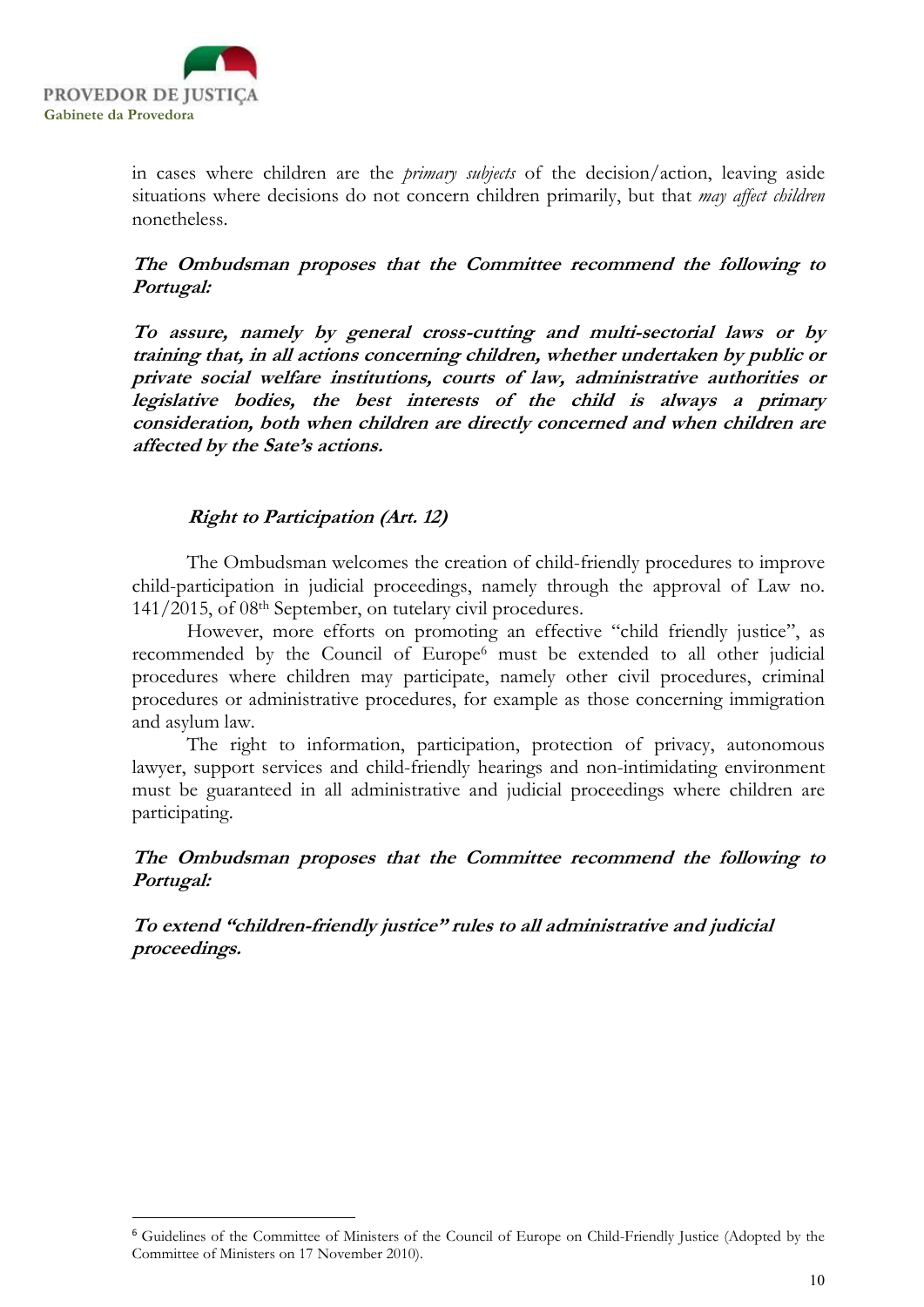

## C. Civil rights and freedoms (Arts. 7, 8, 13-17 and 37a);

## Right to acquire a nationality (Art.7)

The Ombudsman welcomes the amendments to the Nationality Act that took place in July 2018<sup>7</sup> , which had a clear inclusive purpose, and have provided a new form of ex lege acquisition at birth and lowered the requirements for naturalization.

The Nationality law foresees a general clause aimed at preventing statelessness, according which, those who were born on Portuguese territory and who do not have any other citizenship are considered Portuguese citizens. National authorities adopt a concept of statelessness exclusively based on mere legal citizenship. However, Refugee Children or other international protection holders who are born in Portuguese territory to foreign citizens, and even where their country of origin recognizes the *ius sanguinis* principle, may face severe difficulties in registering their nationality in consular services. This may happen where consulates of the country of origin are not adequately functioning, due to general destabilization or even war conflicts. That is currently being the case of children born in Portugal to Syrian parents<sup>8</sup>. Despite being faced with several difficulties to register the Syrian nationality, Portuguese competent authorities still refuse to consider them as stateless persons and, thus, do not apply to them the general clause for statelessness prevention.

In this context, the Ombudsman also recalls that forced migrants have a more urgent need to acquire the citizenship of the host country, since they cannot benefit from the protection of their home country.

## The Ombudsman proposes that the Committee recommend the following to Portugal:

To consider applying the clause foreseen in the Nationality Law aimed at statelessness prevention to children born in the territory to holders of international protection who cannot register their birth in the authorities of their parent's country of origin.

## Protection from material harmful to a child's well-being (art.17)

The Ombudsman is concerned with the protection of the child from information and material that may be injurious to their well-being. Children have an increasingly early, easy – and often unsupervised – access to the internet, namely through cell phones.

Following several complaints, the Ombudsman has initiated an inquiry regarding services that are often inadvertently acquired through WAP billing, a mechanism that allows consumers to purchase content on WAP (Wireless Application Protocol) sites

<sup>7</sup> Organic Law 2/2018 of 6th July.

<sup>&</sup>lt;sup>8</sup> Portuguese Ombudsman, Statelessness: A Minorities Issue - Questionnaire to the Special Rapporteur on Minority Issues, May 2018.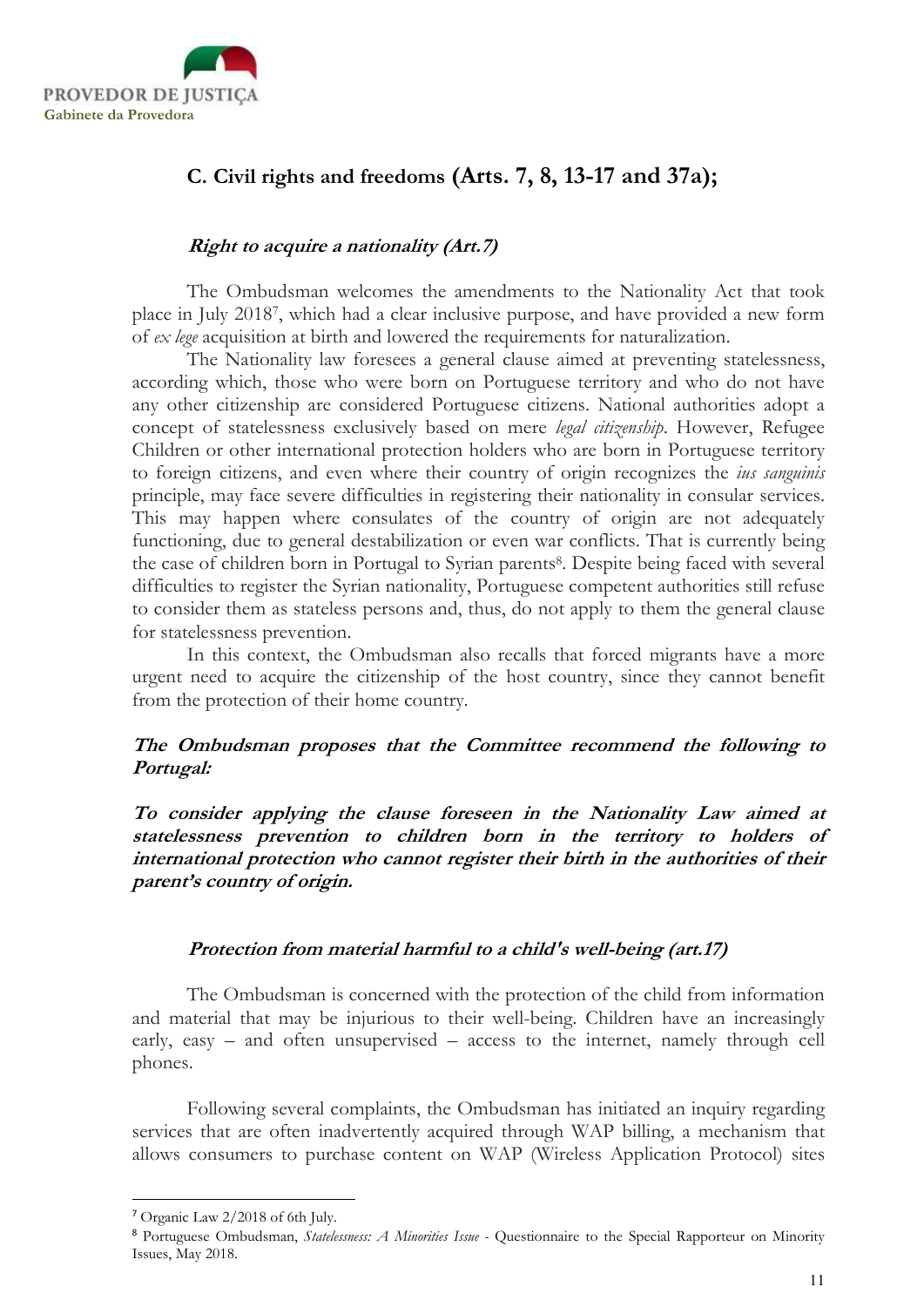

that is charged directly to their mobile phone bill, without the need for registration. The Ombudsman considered the situation especially worrying because any child could easily, and unintentionally, subscribe these services.

The Portuguese regulatory authority for communications (ANACOM) informed the Assembly of the Republic that it is preparing a proposal to amend an amendment to the Electronic Communications Law with a view to strengthening the protection of consumers' rights, but the amendment has not yet been adopted. Meanwhile, on 1th of May 2018, the Telecommunication Operators adopted Code of Conduct for the WAP billing services.

Besides protection from unsubscribed services, the Ombudsman is also concerned with the exposure of children to harmful content, as these cases show that they have easy access to the internet. In 2017, several cases were report where, due to online games or challenges (e.g., the "Blue Whale" challenge that motivated players to violent behaviour, namely towards themselves, and has also victimized youngsters in Portugal) children or youngsters have committed violent acts or were subjected to violent content.

Thus, action shall also be made in order to protect children from accessing to harmful content, such as violence, pornography or unwanted subscriptions of online services or goods acquisition.

## The Ombudsman proposes that the Committee recommends the following to Portugal:

To provide for amendments to electronic communications legal framework in order to guarantee protection of children using electronic devices in accordance with the Portuguese regulatory authority for communications (ANACOM) recommendation

To strengthen efforts to protect children from harmful internet content, namely by developing large-scale awareness-raising activities among children, parents, legal guardians and schools on the dangers stemming from an unsupervised access from children to internet and on tools that enable parenting control

## Right to Personal Freedom (art. 37, a)

The Portuguese Asylum Law was amended in 2014, and has created new cases where asylum seekers can be detained, namely in cases where the asylum request is made at the border<sup>9</sup>. According to the 2017 Asylum Database report<sup>10</sup>, asylum seekers who request asylum at border posts have been systematically subjected to detention measures at airport temporary accommodation centers. This report documents that there is no initial assessment of the vulnerability of the applicants, allowing families with children or pregnant women to be detained in temporary detention centers located in the airport for a maximum of 60 days.

<sup>9</sup> Article 35-A, no. 3, a) of the Law no. 27/2008, of 30th July, as amended by Law no. 26/2014, of 5 may.

<sup>10</sup> Asylum Information Database, Country Report: Portugal, 2018, p. 17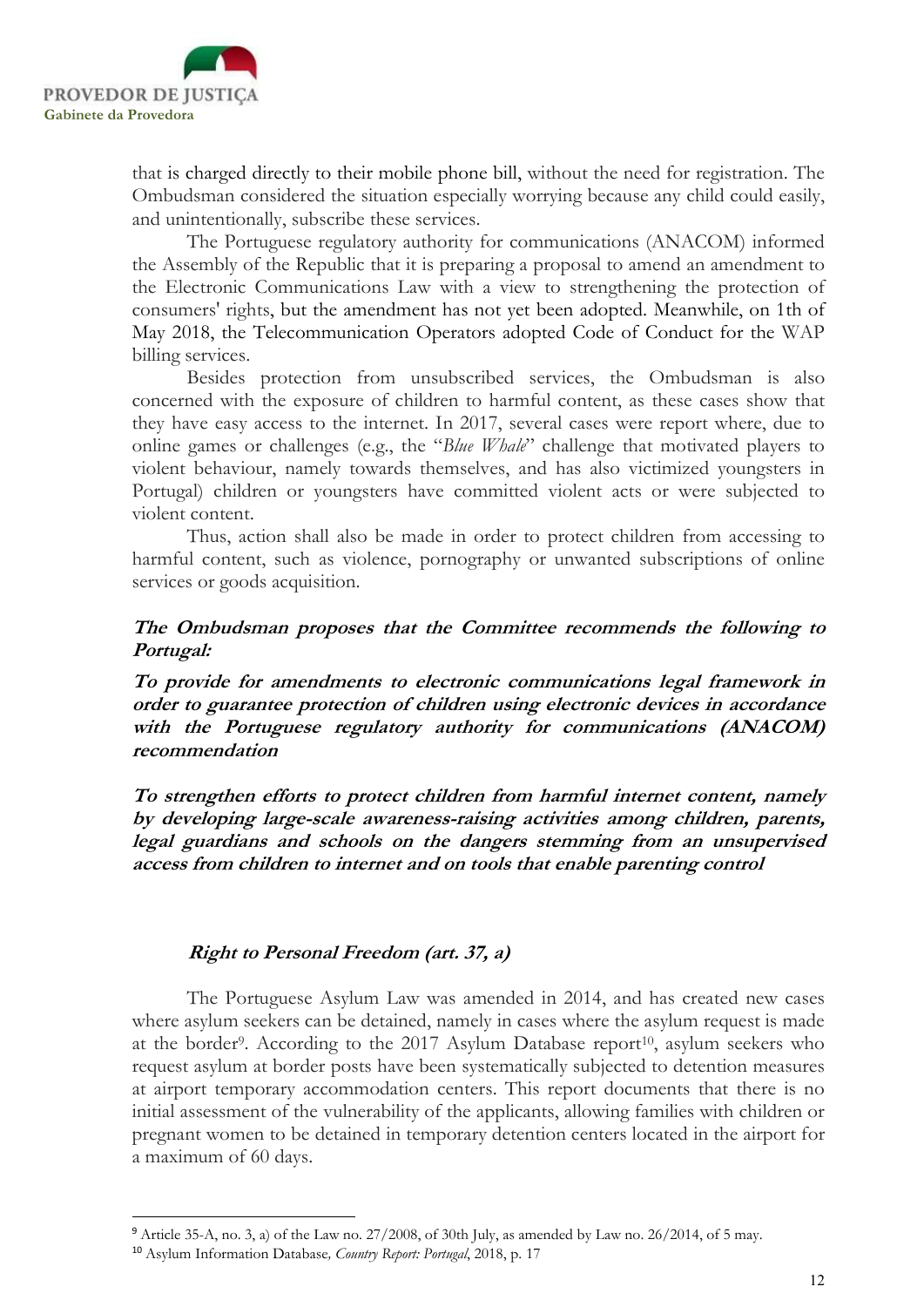

Also families with children whose entry is refused may be detained, according to the Immigration Law, for the same period of time, in the airports' detention centers<sup>11</sup>. Migrant children may also be detained when they are found irregularly staying with their family members in the Portuguese territory<sup>12</sup>.

According to a Governmental decision issued in September 2018, the maximum detention period for children in temporary detention centers located at the airports decreased to seven days. Also, contacted by the Ombudsman, the Ministry of Internal Affairs recognized the difficulties of the airports' detention centers, and committed to initiate in 2019 the construction of a new temporary detention center located in Sintra, near Lisbon, and equipped with appropriate conditions for families and children. The Ombudsman welcomes these decisions, but points out some shortcomings that still persist and endangered the right to the personal freedom of the child.

Asylum and Immigration law require that detention measures that may last for more than 48 hours must be authorised by a judge, but does not mention expressly the judicial guarantees that have to be respected. These guarantees would encompass a mandatory judicial and adversary hearing, legal representation and the need to take into account the best interest of the involved children. Also, according to the Committee's latest comments on child detention on migration, no mention is made to the last resort nature of detention when children are concerned. The Ombudsman considers that, although all these guarantees result from the Constitution and the CRC, Portuguese Immigration and Asylum Law should, nonetheless, reinforce them expressly.

## The Ombudsman proposes that the Committee recommends the following to Portugal:

To expressly amend the Immigration and Asylum Law requiring that detention in migratory procedures can be only applicable as a measure of last resort; To expressly amend the Immigration and Asylum Law requiring that all detention measures may only be maintain for more than 48 hours after a judicial authorisation mandatorily preceded by a judicial hearing of the detainee, who must necessarily be represented by a lawyer;

## E. Violence against children (Arts. 19, 24, para. 3, 28, para. 2, 34, 37 (a) and 39)

## Abuse and neglect (Art. 19, no.1) – Domestic Violence

The Ombudsman welcomes all efforts and measures taken in order to raise awareness, to prevent and to protect children from abuse and neglect. However, it is still concerned with the extremely high numbers of domestic violence cases reported in the last years. According to the Annual Security Report, 22.773 and 22.599 crimes of

<sup>11</sup> Article 38, no. 4 of the Immigration Law (cit.).

<sup>12</sup> Article 146 of the Immigration Law (cit.).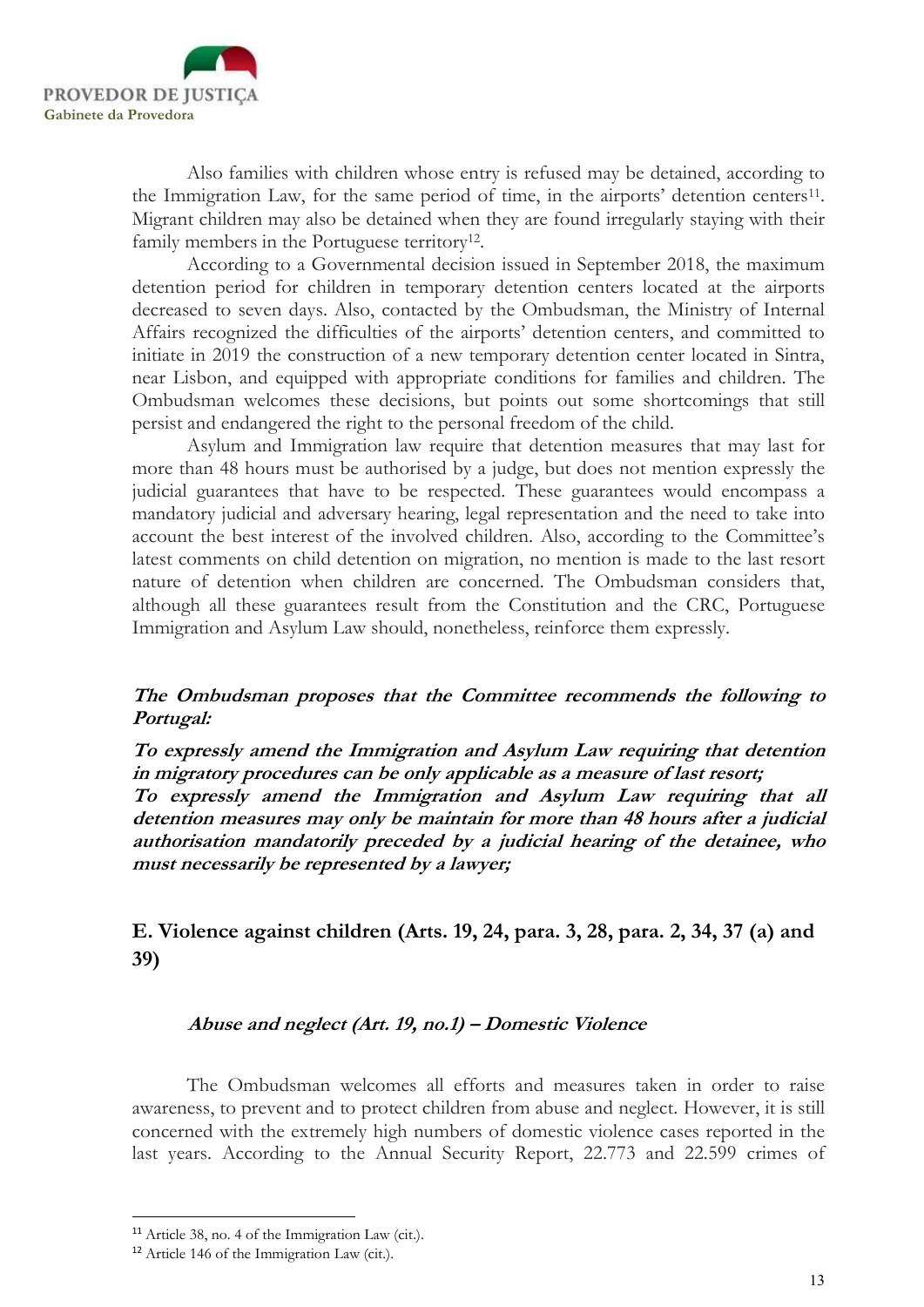

-

domestic violence were reported in 2016 and 2017, respectively<sup>13</sup>. This numbers contrast with the much lower numbers provided by Annex I of the State report for the year of 2016.

The Ministry of Justice website presents data on convictions for domestic violence against Spouse /Similar, Domestic Violence against Minors and "others Domestic Violence". In the reporting period, the following numbers of convictions were published in the Ministry of Justice website:

|                                          | 2014  | 2015  | 2016  |
|------------------------------------------|-------|-------|-------|
| Domestic Violence<br>(Spouse / similar)  | 1.275 | 1.432 | 1.528 |
| Domestic Violence 33<br>against Children |       | 39    | 47    |
| Domestic<br>Others<br>Violence           | 343   | 388   | 409   |

The Ombudsman insists on the need to have more accurate data, namely on the victim's gender and age. Data on the specific type of domestic violence would also be welcomed. Dating violence, for example, is counted coupled with violence against spouse, but affects teenagers with special acuteness. Thus, it would be very important to understand the reality of the phenomenon, in order to continue acting towards its prevention.

Government's official data also do not present specific numbers on children exposed to domestic violence in their household. However, according to annual reports of the National Commission for the Promotion of rights and the Protection of Children and Youth, in 2015 there were 7.793 children exposed to domestic violence. This number was of 8.695 in 2016 and 8.781 in 2017.

Although all the mentioned deficiencies regarding the treatment of data, the Ombudsman is extremely concerned with the high levels of this very serious criminality, which has a profoundly negative impact on a child's development.

## The Ombudsman proposes that the Committee recommends to Portugal:

To improve data on domestic violence in order to better understand its impact on children

To maintain fighting against domestic violence as one of its priorities in criminal policy strategy;

To persist with activities and actions aimed at preventing domestic violence

The Annual Security Report 2017 of the Portuguese Government, p. 14. Available at: https://www.portugal.gov.pt/download-ficheiros/ficheiro.aspx?v=9f0d7743-7d45-40f3-8cf2-e448600f3af6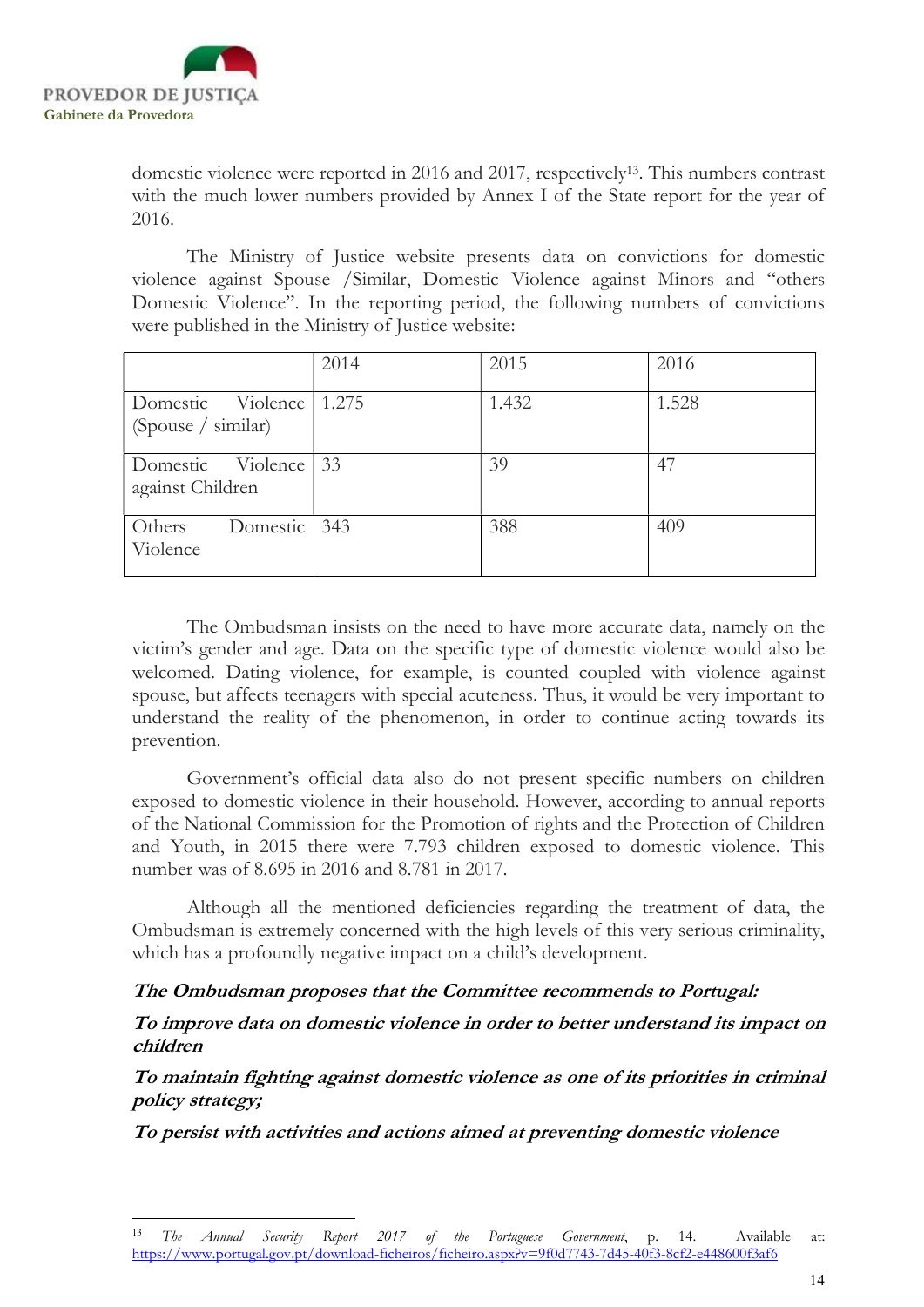

## Abuse and neglect (Art. 19, no.1) – Shelters for Victims of Domestic Violence

In cases where victims' protection does not recommend that they shall continue to reside in their house, numbers of available shelters seem to be short when comparing the high levels of criminality. According to the State's report there are 39 shelters for women and children with a total of 679 vacancies. There is only one shelter for men victims of domestic violence, with 10 vacancies. Nevertheless, according to the Annual Security Report, 6.793 men have reported to have been victims of domestic violence<sup>14</sup>.

The Ombudsman is concerned that these vacancies may not be sufficient to accommodate victims of domestic violence, namely when children accompany their parents.

## The Ombudsman proposes that the Committee recommends to Portugal: To increase the number of vacancies available in shelter homes.

## Abuse and neglect (Art. 19, no.1) – Sexual Abuse

The Ombudsman is seriously concerned with the very high number of convictions for sexual abuse of children (which amounted, in the years 2014 and 2015, to 131 and 111 cases, respectively) and dependent children (which amounted, in the years 2014 and 2015, to 275 and 360 cases, respectively).

However, the State's report does not mention specific actions aimed at fighting against this phenomenon during the reporting period. Also, it has not presented any data regarding the years of 2016 and 2017.

The Ombudsman proposes that the Committee asks Portugal which concrete measures have been taking in order to prevent and fight against sexual abuse of children.

The Ombudsman proposes that the Committee recommends to Portugal:

To maintain fighting against sexual abuse of children as one of its priorities in criminal policy strategy;

To persist with activities and actions aimed at preventing sexual abuse of children, namely through awareness raising activities, developed by sensitive trained professionals, aimed at empowering children to have autonomy over their bodies and to denounce cases of sexual abuse.

## Abuse and neglect (Art. 19, no.2) – Administrative Procedures

The Ombudsman requested to the Parliament the amendment of Article 2, Paragraph 2 of Law 103/2015, of August 24, in order to replace the duty of the civil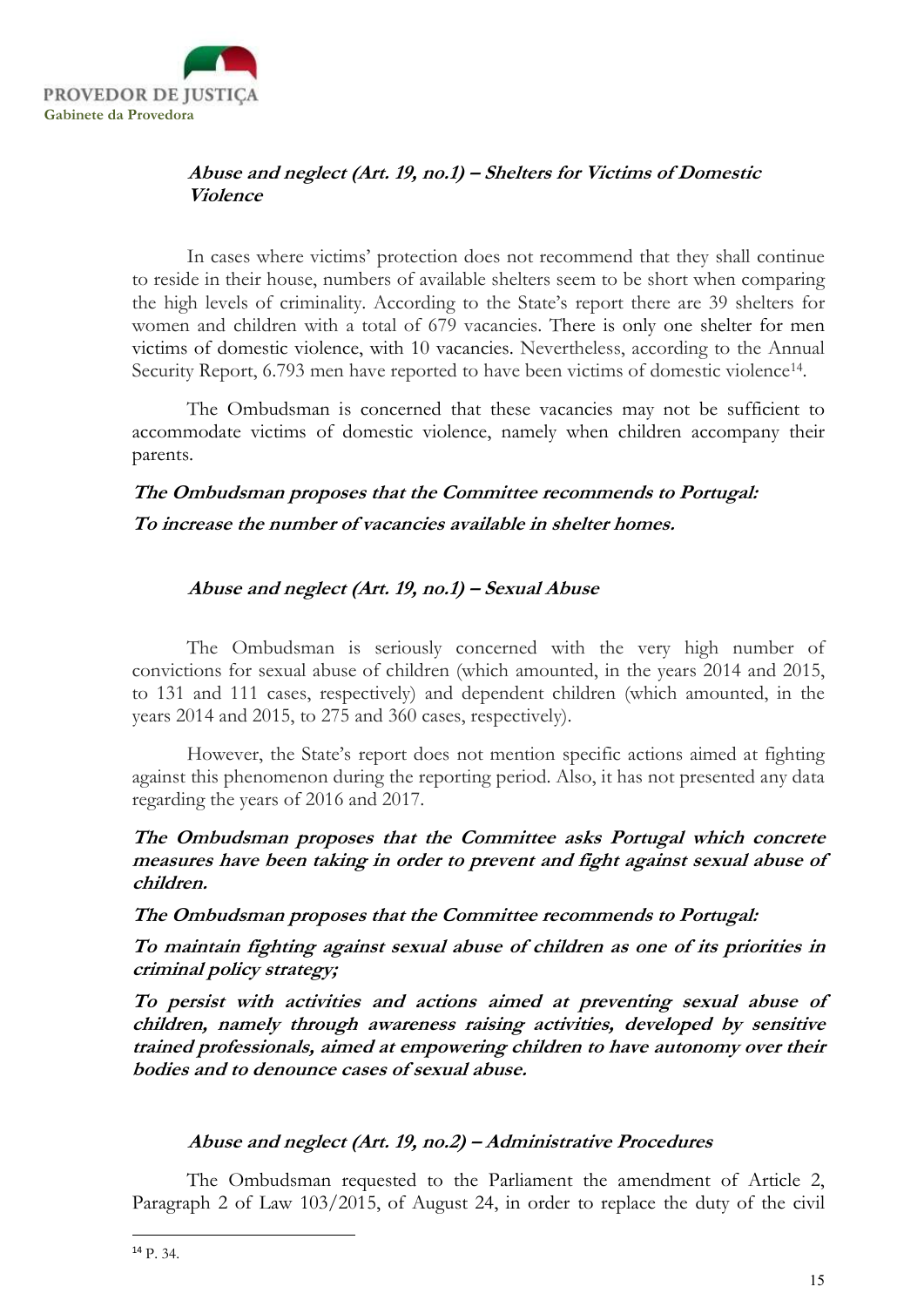

servants or other collaborators who are performing activities involving regular contacts with children to annually present the certificate of criminal record by the adoption of other legal solutions, that in a more economic and efficient way could guarantee that entities responsible for promoting activities involving regular contact with children have adequate conditions to regularly assess the suitability of workers and volunteers for the exercise of their functions.

The Recommendation was submitted to the Parliament on June 22, 2016. However, no legislative amendments were approved yet.

The Ombudsman proposes that the Committee recommend the following to Portugal:

To adopt amendments to the relevant legislation to simplify the administrative procedure related to the duty of the civil servants or other collaborators who are performing activities involving regular contacts with children to annually present the certificate of criminal record, introducing an ex officio scheme allowing responsible entities responsible to regularly assess the suitability of workers and volunteers for the exercise of their functions.

#### Bullfighting

The Portuguese Ombudsman recognizes the progress that the Decree-Law No. 23/2014, February 14th, signifies towards the compliance with the Committee's concluding observations. This Decree-Law amended the previous legislation and raised the minimum age (from 6 to 12 years old) to attend bullfighting shows.

Regarding children performers, Law No. 31/2015, April 23rd, did raise the minimum age to 16 years old. However this minimum age limit - established in the paragraph  $3$  of article  $3 -$  is only applied to professional performers. To amateur performers the age minimum remains at 12, according to paragraph 3, article 2, of the Law No. 105/2009, September 14th. This participation requires the approval from the local Commissions for the Protection of Children and Young Persons.

Furthermore the Portuguese Ombudsman is concerned that there are no official data on children training in bullfighting schools.

## F. Family environment and alternative care (Arts. 5, 18.1, 18.2, 9, 10, 27.4, 20, 21, 11, 19, 39 and 25);

### Right to maintain personal relations and direct contact with both parents on a regular basis (Art. 9)

The Ombudsman has been receiving several pledges from parents who claim that, following a divorce or separation, they are being prevented to contact with their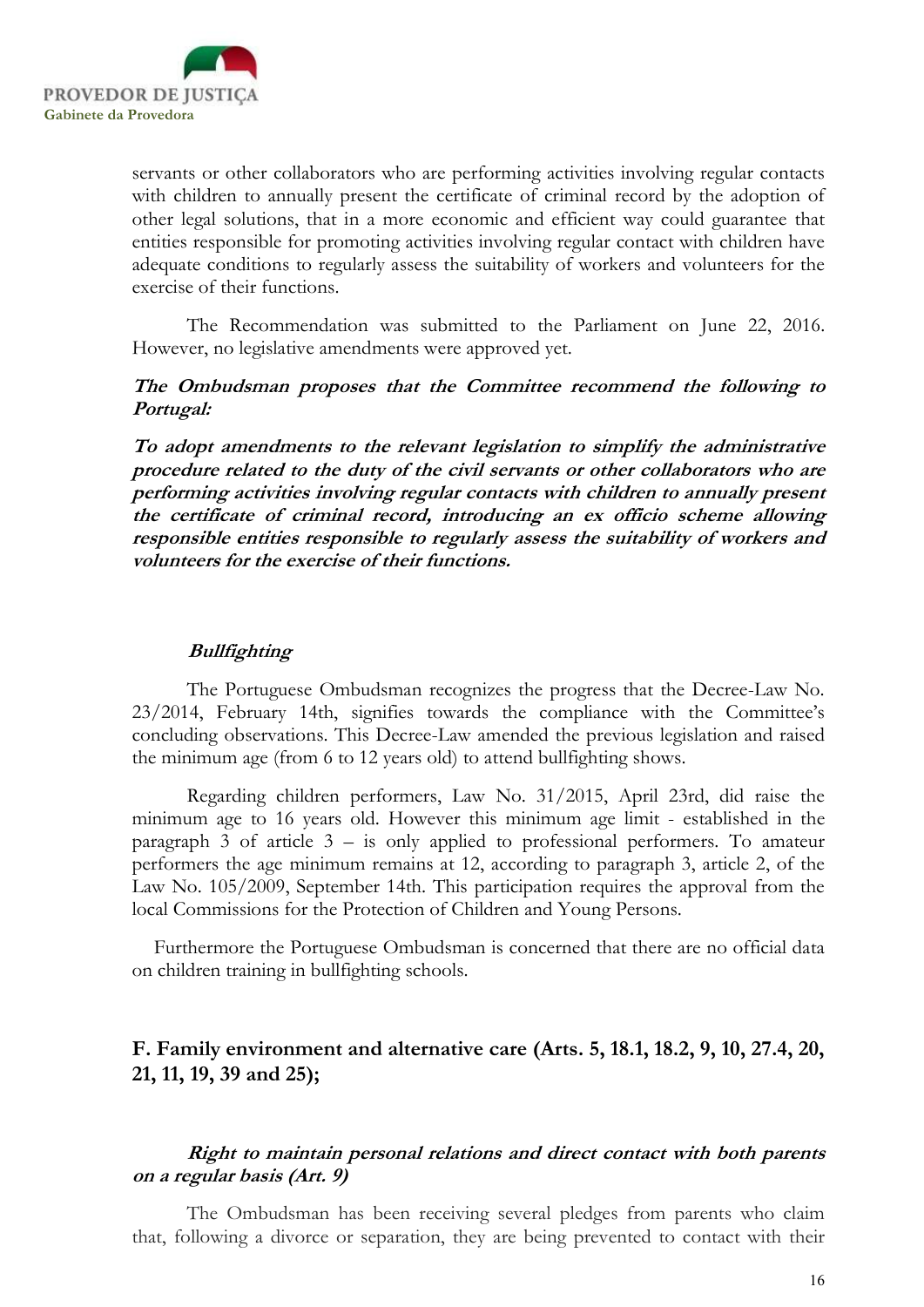

children due to opposition of the other parent or even subtraction of the children. Although the Ombudsman does not have competence to deal with these issues in its complaint management competences, in its quality of NHRI, it is very concerned with the number of children that may be unduly prevented, by action of a parent or any other family member, to maintain contacts with the other parent.

These cases are dealt with by the Family Children Courts, regarding disrespect of parental responsibilities arrangements, and may also amount to crime of subtraction of children, punished under Article 249 of the Criminal Code. The number of convictions for subtraction of children amounted, in the years 2014 and 2015, to 31 and 22 cases, respectively.

However, no data on number of convictions in the years of 2016 and 2017 were provided. Also, the Ombudsman would like to understand the number of procedures on Family and Children Courts for disrespect of parental responsibilities' arrangements.

The Ombudsman proposes that the Committee asks Portugal for data on cases of disrespect of parental responsibilities' arrangements and updates on data about convictions for subtraction of minors

The Ombudsman proposes that the Committee recommends to Portugal:

To provide more urgency to civil and criminal procedures that deal with children who are being prevented to contact with one of the parents due to opposition of the other parent or other family member.

## Right to maintain personal relations and direct contact with both parents on a regular basis (Art. 9)

The Ombudsman applauds the enhanced protection for children who may be victims of domestic violence (even where perpetrated against one of the parents, and not directly towards the child), introduced by Law 24/2017 of May, repealing the shared exercise of parental responsibilities *deemed contrary to the best interest of the child* when a coercive measure of prohibition of contacts between parents is decreed or when the safety of domestic violence is at risk.

However, the Ombudsman has been receiving several complaints from defendants in domestic violence criminal procedures who claim to be prohibited to have any contact with their children after the beginning of a criminal procedure for domestic violence and during the whole procedure.

According to the law, repeal of the shared exercise of parental responsibilities is seen as an *exceptional restriction*, only to be applied where it can be *deemed contrary to the best* interest of the child.

Bearing in mind that these criminal procedures can last up to 3 or even 4 years, and, that during that procedure, the principle of presumption of innocence is applicable, the right of the child to maintain regular contact with both parents may be seriously jeopardized.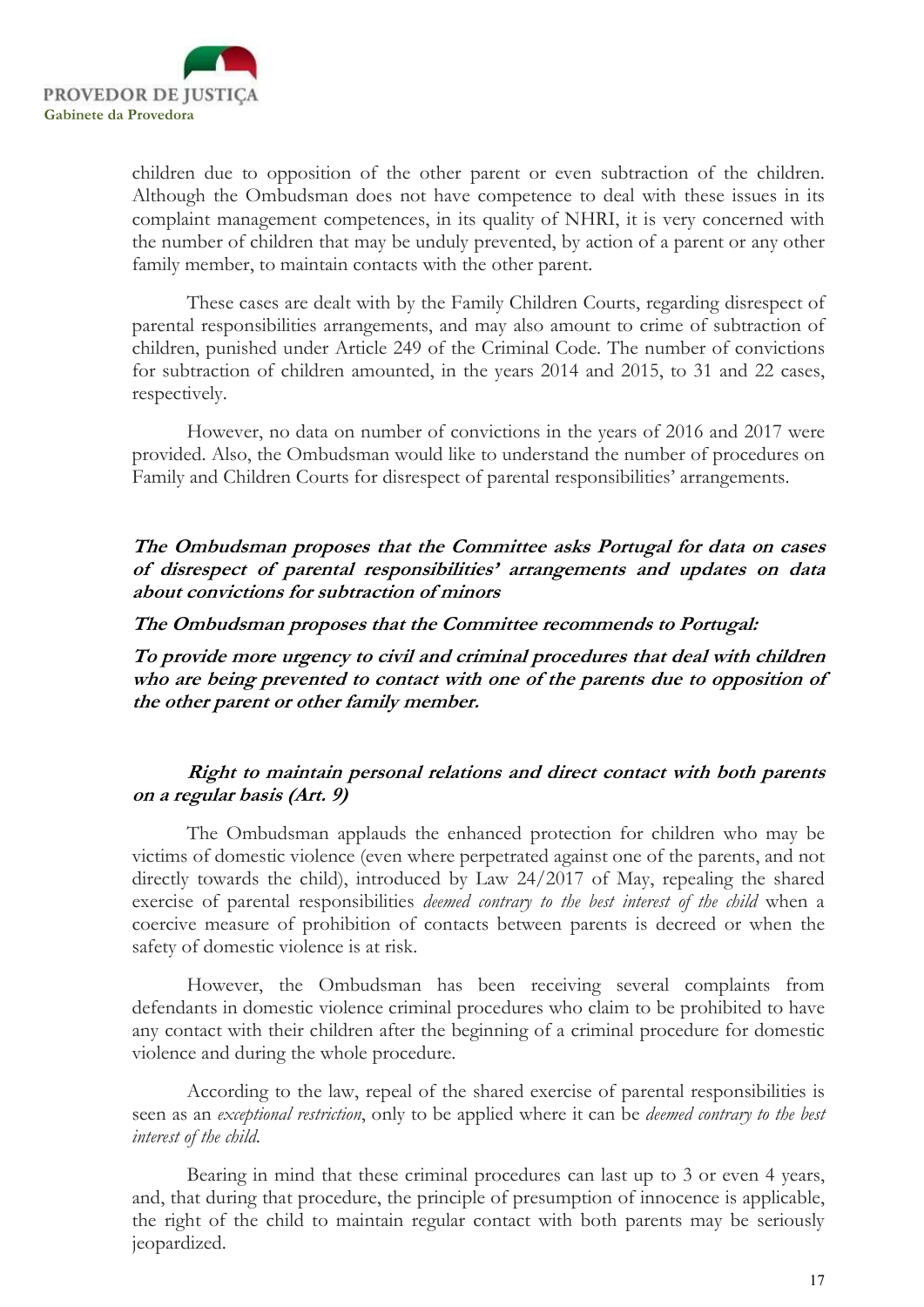

## The Ombudsman proposes that the Committee recommends to Portugal:

To provide more urgency to criminal procedures of domestic violence where the coercive measures of shared exercise of parental responsibilities or prohibition of contacts between a defendant parent and children were decided;

To foresee periodic review of the coercive measures of suspension of shared exercise of parental responsibilities or the prohibition of contacts between a defendant parent and children.

## Appropriate assistance to parents and legal guardians in the performance of their child-rearing responsibilities (Art. 18, 2) – Balance between work and family life

The Ombudsman welcomes all measures mentioned in the State's report with the objective of supporting families. However, the State's report does not mention which specific measures have been taken in order to promote conciliation of work and family life.

According to an inquiry made by the European Foundation for the Improvement of Living and Working Conditions in 2016, Portugal is one of the countries where workers claim difficulty in reconciling work with family life. According to the survey, there was a big decrease regarding satisfaction on work-family life balance from 2011 to 201615.The problem affects mainly women (33% of women workers) than men (only  $11\%$ ).

According with OECD's data regarding the year of 2017, Portugal is the 4th country in the European Union where the number of working hours is higher (being Greece, Poland and Latvia on the top 3)<sup>16</sup>. However, these numbers may not reflect number of hours where workers are required to be professionally available (by phone, email or by finishing tasks during weekends and rest hours). In recent years, practices of disrespect for working hours and rest have been repeatedly reported by the media<sup>17</sup>.

The Ombudsman has also been receiving complaints regarding lack of enjoyment of the protection of family life of the employees, predominantly in public administration services (civil and military) and government services. Namely, several complaints submitted by the employees in public administration bodies are related to the rejection of the request for approval of flexible working schedule arrangements.

The Ombudsman has also received several complaints for discrimination – in access to work and on careers progress - due to parenting.

<sup>&</sup>lt;sup>15</sup> European Quality of Life Survey, 2016, p. 42. Available at https://www.eurofound.europa.eu/surveys/europeanquality-of-life-surveys/european-quality-of-life-survey-2016.

<sup>&</sup>lt;sup>16</sup> Data available in https://data.oecd.org/emp/hours-worked.htm.

<sup>17</sup> See for example, Raquel Albuquerque, "Um dilema português: muita hora de trabalho, pouca produtividade, presentismo e a família é que paga", Expresso, 14 october 2018. Available at: https://expresso.sapo.pt/sociedade/2018-10-14-Um-dilema-portugues-muita-hora-de-trabalho-poucaprodutividade-presentismo-e-a-familia-e-que-paga?fbclid=IwAR1CDI5tgm3oxmaRt36xVxO-PDcEIiv\_x3O0RhPzoj3EZit52-ByEEKBEuE#gs.TznekjY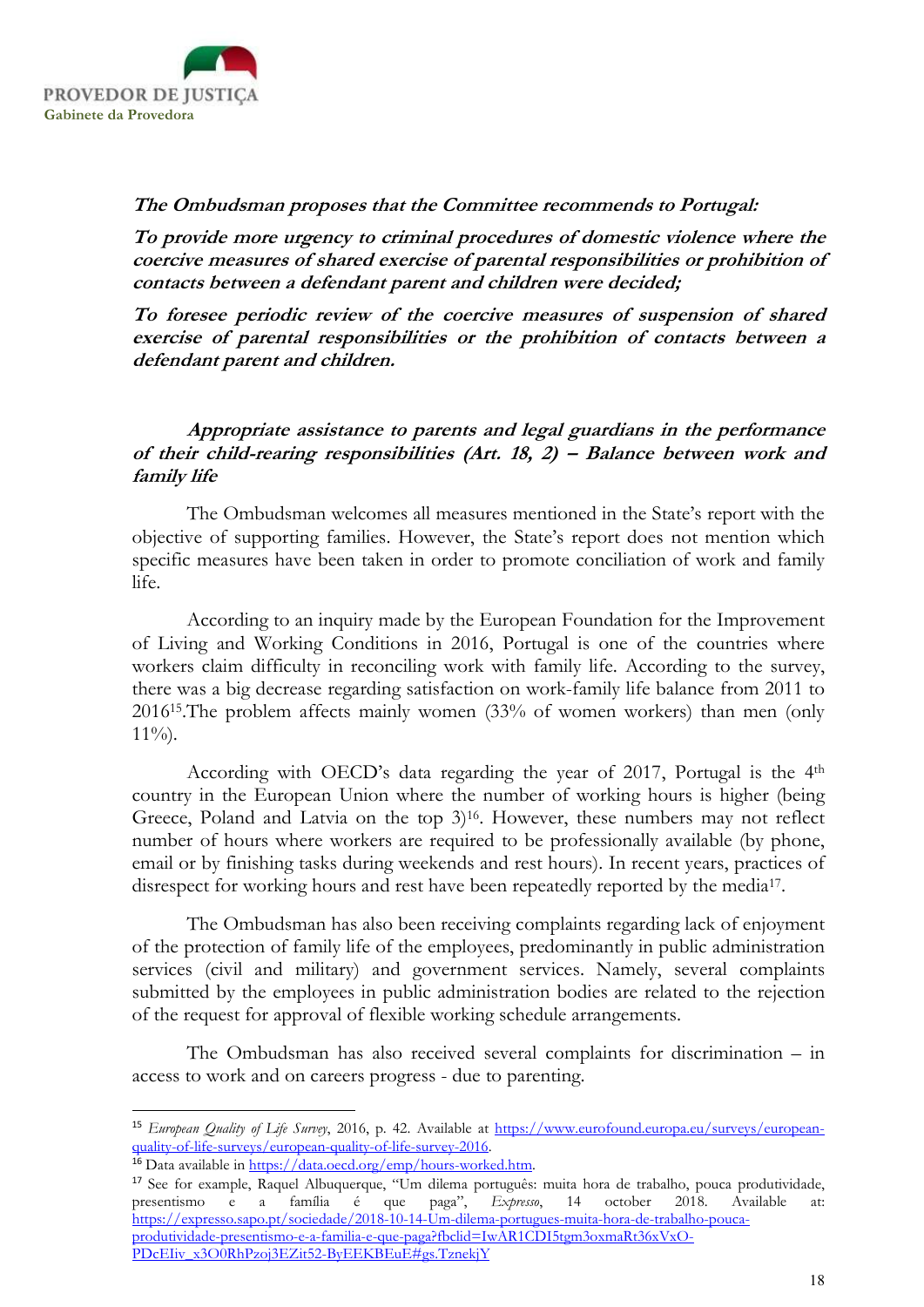

All of the mentioned problems, such as excess of working hours, disrespect for working schedule and rest hours, disrespect for parenting rights and discrimination on the grounds of parenting affects the enjoyment of the children rights to have adequate support of their working parents.

The Ombudsman proposes that the Committee asks Portugal for information on specific measures aimed at promoting reconciliation between work and family life;

The Ombudsman proposes that the Committee recommends to Portugal:

To increase supervision and inspections on respect of working and rest hours by the employers in all sectors.

To perform measures to enable that those employees with parental responsibilities can effectively have flexible working schedule arrangements in order to be able to balance between their professional and private life and perform their parental obligations in the best interest of the child.

## Appropriate assistance to parents and legal guardians in the performance of their child-rearing responsibilities (Art. 18, 2) - Breastfeeding

The Ombudsman has dealt with complaints regarding teachers to whom schools did not authorize the right to waiver from work for breastfeeding, or adopted practices that did not result in an effective waiver from working hours, providing, instead, other types of compensation (e.g. monetary compensation corresponding to the time they would be entitled to for that purpose).

The Ombudsman recalled that the breastfeeding mothers have right to an effective and real reduction of working hours which, regardless of whether the work is provided full-time or part-time, can never be less than the period of time deemed necessary to breastfeeding or feeding by bottle (at least, 30 minutes). The worker has the right to paid time for breastfeeding or feeding by bottle.

The Ministry of Education agreed with the suggestion of the Ombudsman to adequately implement the law in order to effectively enable mothers who are contracted as teachers to breastfeed their children or feed by bottle.

#### The Ombudsman proposes that the Committee recommend the following to Portugal:

To put in place measures to enable that working mothers effectively enjoy the right to breastfeed and/or feed by bottle their children.

Appropriate assistance to parents and legal guardians in the performance of their child-rearing responsibilities (Art. 18, 2) – Family assistance to stepchildren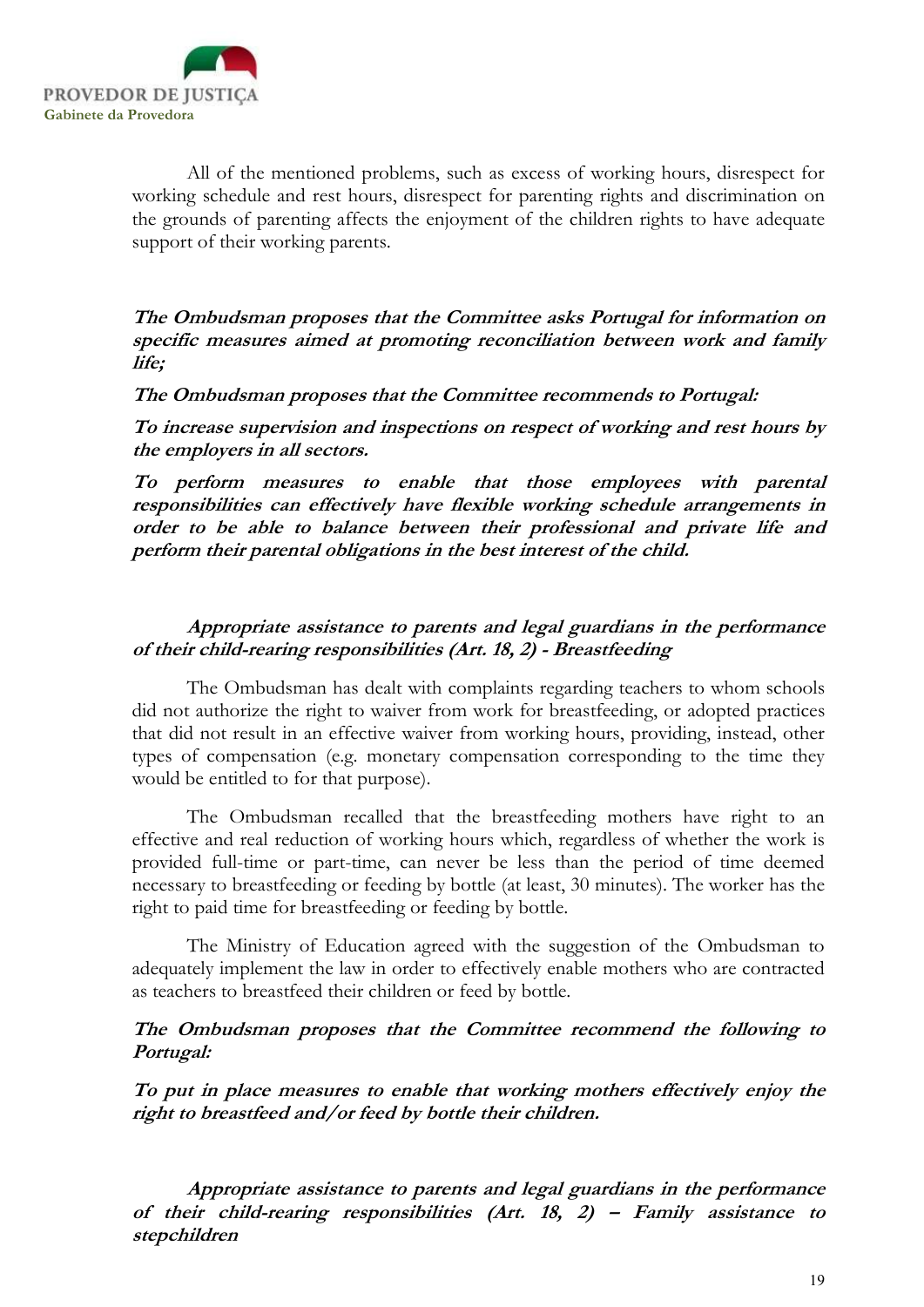

-

#### (An Example of Good Practice)

The Ombudsman has received a complaint from a teacher to whom a request for internal mobility for disease or family assistance to her stepdaughter, permanently disabled and integrated into her nuclear family was not authorized<sup>18</sup>, on the grounds that the family situation was not framed by the disease mobility procedure regulated in Order No. 4773/2015, as the stepdaughter was not "direct descendant".

The Ombudsman, based on the principle of equality, called for the review of the application for mobility for disease or family assistance. This suggestion was welcomed by Secretary of State for Education.

The Ombudsman welcomes the authority's decision and encourages the State to study the possibility to enlarge the concept of family in other legal arrangements concerning the workers' right to provide assistance to family members, in order to encompass stepchildren, in cases where parents cannot provide support to their children.

## Children deprived of a family environment (art. 20)

When a child is considered at danger<sup>19</sup>, the Portuguese promotion and protection system establishes that one of seven possible protection measures can be applied<sup>20</sup> – by a court or a local committee, in this last case with parental consent. Four of those measures are executed in the family environment (nuclear or enlarged), maintaining children in their circle of social, affective and emotional references. According with the annual reports of the National Commission for the Promotion of rights and the Protection of Children and Youth, since the year 2000, the large part (roughly around 90%) of the promotion and protection measures applied by the local Commissions for the Protection of Children and Young Persons, are measures that maintain the child in their family environment (family environment measures).

Two of the possible protection measures are only applied when the child doesn't have a secure family background that adequately promotes and protect their rights. These protection measures are designated by placement measures and can be divided in two types: placement in an institution (foster homes) or placement in a foster family (provided by the State, without a prior connection with the child). In the same annual reports provided by the National Commission, it is possible to verify that annually the placement measures only represent around 10 % of the total of protection measures applied by the local Commissions, which is positive, considering that maintaining the child in his/hers family environment is one of the fundamental intervention principles.

It is important to mention that there is no disaggregated data easily available regarding the promotion and protection measures applied by the courts.

<sup>18</sup> Article 68 of the Teaching Career Statute, amended by Decree-Law No. 41/2012 of 21 February and Order No. 4773/2015.

<sup>19</sup> Under article 3 of Law for the Protection of Children and Young Persons in Danger (Law No. 147/99, September 1st).

<sup>&</sup>lt;sup>20</sup> One of the measures is adoption, that will not be mentioned in this part of the report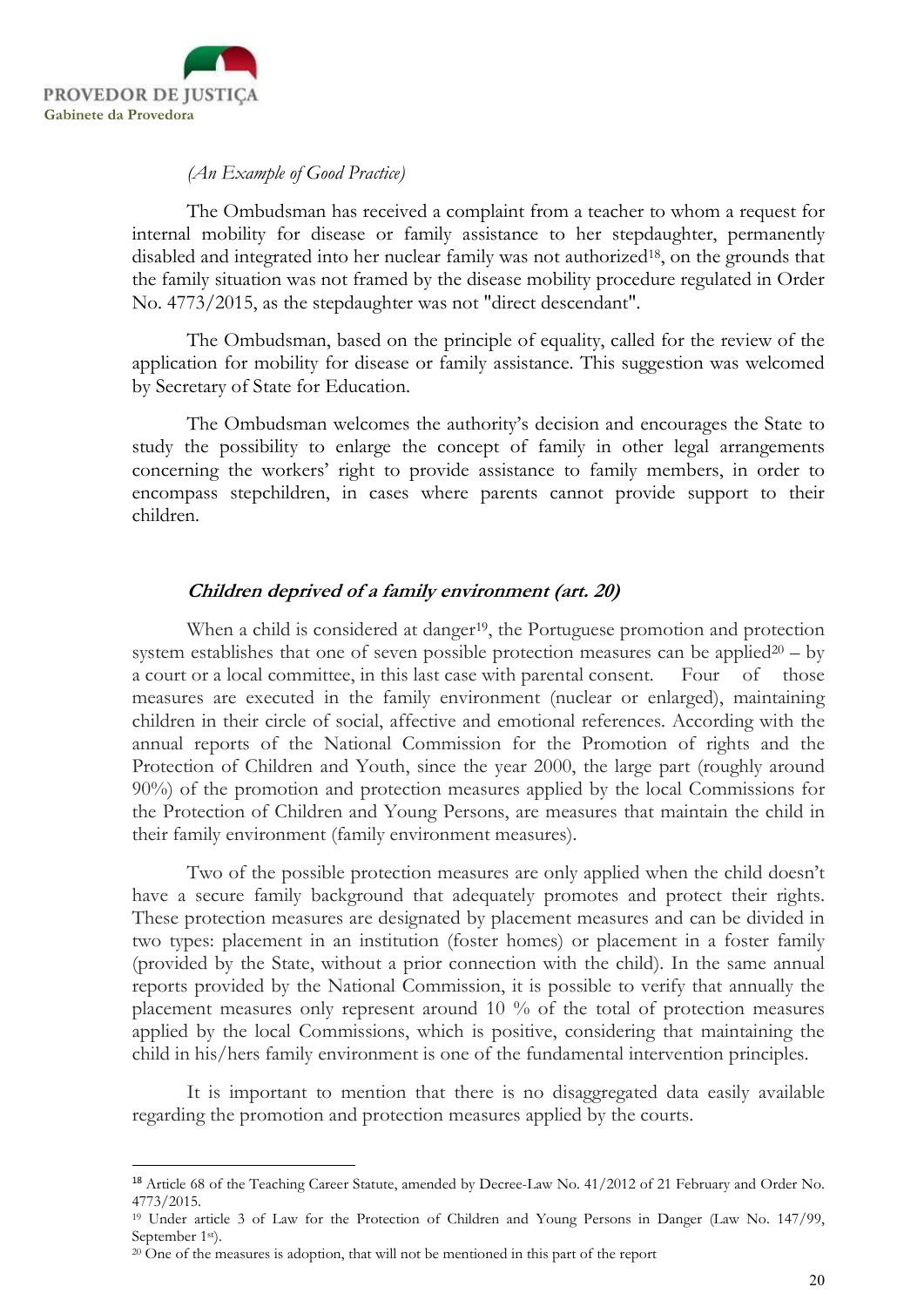

However, when we only consider the placement measures (institutions and foster families) the percentage of children placed in institutions is largely superior to those placed in foster families. For example, in 2017, only 83 children were placed in foster families, whereas 2888 were placed in institutions, this data reflects the reality of the measures applied by the local Commissions, but, despite the lack of data, is mirrored in the court decisions.

With this context, in 2016 (last available data from the CASA report) there were 8.175 children living in institutions, which is a very high number. This report also shows that 33,1% of children living in institutions have been there for at least 4 years and 21,8% between 2 and 3 years.

Considering that a family environment – even if it is not the child's nuclear or enlarged family – provides a better setting for him or her to fully develop their capacities and to closely establish a relationship that corresponds to their psychosocial needs, it is vital to decrease the number of children in institutions.

The Portuguese Ombudsman considers that important steps were made by Portugal with the approval of the Law No. 142/2015, September 8th, which establishes that children, under the age of 6 years old, should primarily be placed in foster families and not in institutions. There are also good practices and projects developed by the NGO "Mundos de Vida" and from "Santa Casa da Misericórdia de Lisboa" (public entity) that provide selection, training and supervision to foster families. However, this situation only covers a small part of the country.

To illustrate some of the activities of the Portuguese Ombudsman regarding the promotion and protection of children's rights in foster care homes, it is important to mention that, in 2014, the Ombudsman visited six residential care homes in the Autonomous Region of Madeira and produced a special report. The Portuguese Ombudsman is aware that some of the issues found are solved or being addressed – lack of family doctors and educational plans, children's legal status unclear, unlawful limitation of contacts with the family – however, it is important to remain vigilant considering the special needs of children deprived of a family environment.

## The Ombudsman proposes that the Committee recommend the following to Portugal:

## To fully develop the alternatives to institutional placement, as established in the Law No. 142/2015, September 8th

## Adoption (art. 21)

The Ombudsman welcomes the revision of the Adoption regime by Law 143/2015.

However, the Ombudsman has been receiving several complaints related to the length of the procedures for the adoption of the children. The Ombudsman had initiated a number of proceedings and concluded that in cases when social security representatives had suspended the adoption procedure because one or both spouses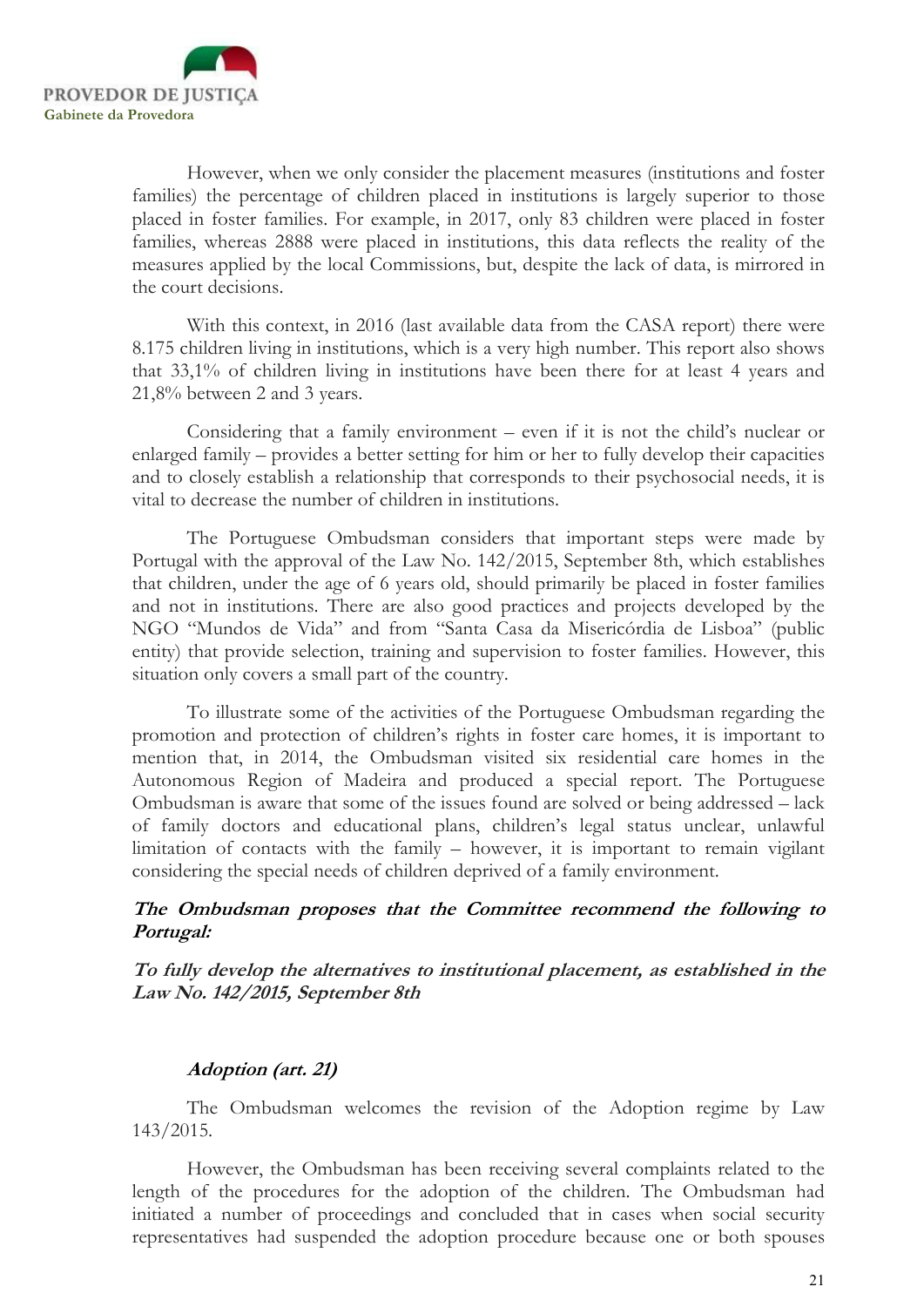

were not fulfilling the prescribed criteria, they were not informing them about the outcome of the procedure and the reasons for the suspension of the procedure on time.

 The Ombudsman discussed this matter with the Director of the Social Security Institute, emphasizing the problem with the length of the adoption procedures without providing any information to the candidates and recommended that social security has to clarify its rules and procedures for the adoption of children. Based on the Ombudsman's Recommendations social security has improved the adoption procedure and a Manual for the Adoption has been adopted.

 The Ombudsman welcomes the evolutions made by the Government to improve the adoption procedures, making them more transparent and based on the best interest of the child.

 However, is still concerned on the lengthy of procedures, in cases where adoption is considered the best solution for the child. The Ombudsman recognises that time may work against the possibility of a child to be adopted or make integration in a new family environment a more difficult process. Thus, after concluding that adoption is in the best interest of the child, procedures must be especially fast.

The Ombudsman proposes that the Committee recommend the following to Portugal:

To continue to develop good practices on adoption procedures and works towards a more rapid enforcement solution, when adoption is the adequate solution for the best interest of the child.

G. Disability, basic health and welfare (Arts. 6.2, 23, 24, 26, 18.3, 27.1, 27.2 and 27.3);

#### Children with disabilities - Education (Art. 23)

The Ombudsman welcomes the inclusive education policy followed by the Government, as well as all initiatives described in the State report, aimed at preparing the transition of pupils with disabilities from school to a full and active adult life.

However, the Ombudsman has been receiving several complaints relating to school integration of children with special educational needs. These complaints encompass concerns about lack or insufficient support, including human resources and therapies, conditions of facilities as well as adaptation of the evaluation process and, occasionally, discrimination in access to leisure activities. The State recognises these shortages in its report.

A reported case in 2017 refers to disciplinary proceedings taken against a pupil with special educational needs, whose hearing occurred in a situation of serious emotional instability and without regard to the particular circumstances involved in the child's particular condition. As a result and for the future, the Ombudsman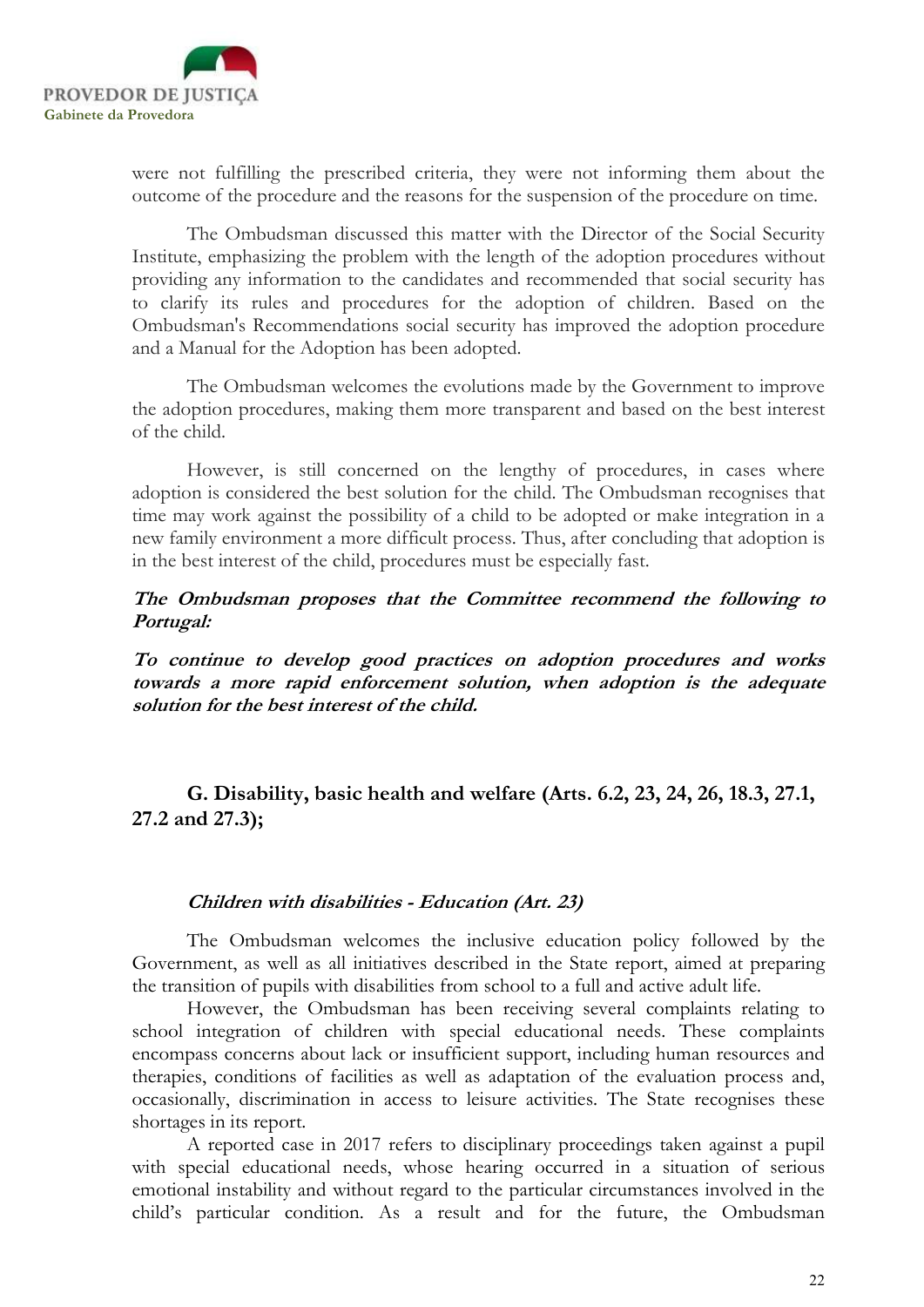

recommended the school concerned to include in such a hearing a psychologist or special education teacher, delaying the diligence if necessary.

The Ombudsman proposes that the Committee recommend the following to Portugal:

To provide adequate number of specialized and operational staff and continue the education and training of all the professionals working with and for children with the special needs in the educational institutions;

To continue its efforts for providing all schools with adequate equipment for enabeling a full inclusion of children with disabilities.

## Children with disabilities – Social Allowance (Art. 23)

(An example of Good Practice)

A number of complaints were received by Ombudsman concerning family allowance for children with disabilities, concerning wrong interpretations and / or wrong applications of the law in the cases of annual proof of permanent disability, rejection of requests with proof of legally prescribed disability, starting date of the payment of disability benefits, etc.

The Ombudsman directed a call to ISS, IP (the general social security system) in order to correct these problems. The Ombudsman also called for a new legal framework for the protection of eventualities resulting from disability. As a result of the Ombudsman's action, all concrete cases have been solved, the practice has improved and the Government has recently implemented a new and unique social allowance (social inclusion allowance21) for persons with disabilities that will gradually be applied to children.

The Ombudsman proposes that the Committee recommend the following to Portugal:

To urgently apply the legislation on the social inclusion allowance to all children with disabilities.

## Children with disabilities – Special Education Allowance (Art. 23)

## (An Example of Good Practice)

The State' report mentions that in the past there were several complaints regarding families with children with disabilities to whom a special education allowance was refused. In fact, the Ombudsman also received a number of complaints. The Ombudsman identified that several factors that lead to the malfunctioning of the allowance, such as lack of coordination between schools and social security system were

<sup>21</sup> Decree-Law no. 126-A/2017 of 6th October.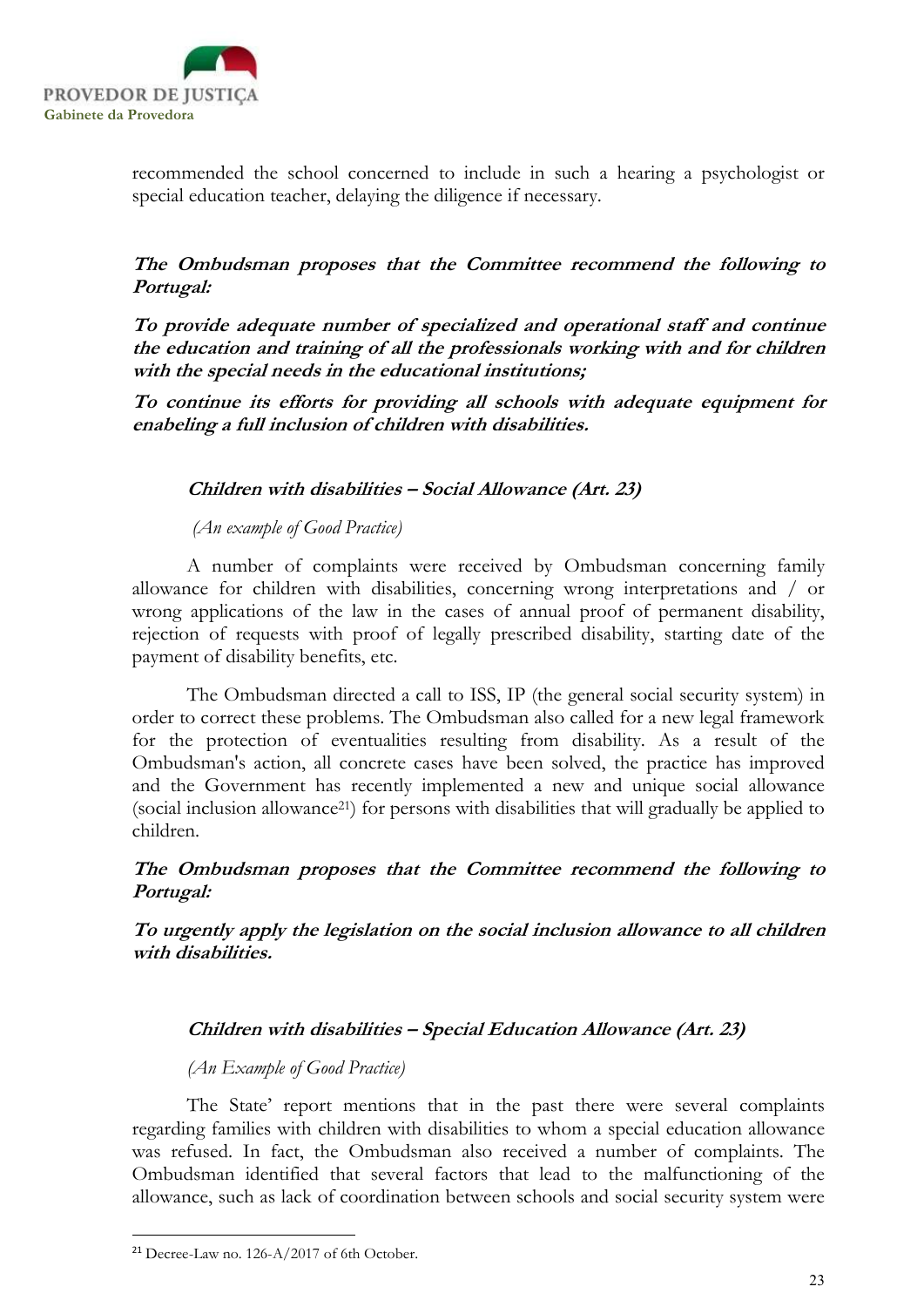

caused, in most of the cases, by the absence of adequate certification of the child's disability.

The Ombudsman enacted a recommendation to the relevant authorities for overcoming these difficulties. Based on the recommendation, the legislation was amended in 201622. These amendments updated some concepts, clarified who is entitled to receive special education allowance, which requirements are needed for medical certification of the disability, its effects, and the support/devices that children and youth with disabilities must have access to.

The Ombudsman welcomes this effort and encourages the State to continue efforts for coordination among the educational and medical authorities to enable an effective application of the allowance.

#### Health (Art. 24) – impact of austerity measures

During the financial austerity period, the Government made several budgetary cuts in the health system. The State's report mentions that available data do not substantiate the negative impact of austerity on children's access to the National Health Service. On the contrary, available data, namely on Table 18, show a continuous increase of available beds in paedriatic care from 2014 to 2017.

However, the Ombudsman is concerned with studies that report the negative impact of austerity measures in access to healthcare, due to the closure of hospitals and other National Health Service - NHS units and the reduction of free transportation of non-urgent patients. These measures have made it more difficult to access healthcare, especially for the more isolated populations<sup>23</sup>.

 In respect to the availability and quality of healthcare services, it is important to mention the particular case of the paediatric unit of Hospital de São João in Oporto. This unit has been functioning in provisional facilities since 2008. In 2018, thanks to the initiative of parents and families of children who receive care in that hospital, several severe deficiencies in its physical conditions were exposed, which hinder gravely the wellbeing of children. There were reports of water infiltrations, exposure to the elements (cold, humidity, heat) and children being treated in the hallways – even children with serious health problems like cancer.

 According to those reports the staff in the paediatric unit, despite all the difficulties, has been supportive and providing the best care possible to those children.

 Recently, there were firm political commitments to solve this matter. However, the extensive bureaucratic procedures conducted to the construction of a new building have not started yet and there is still no time-line to definitely resolve this issue.

#### The Ombudsman proposes that the Committee recommends to Portugal:

<sup>22</sup> Implementing Decree no. 3/2016 of 23 August.

<sup>&</sup>lt;sup>23</sup> "Country Report on Portugal - The impact of the crisis on fundamental rights across Member States of the EU -", European Union, Brussels, 2015. available at the at

http://www.europarl.europa.eu/RegData/etudes/STUD/2015/510020/IPOL\_STU(2015)510020\_EN.pdf. <sup>23</sup> Available at https://ec.europa.eu/eurostat/web/products-eurostat-news/-/EDN-20171120- 1?inheritRedirect=true p. 8 and 28 et seq.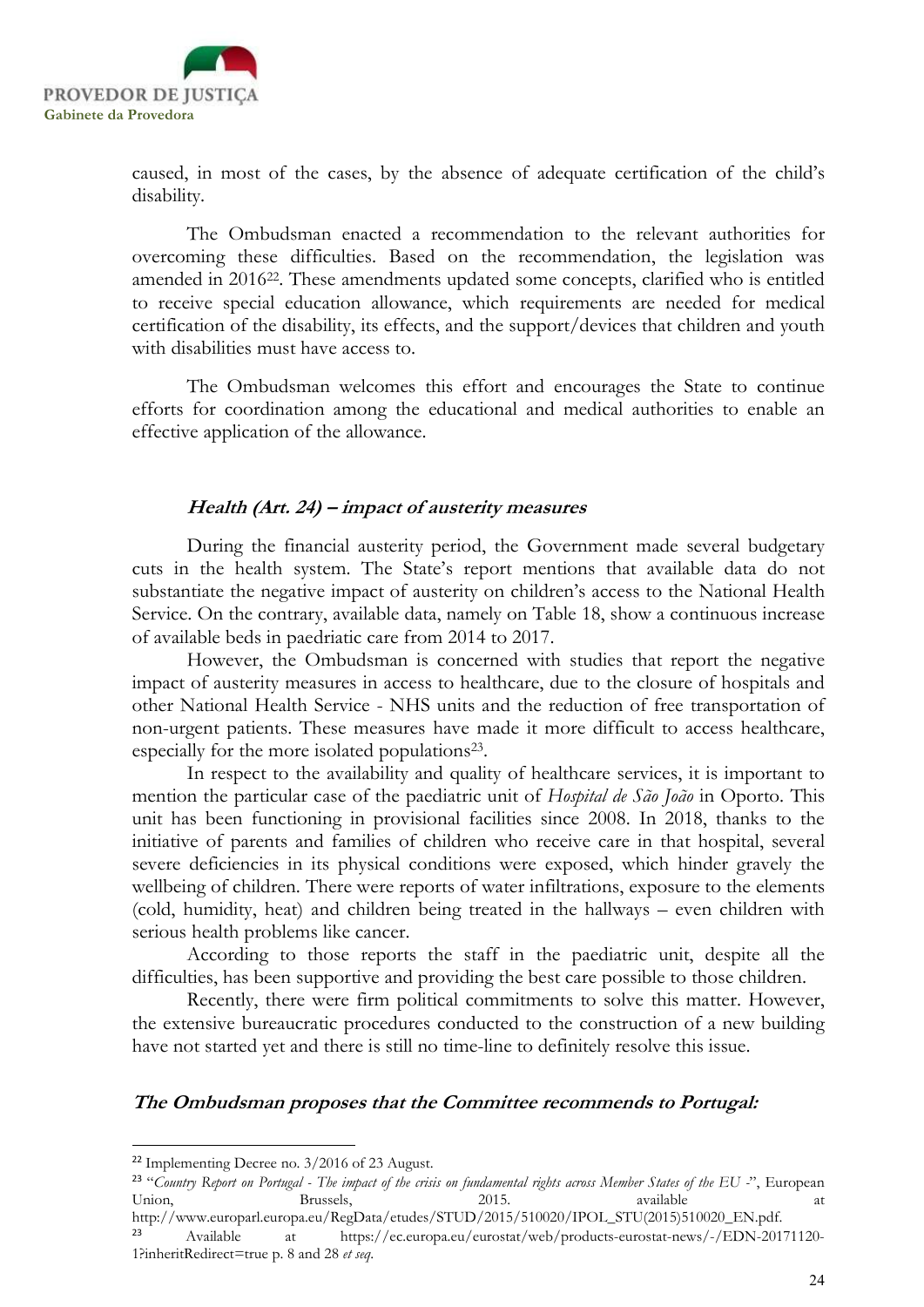

To urgently provide solutions that tackle the problems that affect children who receive paediatric care in Oporto's Hospital de São João.

The Ombudsman proposes that the Committee ask Portugal for clarifications on whether the reported efforts on health care improvement have adequately responded to the effects of austerity measures on access to more isolated children to hospitals and other NHS care units.

#### Health (Art. 24) – NHS Fees

One of the austerity measures decided in 2012 was the creation of fees for the National Health Service's (NHS) users<sup>24</sup>. Following several complaints on the payment of these fees, the Ombudsman addressed a Recommendation to the Ministry of Health, envisaging the amendment of fees exemption, on the basis of a fairer distribution of rights and duties in this context, taking especially into account the composition of each household, and providing a better definition of the relevant income<sup>25</sup> .

One of these proposals was accepted in 2015, resulting in the exclusion from the relevant income some social benefits, such as family expenses, expenses in the field of disability and dependency within the family protection subsystem and cash benefits under the social action subsystem<sup>26</sup>.

In 2015, the number of complaints to the Ombudsman related to the exemption from NHS's users fees remained very high, however 20% less than in 2014.

In 2017, despite the decrease of complaints in this context, but in view of the insufficiency of the results of the Government's, measures, the Ombudsman made a new Recommendation<sup>27</sup>, recalling, amongst other aspects, the defense of income capitation rules that attend to the real size of the household, complying with the demand of more fairness in the fees exemption rules.

## The Ombudsman shares with the Committee concerns that may justify a recommendation:

To envisage the amendment of the fees exemption rules for National Health Service (NHS) users, on the basis of a fairer distribution of rights and duties in this realm, with a special focus on the families with children.

## Health (Art. 24) – Access to general practitioner (GP)

Law no. 79/2015 of 9 July aims at guaranteeing that a general-practitioner doctor (GP - the so-called "family doctor") is assigned to each child.

<sup>24</sup> Decree-law no. 113/2011, of 29 November

<sup>&</sup>lt;sup>25</sup> Recommendation 11-B/2012.

<sup>26</sup> Decree no. 289-B/2015, of 17 September.

<sup>27</sup> Recommendation no. 1/B/2017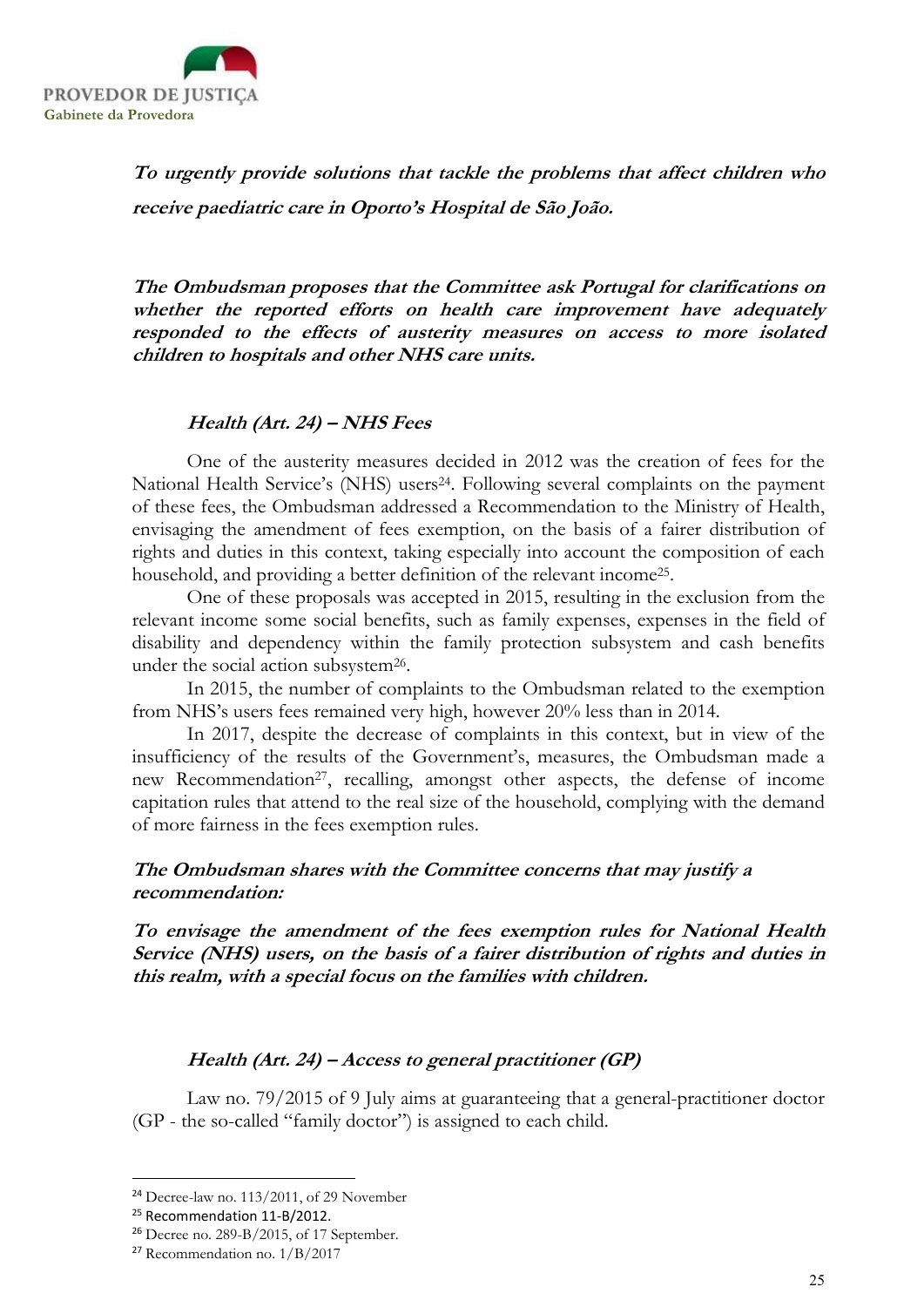

-

Despite this guarantee, the persistence of situations of children without an assigned GP was observed by the Ombudsman, mainly affecting children born before 2016, who did not benefit from the so-called Project "Born User", as every child who has been born since 2016 automatically entered the national Health Register<sup>28</sup>. According to published data updated as March 2018 136.857 children do not have an assigned GP<sup>29</sup> .

## The Ombudsman proposes that the Committee recommend the following to Portugal:

To make an assessment of the number of children who are covered by the national primary health care centers that still do not have general practitioner assigned and to implement adequate measures accordingly to enable consistency in the health care provision for every child.

## Health (Art. 24) – Mental Health

The Portuguese Ombudsman regards as a positive measure the inclusion of mental health as a priority area of the national health program, with specific provisions and goals, namely in primary and integrated care, established to provide better treatment to children with mental health problems. This commitment is enshrined, not only in legislation, but also in several documents such as the Health Care Priority Programs and 2020 Goals.

It is important to acknowledge the efforts made, throughout the years, by the Coordination of the National Mental Health Program, whom despite of their difficulties always outlined in a transparent way the strengths and weaknesses of the system in providing quality mental healthcare services for children.

Notwithstanding these efforts, it is still clear that there are areas where there is a structural lack of resources to cope with the particular mental healthcare needs of children.

One of these areas is the insufficient number of child and adolescent psychiatrists in the national healthcare service to ensure a regular and close monitoring of the patients. In fact, according with recent data and information provided by the coordinator of the National Mental Health Program, only in the south (Alentejo and Algarve) there is a need for 88 more child and adolescent psychiatrists, in order to provide adequate care to children living in those parts of the country.

Another area where the difficulties are felt is the shortage of hospital beds in pediatric psychiatry departments when urgent hospitalization of children with severe mental health problems is required.

It is important to mention that these problems affect, not only children in general, but particularly, in a more acute way, children that don't have a secure family

<sup>28</sup> Order no. 6744/2016, of 23 May, and Order no. 10440/2016 of 19 August.

<sup>&</sup>lt;sup>29</sup> Data provided by to the Parliament, and published by several newspapers in March 2018. See, for example, Público, "Mais de 136 mil crianças e jovens sem médico de família atribuído", 10 may 2018, available in https://www.publico.pt/2018/05/10/sociedade/noticia/quase-mil-bebes-sem-medico-de-familia-atribuido-1829492.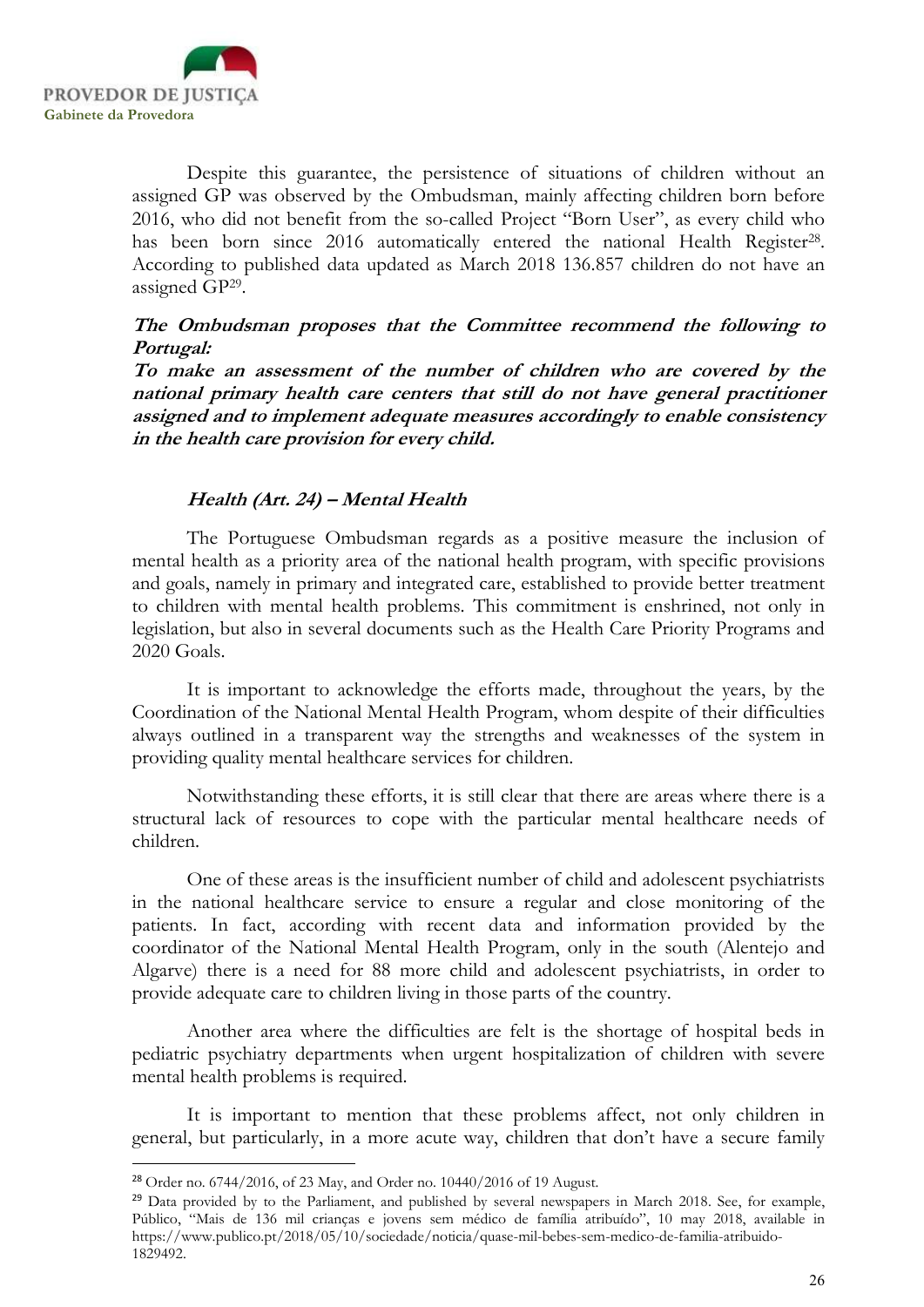

-

background environment, which is the case of children that are placed in foster care homes. These children that benefit from a promotion and protection measure due to inadequate parental care that puts them at risk have often – because of their personal history – severe mental health issues that require close medical follow-up.

The Portuguese Ombudsman suggests recommending Portugal to improve the human and structural resources in order to provide adequate mental health services to children.

## Health (Art. 24) – Drug and Substance Abuse

The Ombudsman welcomes all programmes that the State has been developing for reduction of addictive behaviours. According to a study organised by the National Health Service<sup>30</sup>, consumption behaviours have slightly decreased from 2011 to 2015, and according to the update study for the period of 2017, it is reported that some consumption habits have started to take place later in life<sup>31</sup>. During that year, the average age for initiating consumption was 16 years old for tobacco and for alcohol and 17 years old for cannabis.

However, the Ombudsman is still concerned with the high numbers of drug and substance abuse that still persist among Portuguese children and youngsters. According to 2015 data provided by the first mentioned study, 71% of the Portuguese adolescents, aged between 13 and 18 years old have admitted the consumption of alcohol. Binge drinking (a consumption of five or more alcoholic drinks in a single episode) has been admitted by 4% to 36% adolescents in the month prior to the study. Spirit drinks are the most consumed by adolescents, closely followed by beer and, 85% of youngsters consider that is very easy to get alcoholic drinks in stores, bars or discos, albeit the law prohibits sale and consumption to minors.

 The same study showed that 19% of adolescents have admitted having experimented drug consumption, being cannabis the most relevant substance. 3% of children aged 13 have already admitted to have experimented drugs. Among adolescents aged 18, the number increases to 35%.

 As regards tobacco, 40% of the Portuguese adolescents have admitted to have smoked cigarettes.

The study also reveals a significant progression of substance abuse along the adolescents' growth. From 13 to 18 years old, namely from 31% to 91% per cent in the alcohol consumption, from 12% to 59% in tobacco and from 3% to 35% on drugs.

The Ombudsman proposes that the Committee recommend the following to Portugal:

<sup>30</sup> SICADE, Intervention Service on Addictive Behavior and Addiction, study available in http://www.sicad.pt/PT/EstatisticaInvestigacao/EstudosConcluidos/Paginas/detalhe.aspx?itemId=170&lista=SI CAD\_ESTUDOS&bkUrl=/BK/EstatisticaInvestigacao/EstudosConcluidos.

<sup>&</sup>lt;sup>31</sup> SICADE, Intervention Service on Addictive Behavior and Addiction, study available in http://www.sicad.pt/BK/EstatisticaInvestigacao/EstudosConcluidos/Lists/SICAD\_ESTUDOS/Attachments/1 81/IV%20INPG%202016\_17\_PT.pdf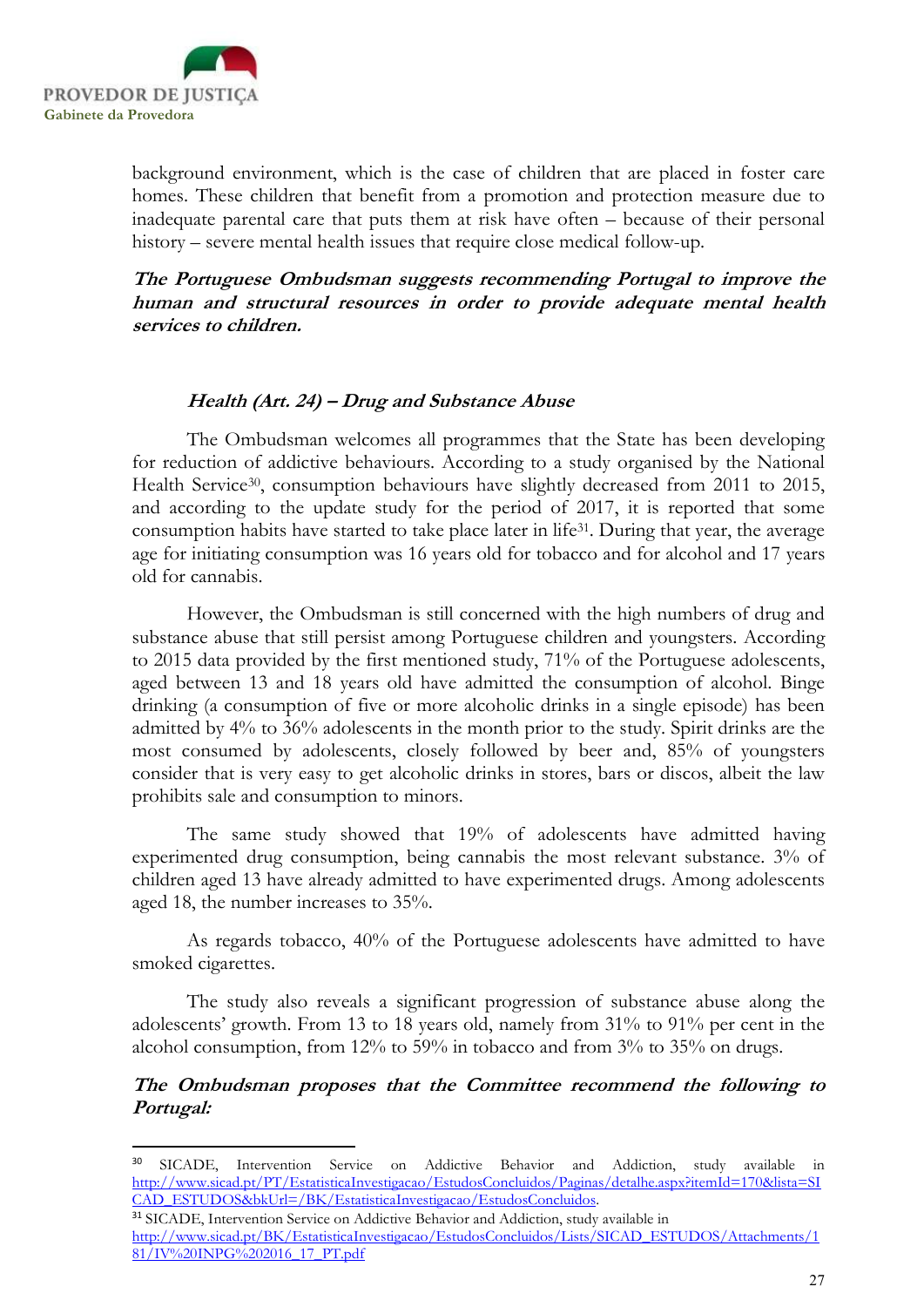

## To increase its efforts on supervision and inspection of sale of alcohol, tobacco and drugs to children.

### Health (Art. 24) – Quality of School food

The Portuguese Ombudsman is aware of recent news that reported problems regarding the quality of meals served at schools provided by contracted companies. The Portuguese Ombudsman is also aware that these situations are not the general rule, but exceptional cases. Still, in the school year of 2017/2018 there were 854 complaints addressed to the Schools Directorate-General regarding school meals (data provided by the Ministry of Education). From this universe of complaints, 426 regarded the quantity or the quality of food.

## The Ombudsman proposes that the Committee recommend the following to Portugal:

#### To maintain the efforts of inspection and control of school meals.

#### Welfare (Art. 27) – Right to an adequate standard of living

According to 2016 data 29 % of the population under the age of 18 was at risk of poverty (prior to the transfer of social benefits). The percentage was reduced to 20, 7%, after the transfer of social benefits – still, above the rate of risk of poverty in general.

Despite the efforts made through the years, child poverty – and poverty in general – remains as one of the main and most difficult challenges faced by Portugal. Inequality and poverty, not only hinder the full enjoyment of human rights, but also prevent the personal development and wellbeing.

Poverty affects disproportionately children – especially those living with a single parent or in large families – which is aggravated by the fact that their vulnerability exposes them to particular risks of deprivation and hardship.

The Ombudsman welcomes the measures mentioned in the State's report aimed at fighting against child poverty, but it is still deeply concerned with the long-term effects of this phenomena.

## The Ombudsman proposes that the Committee recommend the following to Portugal:

To study, monitor and address on the persistent effects of poverty in children wellbeing and development.

To provide more details on the adoption of measures aimed at recovering and fighting the persistent effects that austerity measures may still have on children.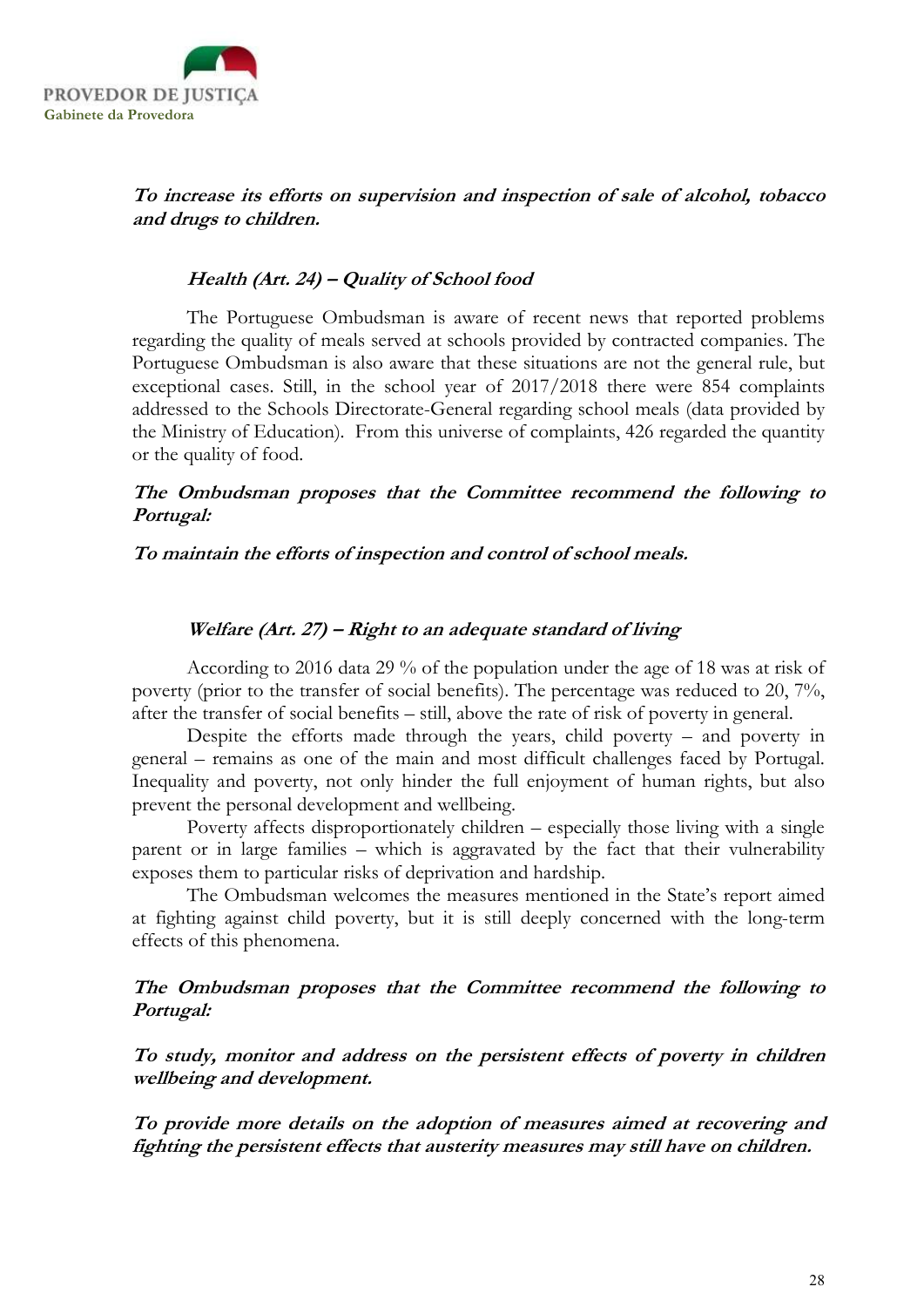

## Welfare (Art. 27) – Parental allowances

In the area of access to social benefits, the Ombudsman received several complaints concerning the rejection of applications for parental allowances in the situations of compulsory parental leave, in cases where parents did not have, at the time of the birth, completed six months, followed or interpolated, of social security contributions.

Workers are legally obliged to take parental leave in case of a child's birth irrespective of the social security contributions made. During parental leave, they cease to receive remuneration from employers, but in cases where they did not have completed six months of social security contributions, they also do not receive parental allowance from the social security system.

Considering that this scheme could leave new-born children totally unprotected, the Ombudsman suggested the Government a legislative amendment to ensure that the compulsory parental leave would be effectively enjoyed and that it would not cause any economic or professional harm to working parents.

The Government has not yet provided an answer to the Ombudsman's recommendation.

 The Ombudsman proposes that the Committee recommend the following to Portugal:

To perform legislative and other measures to enable that employed parents in the situations of compulsory parental leave with no sufficient guarantee period also obtain parental allowances and that compulsory parental leave is effectively enjoyed without causing any economic or professional harm to working parents.

## Welfare (Art. 27) – Tax Benefits

(Example of a good practice)

In accordance with the Tax Law, certain education expenses for children, legally determined, are eligible for decreasing the income that shall be taken into account to calculate tax amounts. However, these expenses had to be made in commercial establishments awarded with a specific economic activity code.

The Ombudsman has received several complaints from parents or other legal guardians who could not benefit from this tax regime, because they could not acquire the necessary material and equipment in shops awarded with the specific economic activity code. This onus affected mostly the rights of the persons living in rural areas, with lower economic status, where such specialized shops do not exist.

The Ombudsman' interventions caused amendments to the relevant legislation. Also, expenses for the meals of the children in school cantines and for the transportation of the children to school became eligible for obtaining the benefit of lower income tax, although companies which are providing these services do not have economic activity code specifically for selling school equipment.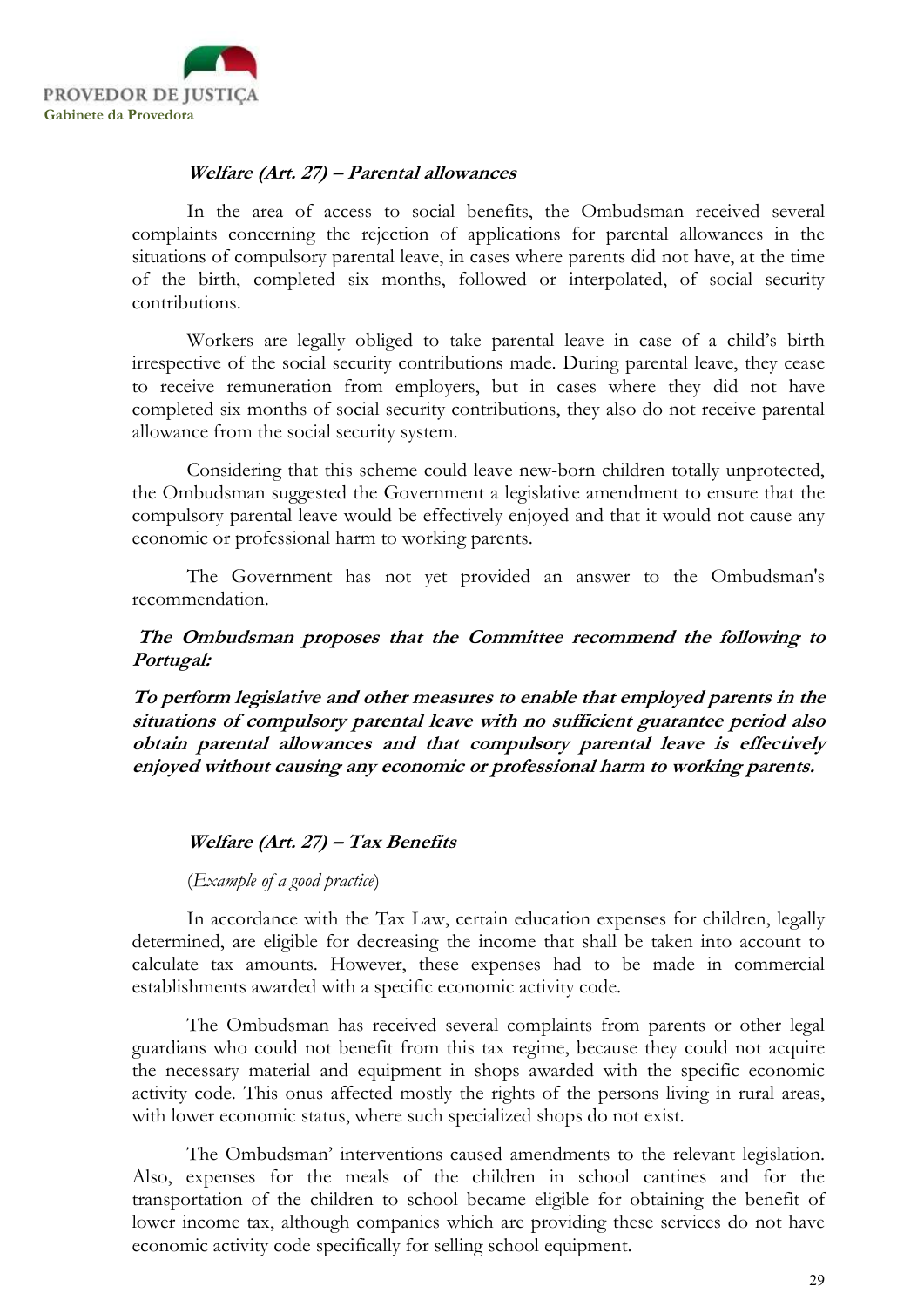

-

The Ombudsman welcomes all initiatives aimed at helping parents and other legal guardians with support to education. It stresses the importance of making this support especially available to economically or socially more vulnerable households. In this respect, it may be important to evaluate whether the measures have an indirect discriminatory effect, making more difficult for some households to benefit from them.

## Welfare (Art. 27) – Housing (access to social housing)

According to data compiled by National Housing Needs Survey of February 201832, in 187 out of the 308 municipalities, there are 25,762 families living in precarious conditions and, therefore, in need of rehousing in Portugal. 74% of the families in need of rehousing live in the Metropolitan Area of Lisbon, which comprises 18 municipal councils, and in the Metropolitan Area of Porto, with 17 municipal councils.

46, 58% of these families live in shacks and self-built dwellings, 3, 65% in nonlegalised neighbourhoods, 1, 27% in encampments and 0.02% in camping parks.

The constructions identified as "Social housing" were mostly built in the first half of the 20th century. Not only they do not meet adequate housing standards but, because of their state of degradation, they also affect the dignity and security of the residents, especially children.

 The majority of families still housed in shacks and self-built dwellings live in small or medium-sized clusters (about 8 families per cluster): 1,586 clusters were identified, with a total of 11,999 families in need of rehousing.

The Ombudsman receives numerous complaints related to the allocation of the families into the social housing. When a certain family household encompasses children, the Ombudsman reinforces its efforts in order to find an adequate accommodation in cooperation with municipalities, social services and the central administration. However, although families with the children are priorities for social housing accommodation, an adequate solution is sometimes not easy to find.

## The Ombudsman proposes that the Committee recommends the following to Portugal:

To strengthen the measures that enforce the enjoyment of the right to adequate housing to the families, giving priority to families with children

#### Welfare (Art. 27) – Housing (Children living in informal settlements)

 With regard to informal settlements, the information obtained by the Portuguese Ombudsman through the investigation of complaints indicates that full legitimate and safe access to essential water, sanitation and electricity services has not yet been achieved in Portugal<sup>33</sup>.

These problems affect predominantly Roma children living in informal

<sup>&</sup>lt;sup>32</sup>https://www.portaldahabitacao.pt/opencms/export/sites/portal/pt/portal/habitacao/levantamento\_necessidad es\_habitacionais/Relatorio\_Final\_Necessidades\_Realojamento.pdf.

<sup>&</sup>lt;sup>33</sup> Portuguese Ombudsman, Informal Settlements and Human Rights - Submission to the Questionnaire of the Special Rapporteur on adequate housing as a component of the right to an adequate standard of living, May 2018.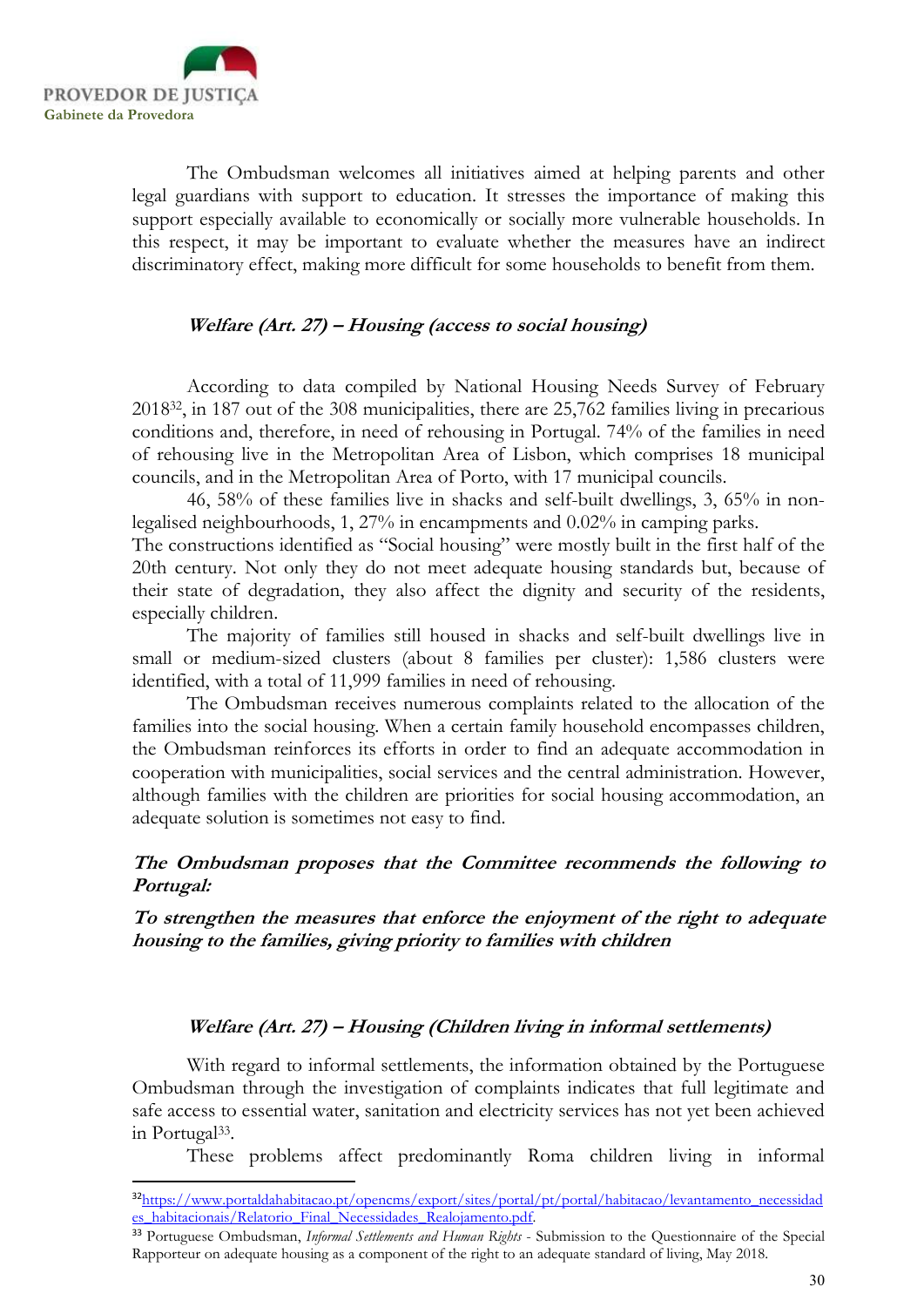

settlements with their families, in precarious conditions and with poor access to water, which is a systemic problem. According to a recent study on the "Characterization of Housing Conditions of Roma Residents in Portugal"34, a significant proportion of these families (32%) live in non-classical dwellings such as tents or mobile homes. The study acknowledges it may not reflect the real housing needs of the Roma community in Portugal since not all municipal councils responded to the inquiry based on which the characterization was made.

 During the visits the Ombudsman' staff made to informal settlements in the Lisbon Metropolitan Area, and besides the inadequate conditions of the self-built dwellings made of improvised materials, it was possible to detect situations posing serious threats to public health, such as poor sanitation systems, exposure to cold, humidity and heat and overcrowding of dwellings. These conditions may 32 affect children's health and safety.

 Moreover, the Ombudsman is aware of some private companies' refusals to provide services and delivery of goods in some neighbourhoods, invoking security reasons.

 In 2017, the Parliament recommended the Government that, until adequate housing solutions are implemented, measures should be taken in order to guarantee that residents in informal settlements and neighbourhoods have access to electricity<sup>35</sup>. The Parliament also recommended the Government to adopt the legislative and administrative measures necessary to ensure that suppliers of essential public services, namely electricity, would sign contracts with families living in the mentioned conditions.

 A package of measures aimed at responding to these challenges was approved in May 2018, and it includes the extraordinary regime on the temporary supply of electricity to families in vulnerable economic and social situation living in inadequate housing conditions.

## The Ombudsman proposes that the Committee asks the following to Portugal:

Which impact will have the package of measures approved in May 2018 had in improving the lives of children living in informal settlements?

The Ombudsman proposes that the Committee recommend the following to Portugal:

To urgently put into practice the agreed legislative measures necessary to ensure that suppliers of essential public services, namely electricity, will sign contracts with families living in the mentioned conditions.

#### Welfare (Art. 27) – Housing (Children affected by forced evictions)

Since 2012, the Ombudsman is actively monitoring the eviction and forced demolition programmes. The Ombudsman suggested that the demolitions and evictions

<sup>34</sup>http://www.portaldahabitacao.pt/opencms/export/sites/portal/pt/portal/publicacoes/documentos/caraterizac ao\_condicoes\_habitacao.pdf

<sup>35</sup> Resolution 151/2017, of July 17.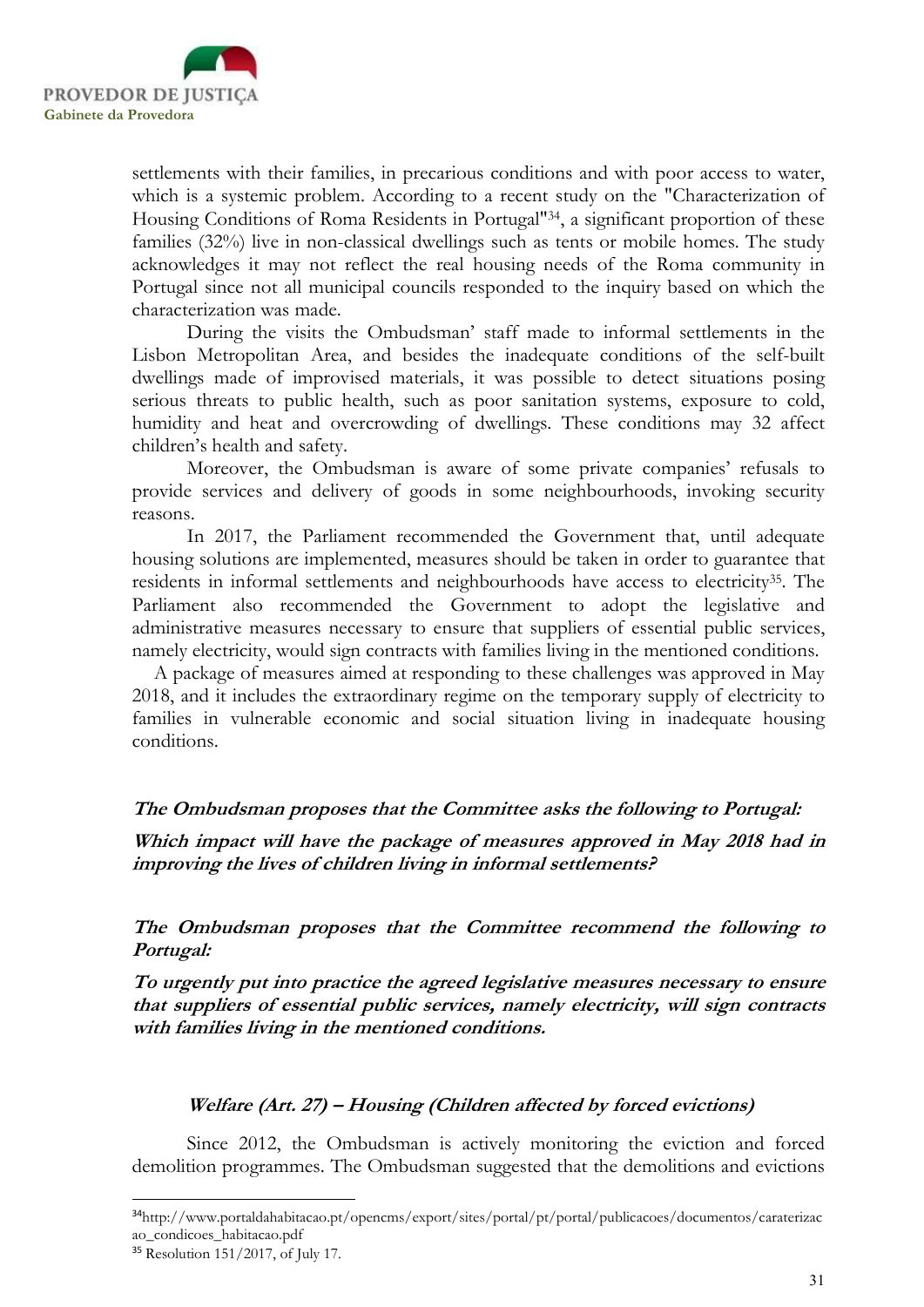

should be suspended until the municipality, the State, and eventually other social institutions, were able to rehouse all persons that did not have alternative housing. It focused especially on the impacts of forced evictions on children<sup>36</sup>. This Recommendation was issued further to complaints about the eviction and demolition of shacks and unconventional dwellings carried out by the Amadora Municipal Council, in the Lisbon Metropolitan Area.

In 2018, also the European Commission against Racism and Intolerance (ECRI) recommended that the authorities must ensure that there are no cases of illegal forced evictions and that anyone at risk of being forcibly evicted from their home is afforded the full range of guarantees provided for in international and national texts on the subject: they should be given sufficient advance notification of any decision of forcibly evict them, and they should be entitled to appropriate legal protection and not be evicted without the possibility of being rehoused in decent accommodation.

#### The Ombudsman proposes that the Committee asks the following to Portugal:

Which concrete measures are foreseen and currently put to practice to protect family with children in the context of forced evictions

## (h) Education, leisure and cultural activities (arts. 28, 29 and 31);

## Education (Art. 28) – General comments

The Ombudsman welcomes the State's efforts to increase the investment in the education sector in order to overcome the crisis' effects left by the adoption of austerity measures. The State's report recognises that investment is still far from 2010 levels, which shows that it is aware that more efforts have to be made to attain previous levels of quality.

According to the Observatory of Education and Training Policies, the State's spending on education became the lowest in the European Union in 201437, and several measures had a very negative impact on the education quality<sup>38</sup>. Besides cuts in personnel, these measures encompassed extinction of non-curricular subject areas, such as supervised study and Project Area39, decrease in curricular units such as Sports / Physical Education, Arts Education, Civic Education, Education for Health and Environmental Education<sup>40</sup>, increase of the number of students per class (from 24 to 26

<sup>36</sup> Recommendation n. 3/B/2016.

<sup>&</sup>lt;sup>37</sup> Observatory of Education and Training Policies, The State of education in the State - Portugal, 2014, available at http://www.op-edu.eu.

<sup>&</sup>lt;sup>38</sup> "Country Report on Portugal - The impact of the crisis on fundamental rights across Member States of the EU -", European Union, Brussels, 2015, cit., p. 22 et seq.

<sup>39</sup> Decree-Law no. 18/2011, 2nd February 2011.

<sup>40</sup> Decree-Law no. 139/2012, 5th July 2012.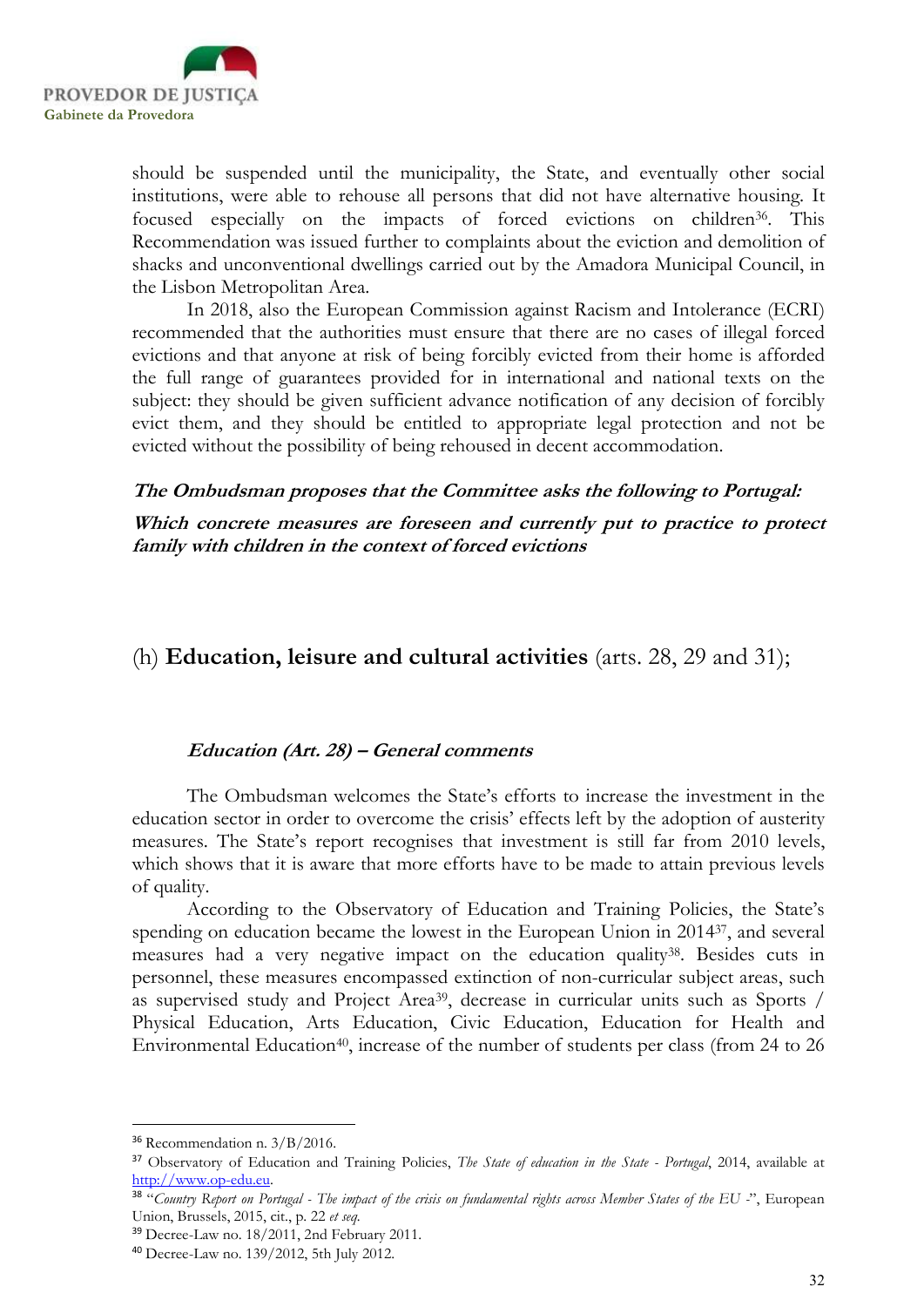

in primary education; from  $28$  to  $30$  in all other cycles<sup>41</sup>), which affected a great number of students.

The Ombudsman is concerned with the persistence of the austerity measures effects on education during the reporting period.

The beginning of the school year of 2014/2015 was still marked by several difficulties, namely lack of teachers and other staff in several schools<sup>42</sup>. This situation still persists in some schools, namely in more remote areas, where some subjects are only assigned with teachers after one month or more after the beginning of the school year.

Moreover, similar to previous years, in 2017 (predominantly in the first term of classes), the Ombudsman received several complaints about difficulties and delays in the placement of substitute teachers (substitution usually due to illness of the previously appointed teacher). In general, there are successive refusals on the part of the various teachers who, in accordance with established recruitment procedures, are invited to fill the vacancy, resulting in significant delays in school work. While schools cannot overcome this difficulty, it has been satisfactorily observed the adoption of learning compensatory measures that, in the same school year or during the education cycle concerned, bridge the gap. However, not all schools benefit from these measures.

Moreover, as the State's report mentions, budget shortage was aggravated by the suspension of key programmes such as renovation of schools. Although it mentions that in 2017 there was an important investment in the rebuilding of schools, more information is needed on this regard.

On the other hand, the Government pursued a strategy of closing schools with the lowest number of students, namely located in more isolated or rural areas. In 2018, more 63 schools are planned to close. The Ombudsman is concerned with the alternatives foreseen for affected students.

Finally, the Ombudsman is still worried with the teachers' and other personnel's salary and career rights. During the reporting period teachers and other school personnel engaged in several strikes, with the inevitable suspension of students' activities.

## The Ombudsman proposes that the Committee recommends the following to Portugal:

To continue its efforts to increase the investment in the education sector in order to surpass the negative effects left by the adoption of austerity measures, not only through the increase of investment, but also by analysing the quality of education provided.

To map the priorities of schools building renovation and urgently initiate the works deemed necessary.

To provide urgent solutions for the lack of teachers, avoiding any student from being left with no assigned teacher in the beginning of a school year, or in cases of unpredictable situations, to provide adequate alternatives;

The Ombudsman proposes that the Committee asks Portugal:

<sup>41</sup> Order no. 5106-A/2012, 12th April 2012.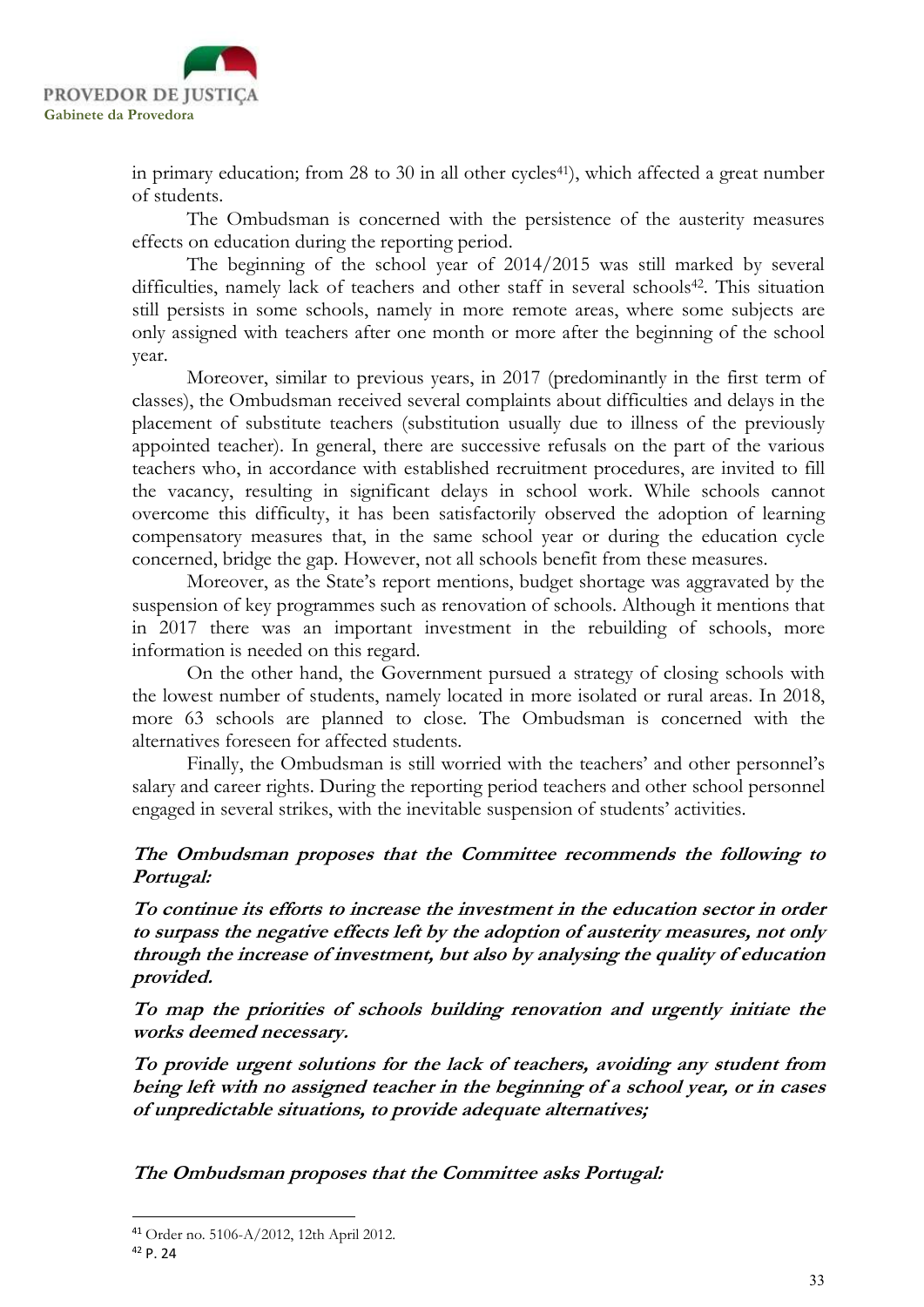

-

Which solutions and alternatives are foreseen for the students whose schools are closing due to insufficient levels of enrolment?

#### Education (Art. 28) – Pre-school Education

Law no. 65/2015 of 3 July established the universal guarantee of the public offer of preschool education to children from 4 years of age, to come into force in the school year 2016/2017. The Ombudsman welcomes the objective of full provision of preschool. However, it recalls that this goal requires positive investment obligations from the State.

The State's report does not specify whether the mentioned enrolment rates respect children enrolment in public pre-schooling or also encompass children enrolled in private day-care centers.

In fact, the Ombudsman reported in 2016 an increase in the number of complaints on preschool education, mainly due to the abovementioned enlargement, as it created more pressure on allocating the places available on public facilities in specific areas. The Ombudsman contacted municipalities and educational institutions to enable that all eligible children have a place provided in preschool facilities.

In 2017 and 2018 and as far as pre-school education is concerned, the number of complaints regarding access to vacancies remained consistent, and was broadly broadcasted through the media<sup>43</sup>.

## The Ombudsman proposes that the Committee recommends the following to Portugal:

To continue its efforts to increase the number of available vacancies in public pre-schools establishments.

#### Education (Art. 28) - Premature school dropout

The Portuguese Ombudsman recognizes the steps taken in the last decades from several governments to tackle the issue of premature school dropout. In the same way, it is important to mention that the Sate's report, despite the progress in this area, asserts that Portugal still lags behind the European average, which must be seen as a relevant commitment from the State.

Bearing in mind the importance that education has in child development, personal fulfillment and in being the strongest instrument to combat social inequality, it is imperative that Portugal maintains its efforts to fight premature school dropout.

## Education (Art. 28) – Education of Roma Children

<sup>43</sup> "Falta de vagas no pré-escolar e no 1.º ciclo origina onda de reclamações", Público, 3 August 2018, available in https://www.publico.pt/2018/08/03/sociedade/noticia/falta-de-vagas-no-no-preescolar-e-1-ciclo-origina-ondade-reclamacoes-1839956.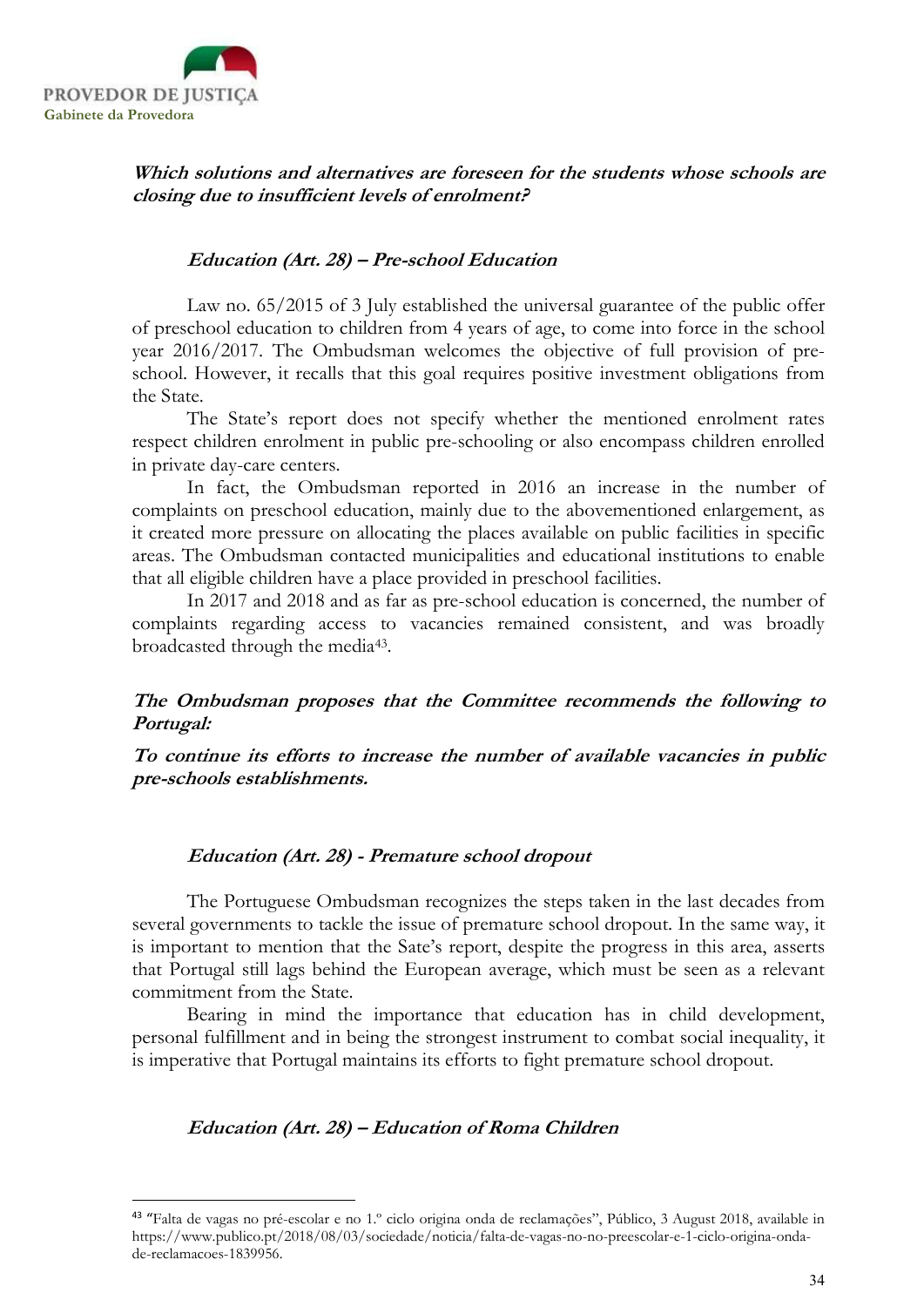

The Roma community has been subjected to special attention from the State, which has approved a national strategy: the National Roma Communities Integration Strategy 2013-2020. In the education area, this strategy aims to develop mechanisms on grounds of the characteristics and cultural specificities of these communities, with a view to ensuring an effective quality education, the completion of compulsory education as well as access to vocational training and training throughout life. The priorities set out in this strategy are, among others: improving the knowledge of the school situation of Roma pupils and trainees in school; ensuring access to pre-school education; increasing schooling rates; ensuring that all Roma children complete compulsory education; promoting enrolment in secondary education; encouraging access to higher education; preventing early school dropout.

The Portuguese Ombudsman has dealt with very few situations affecting ethnic minorities, as discrimination, segregation or exclusion of the Roma community.

Recommendations to Portugal in the Second Cycle of the UPR 2014 called for efforts on improving access to education for children and youth from Roma communities, and also the European Commission against Racism and Intolerance recommends that the authorities ensure that all Roma children rigorously attend compulsory schooling up to the age of 18 years.

## Right to rest and leisure, to engage in play and recreational activities (Art. 31)

There has been an ongoing debate in Portugal about the number of hours that children spend in school and working at home. Several parents complain that children do not have leisure and play times, as that there is a growing habit of assigning daily homework to children in 1st cycle of education.

This problem affects mostly children from six to nine years old.

According to the Programme for International Student Assessment (PISA) from 2015, albeit the number of hours of study/homework per week a Portuguese student endures stands roughly in the average of other European countries (17 hours/week), when considered the time spending in school, Portugal stands as the 6th country in Europe with more time spent studying: 45 hours/week (being 17 hours in study after school and 28 hours in school)<sup>44</sup>.

This numbers are particularly impressive as Portuguese labour law sets forth a maximum of 40 hours labour per week, as a general rule for adult workers.

Teachers claimed, on their turn, that educational content on the first cycle is very demanding and extensive, which makes very difficult for them to teach without recurring to homework and home study. More than 13.000 parents have raised the same concerns, and made a petition to the Portuguese Parliament asking for a review of the curricular goals established for the 1st cycle of education<sup>45</sup>.

#### The Ombudsman proposes that the Committee recommends to Portugal:

<sup>44</sup> Available in https://www.oecd.org/pisa/pisa-2015-results-in-focus.pdf.

<sup>&</sup>lt;sup>45</sup> Public petition aimed at changing curricular goals to the 1st cycle of education, with 13.891 signatures. The petition and Parliamentary procedure are available in http://peticaopublica.com/pview.aspx?pi=PT76773.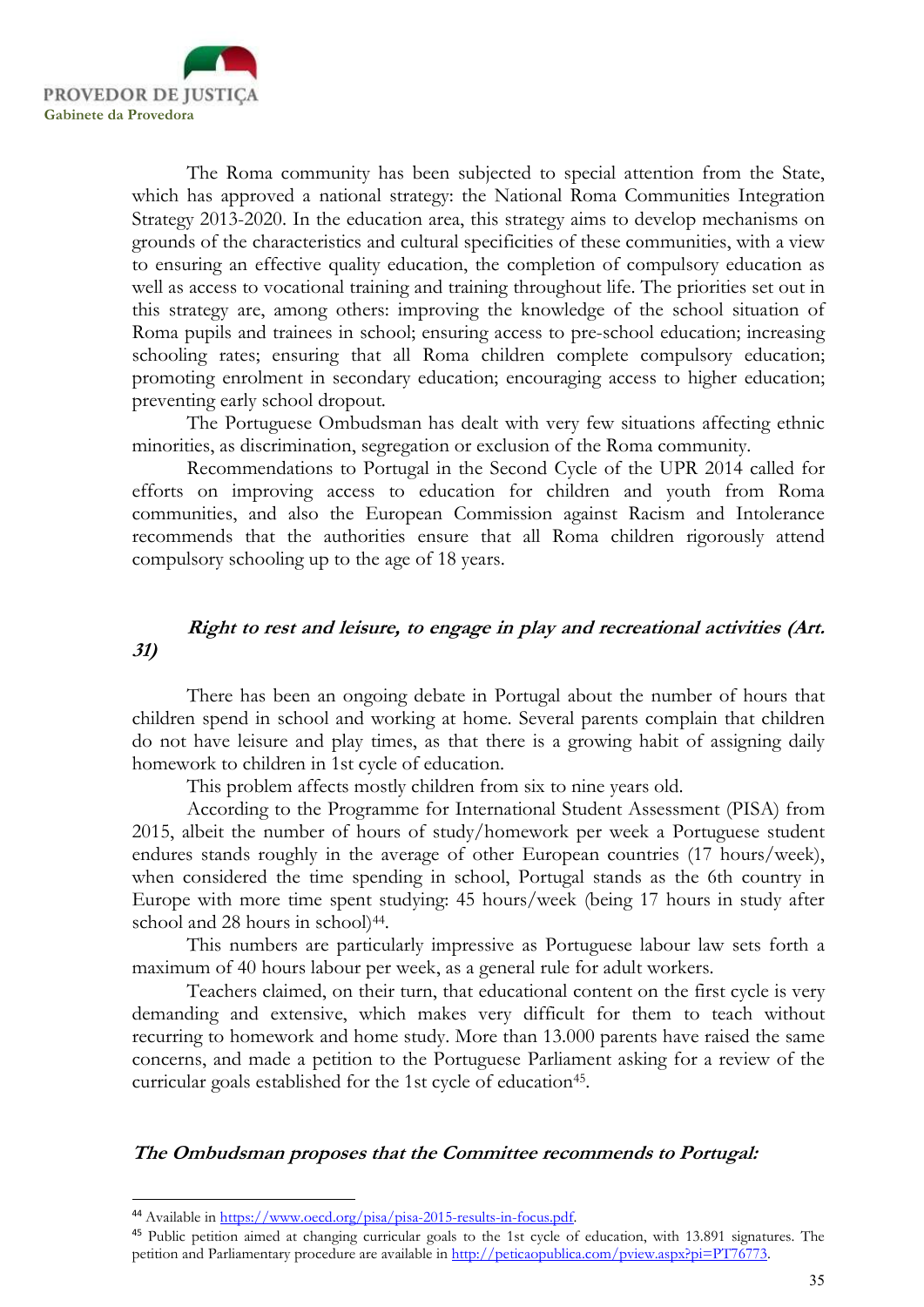

To raise awareness on teachers and other professionals on the amount of homework given of students, bearing in mind the hours spent in school each day, To raise awareness on the importance of leisure and play time;

To continue studying the adequacy of school contents of the 1st cycle of education, in order to analyse whether these curricula allow children to balance their study time with leisure and the right to play.

## Right to equal opportunities for cultural, artistic, recreational and leisure activity (Art. 31, 2)

The Ombudsman received a complaint regarding a girl who claimed that, as a female, she was not allowed to compete in an amateur cycling competition. The regulation of this competition only allowed young male athletes to take part in the race, based on the explanation that because of the physical challenges, more strength was needed.

After the intervention of the Ombudsman the girl was accepted to take part in the competition.

The Ombudsman is concerned on whether other similar situations may persist, where discriminatory barriers prevent children from benefiting from cultural, artistic, recreational and leisure activity, including sports, by eliminating potential discriminatory barriers and conditions.

The Ombudsman proposes that the Committee recommends to Portugal: To enforce the right for children to benefit from cultural, artistic, recreational and leisure activity, including sports, by eliminating potential discriminatory barriers and conditions.

## (i) Special protection measures:

(ii) Children in situations of emergency (arts. 22, 38 and 39):

## Children outside their country of origin seeking refugee protection (Art. 22), migrant children and children affected by migration; - detention in unsuitable conditions

The Ombudsman applauds all Governmental measures to comply with the European Agenda for Migrations, namely by volunteering to welcome a number of relocated asylum-seekers from Greece and Italy that exceeds those that were required by the European Commission. It also applauds the bilateral agreements aimed at receiving unaccompanied children from Afghanistan, and incentives the Government to pursue this activity of providing international protection to children in need.

However, it is concerned with the treatment of Migrant Children who arrive spontaneously to Portugal.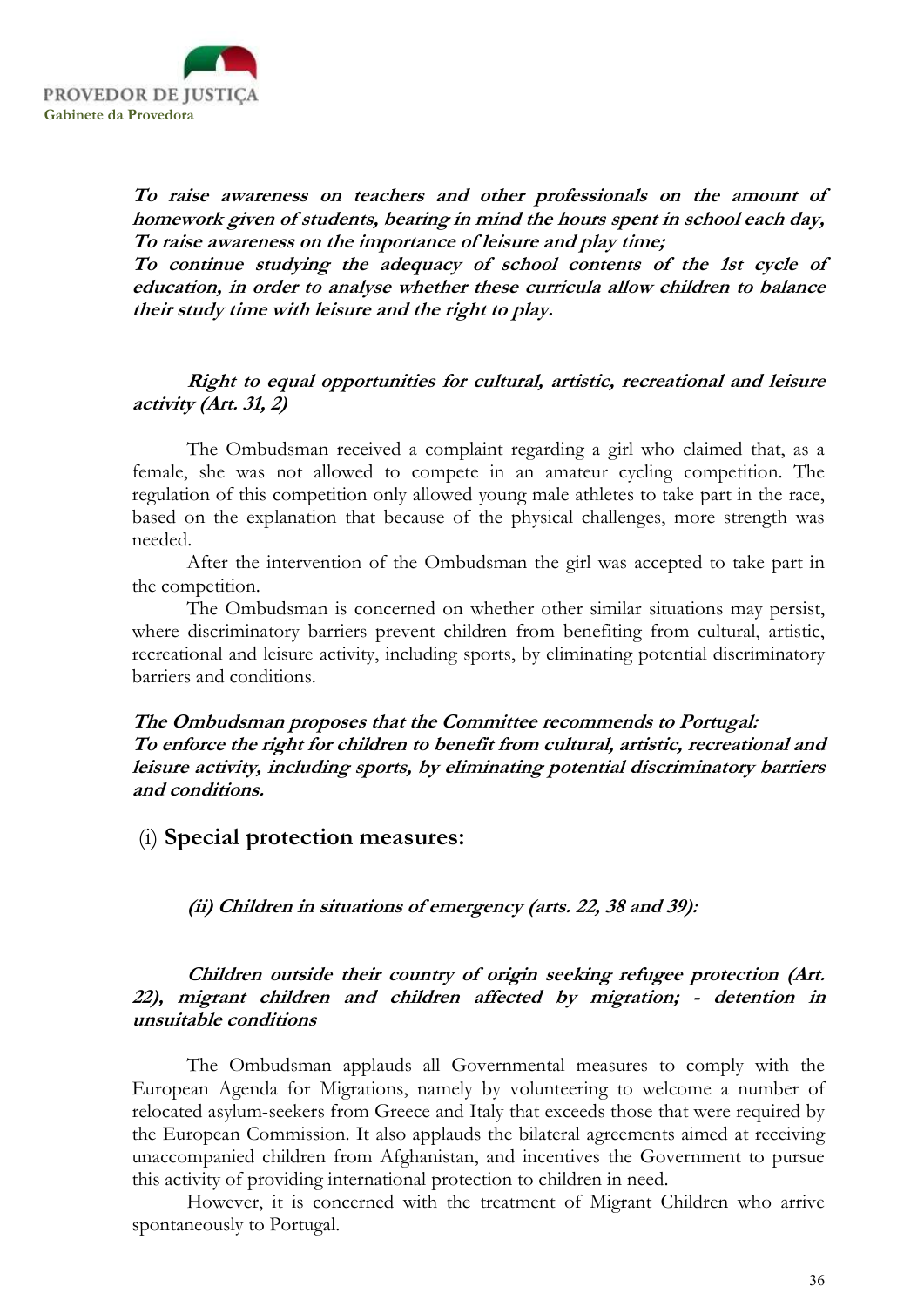

As already mentioned, accompanied children who are found irregularly staying in the territory and accompanied children who arrive irregularly at the border may be detained. The same applies to accompanied children who request asylum at the border. In the first situation, children are normally detained in the special detention (temporary accommodation center) in Porto (Unidade Habitacional de Santo António), which is prepared to receive children. However, in the other two cases, families with children are normally detained in the temporary detention facility located in the International airport's area. Although, according to an internal decision issued in September 2018, children may not stay in the airport detention centers for more than 7 days, the NPM is still concerned with the lack of conditions offered by these centers to accommodate children.

The Ombudsman, in its capacity of NPM, has made several visits to Temporary Detention Centers located at the airports, and has considered that these establishments are not adequate to receive children and families. None of the current establishments has a sector for families, and are totally deprived of educational or leisure materials for children. The centers are isolated and, with the exception of the NGO "Médecins du Monde" and the Portuguese Refugee Council, no other organisation from the civil society is allowed to visit detainees. There is also no other type of support for children, as psychologist or educational therapists. Moreover, as the NPM reports point out, meals consist in pre-heated food that is normally served in plane trips, which may not be suitable for children.

The NPM issued in 2017 a specific recommendation on the conditions of the Lisbon airport as there were no availability of areas for the installation of families, as well as adequate equipment for the accommodation of children and a proper procedure to ensure the satisfaction of the specific nutritional needs of pregnant women, infants and children<sup>46</sup>. The recommendation still has not been implemented by the Government.

However, as already mentioned, the Ministry of Internal Affairs recognized the difficulties of the airports' detention centers, and committed to initiate in 2019 the construction of a new temporary detention center located in Sintra, near Lisbon, and equipped with appropriate conditions for families and children.

## The Ombudsman proposes that the Committee recommends the following to Portugal:

To set forth that children may only stay in the Temporary Detention Centers located in the airports for a maximum period of 48 hours;

To urgently find alternative and adequate accommodation centers for asylum seeking and other migrant children;

To put in place measures in order to ensure the satisfaction of the specific nutritional needs of pregnant women, infants and children in emergency situated in the Temporary Detention Centers;

To provide appropriate training for the professionals and other employees who work with families with children in the emergency situations in Temporary Detention Centers and other similar facilities.

<sup>46</sup> Recommendation 17/2017/NPM.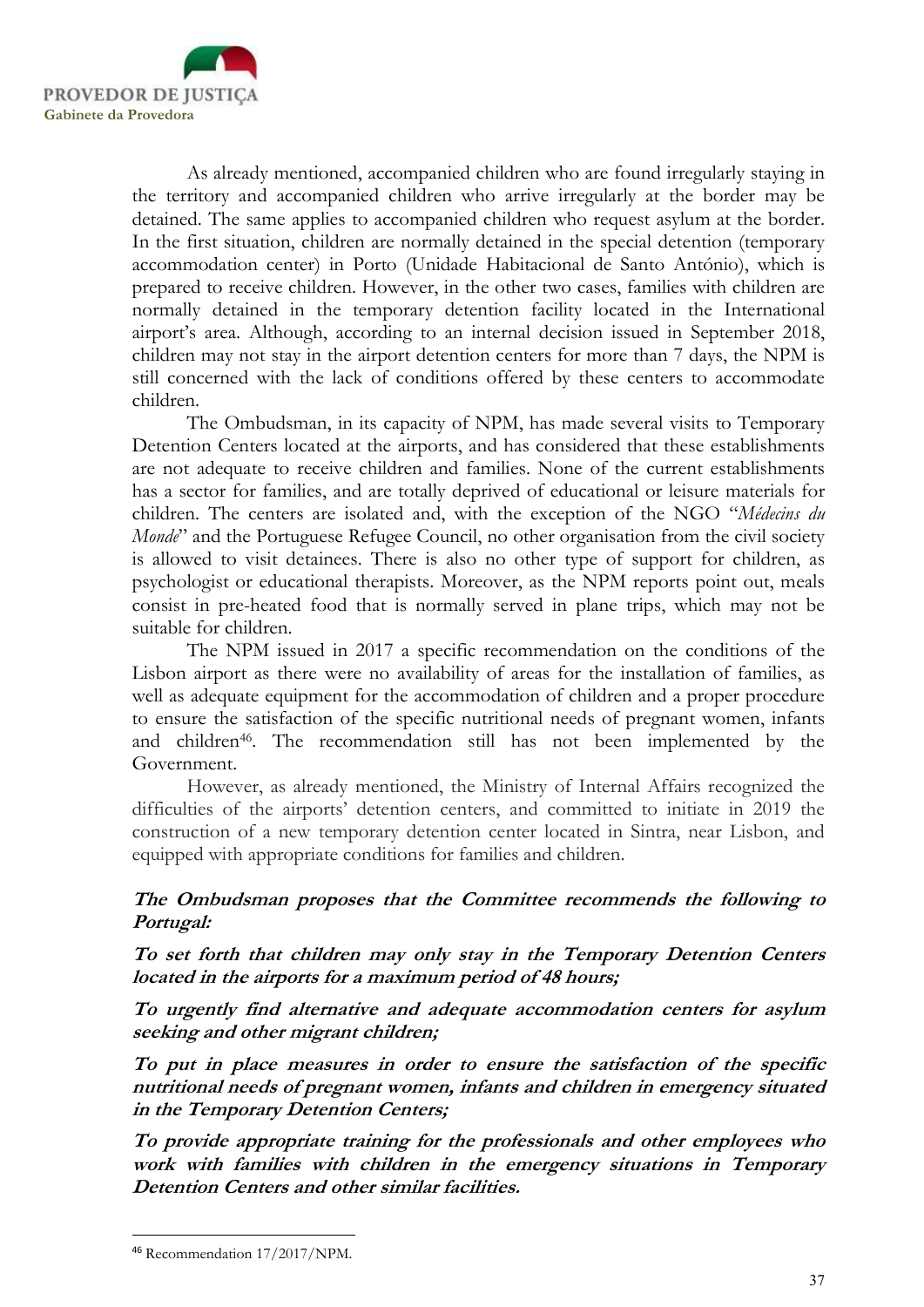

## Children outside their country of origin seeking refugee protection (Art. 22), unaccompanied children

The Ombudsman welcomes the State's efforts to develop a guide of procedures for hosting unaccompanied children.

In the development of this strategy, and in its practice, the State shall take into consideration that all acts and decisions must actively pursue the best interest of the child in all times.

The Ombudsman recalls that these children are particularly vulnerable, not only because, by definition, they are not accompanied by a responsible adult, but also because they are subjected to more risks of violence or trafficking. Moreover, the State has positive obligations towards these children, which must be actively pursued. These duties encompass the assignment of legal tutors who may help them enjoy their rights and fulfill their obligations. These tutors shall have adequate knowledge and training to exercise their functions. Organizations or natural persons whose interests are or may conflict with those of the unaccompanied child should not be entitled to represent the child. The tutor shall maintain a close and direct contact with the child. Thus, the State must guarantee at most extent possible that tutors will not be responsible for representing several unaccompanied children simultaneously.

Moreover, the State must continue to pursue its practice of non-detention of unaccompanied children. Adequate procedures aimed at protecting them and enabling them to fully exercise their rights must be promptly adopted. Thus, the State must accommodate these children in a safe and adequate establishment, where they can be protected and also supported. All the Convention's rights shall be guaranteed, namely the right to education, leisure, adequate standard of living, health care, etc. Children who arrive with siblings must not be separated.

Regarding long-term measures, the State must also bear in mind the best interest of the child. As the international standards point out, return to the country of origin must only be decided in cases where there is no risk of refoulement and where there is a guarantee that the child will be received by a legally responsible adult. Thus, in cases where the best interest of the child point towards his or her permanence in the territory, a legal status shall be granted to them and legal right to family reunification must be promptly enforced. In cases where the family reunification is not possible, the child must be protected in the context of the Law on Promotion and Protection of Children in Danger. In this respect, the Ombudsman welcomes the amendment made to the Nationality Law in 2018, which foresees a right to naturalisation to unaccompanied children who were subjected to the protection measure of residential care. However, the Ombudsman does not see why other unaccompanied children, who, due to impossibility to return to their country, are also subjected to protection and promotion measures (v.g. family foster care) may not benefit from the same right to naturalisation.

## The Ombudsman proposes that the Committee recommends the following to Portugal:

To guarantee that all unaccompanied children are assigned with a tutor; To continue pursuing its policy of non-detention of unaccompanied children;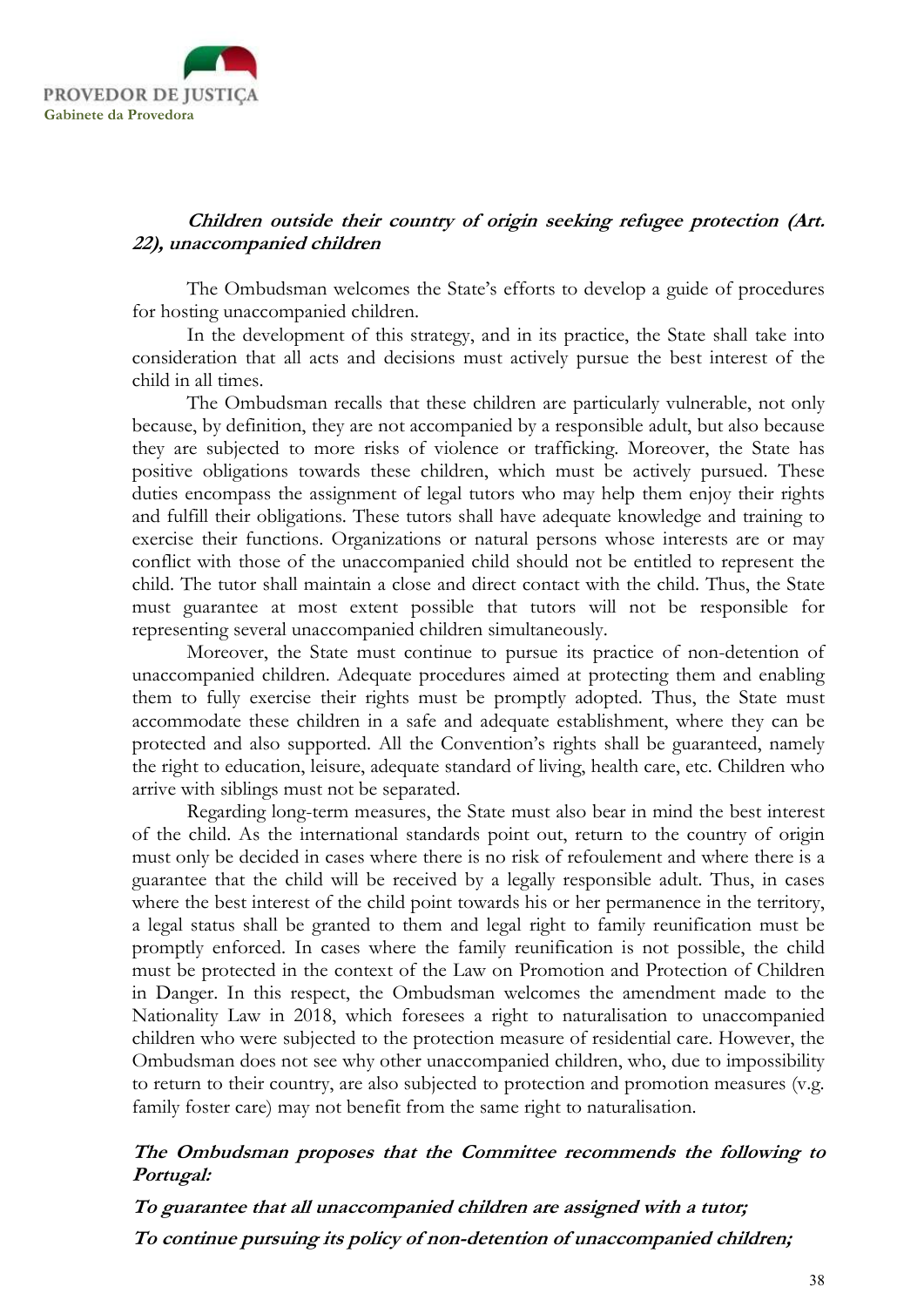

To actively protect all rights of the unaccompanied child foreseen in the Convention;

To take into account the best interest of the child on long-term measures, respecting the right to non-refoulement and the right to family unity;

To broaden the right to naturalisation to all unaccompanied children who, being unable to return to their country of origin, are subjected to promotion and protection measures in Portugal

#### (iii) Children in conflict with the law (arts. 40, 37 and 39):

 The Ombudsman in the capacity of the National Preventive Mechanism (NPM) has performed in 2015 six visits to Portuguese educational centers for young people aged between 12 and 16 who practiced acts qualified as a crime by the Law and are, therefore, serving an educational guardianship measures. Based on the evidence gathered and the information provided by the authorities the NMP issued recommendations to various entities (to the Minister of Justice, the Minister of Health, the General Director of Reintegration and Prison Services, the President of the High Council of the Judiciary, the Prosecutor General), for strengthening the defense of the rights of young people and improving, concomitantly, the educational guardianship system. These recommendations were presented in the Special Report "The National Preventive Mechanism and the educational centers - report of the visits carried out during the year 2015".

Recommendations addressed to the Minister of Health, were, among others, related to the difficulties arising from the absence of specialized medical boards, particularly in child and adolescent psychiatry and it emphasized that it should be solved by the process of installation of an autonomous therapeutic unit for urgent and acute cases. Based on the follow up visits that NPM performed in 2018, the Ombudsman is concerned about the lack of alternatives in the matter of health mechanisms able to provide adequate medical treatment in the cases where the mental condition and the pathology has been diagnosed.

Regarding the administration of juvenile justice in general, as already mentioned, children from 12 to 16 years of age who commits an offence qualified by the penal law as crime can be subject to educational measures, as established by the Educational Guardianship Law.

The Portuguese juvenile justice system is focused on the need for the offender to be educated on the fundamental community values. This focus on education is reinforced by the fact that even if there is proof in the judicial proceedings that the offence was committed, the educational measure can only be applied if the judge considers there is a specific need for the young offender to be educated for the standard social values. Therefore, it is important to state that the Portuguese legal framework is in line with the standards established in the CRC and in the Beijing rules.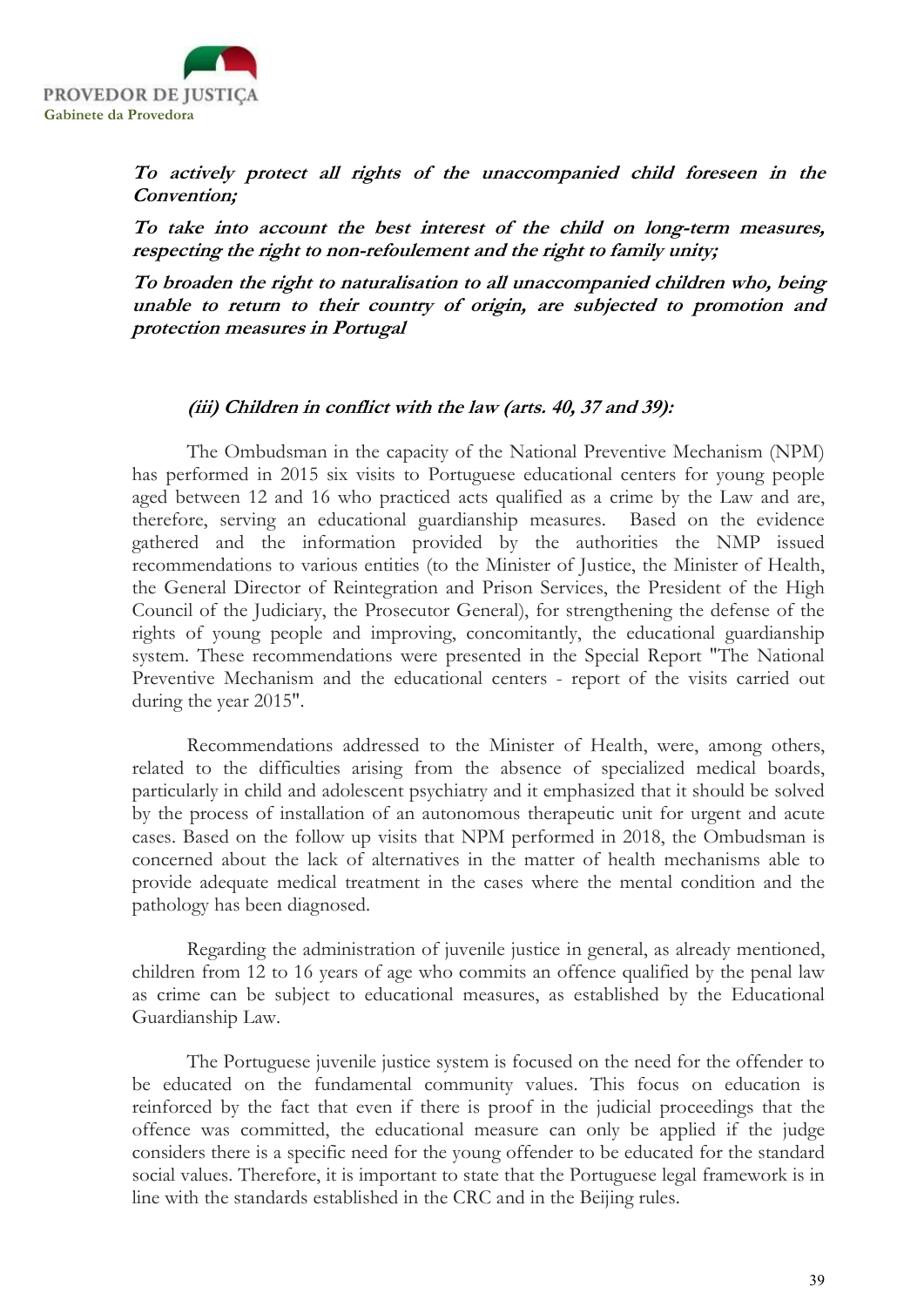

In fact, there is a clear difference between the promotion and protection law and the educational guardianship regime, although with also clear links between both, in order to deal with situations of cross-over youth, who simultaneously are in need of a protective and an educational measure. This involves a particular and sensible articulation amongst the several actors of the system – courts; local commissions; social, educational and health services; reintegration services – so that the intervention is coherent and effective.

Despite the progress made in the coordination of these two regimes since 2001 (when they were enforced), the system would benefit from a more integrated intervention from all the institutions concerned. This is imperative to promote and protect the rights of children in those cross-over situations who found themselves in a lengthy cycle of ending a protective measure, starting an educational measure and going back to a protective measure because, in the meantime, the core issues concerning their family environment weren't solved or their autonomy skills weren't enough trained.

## The Ombudsman proposes that the Committee recommends the following to Portugal:

To put in place measures that fully address the educational and healthcare needs of children in educational centers, with a particular focus on mental health services.

To promote protocols of intervention that ensures the necessary articulation between the juvenile justice and the promotion and protection systems.

## (vi) Children in situations of exploitation, including physical and psychological recovery and social reintegration (arts. 32, 33, 34, 35, 36 and 39); - trafficking of children

Although Portugal has increased its efforts on national plans to fight against trafficking of children and protecting the victims, there is still no systematic and specializes response aimed at protecting potential children who may be victims of trafficking.

When a foreign child is found entering undocumented with other adults in the territory, according to information provided by the Aliens and Borders Service to the Ombudsman, in its NPM quality, the putative family is detained in the temporary detention center, mostly in the airport. In cases where suspicions of trafficking arise, the case is reported to the Family and Children Court, who may then apply one of the promotion and protection measures foreseen in the Law.

This procedure raises some concerns to the Ombudsman, as it implies that potential victims may spend a certain time in detention facilities which do not have, according to NPM's reports, adequate conditions to receive children and they do not have the necessary support personnel to accompany children. Thus, the Ombudsman is seriously concerned that detention in these conditions may represent a second victimization to concerned children. However, according to the Aliens and Borders Service perspective,